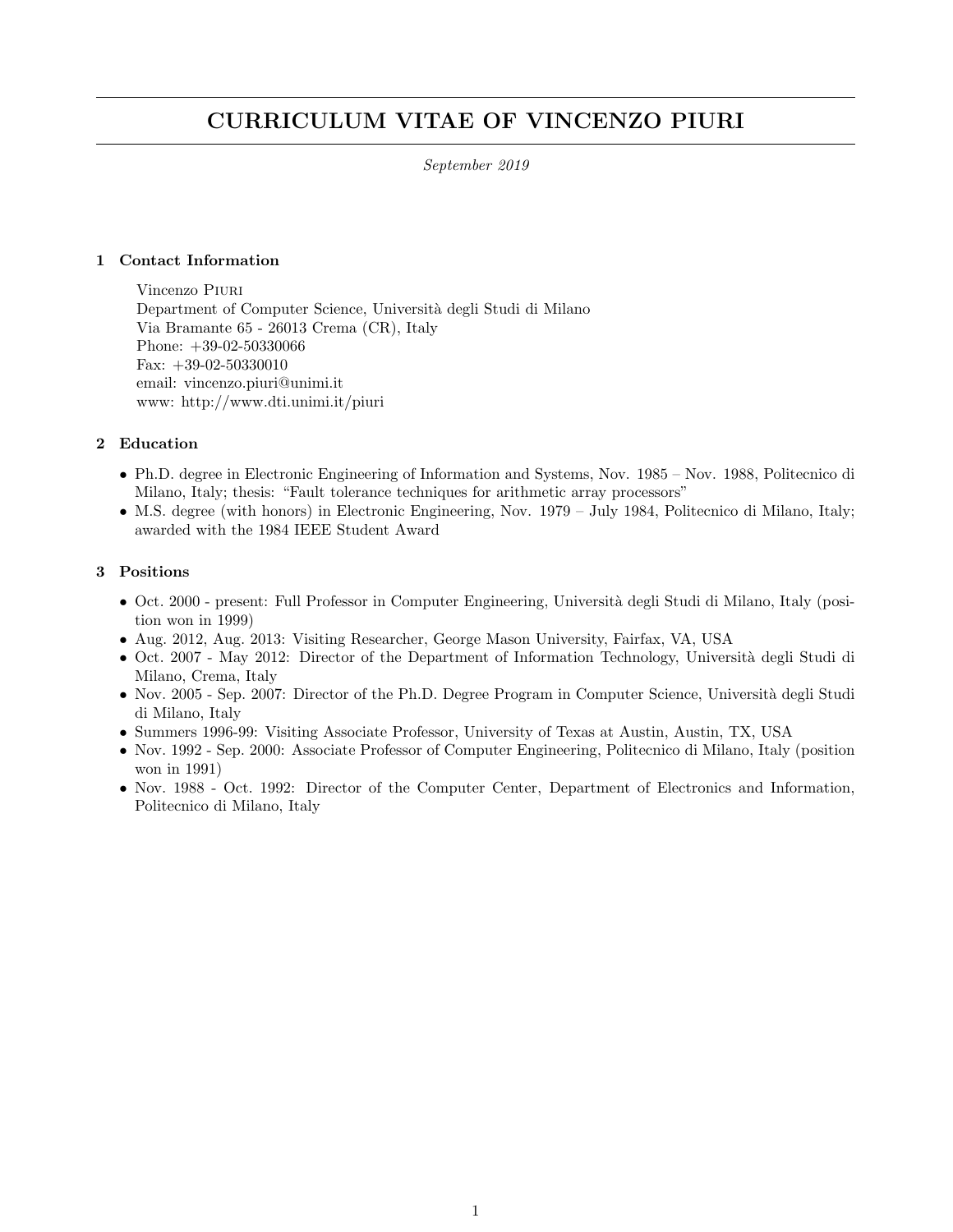### 4 Research

The research activity has been carried out in the field of information processing technology and systems, with reference to distributed, massively-parallel and adaptive approaches, from the points of view of hardware, computational paradigms, and intensive-computing applications. In particular, the following areas have been addressed.

### • Neural techniques, architectures and applications

Theoretical, architectural, and application aspects of artificial neural networks have been studied for implementing optimized solutions, with particular reference to identification, prediction, control, signal, and image processing applications. Design methodologies have been developed for designing embedded composite systems and fault tolerance systems. Advanced industrial applications have been realized for production process and environmental monitoring, quality certification, and biomedical analysis.

### • Biometrics techniques and systems

Biometrics technologies and systems, including multi-modal approaches, have been studied for person verification, identification and recognition as well as for behavioral analysis, with specific reference to security applications. Biometric technologies and systems have been evaluated from different points of view to support a comprehensive design methodology. Privacy issues in biometrics have been analyzed.

### • Distributed and parallel information processing architectures

Modeling approaches have been studied for concurrent processes and communications in distributed and multiprocessor systems. Methodologies have been defined for evaluating process parallelism and system dimensioning, including fault tolerance capacity. The virtual FPGA management and an innovative agentbased distributed file system have been proposed.

• Arithmetic units

Algorithmic and structural characteristics of arithmetic units and systems have been studied. New architectural solutions have been defined, with specific reference to high computational performance, high modularity, regularity of the integrated implementation, and fault tolerance by using codes.

• Fault-tolerant architectures

Techniques and design methodologies have been studied for information processing systems with high performance and fault tolerance characteristics. In particular, innovative solutions have been proposed for array processors, and digital systems for signal and image processing applications.

Researches performed in these areas are strictly related since they focus on advanced performances and characteristics, even if they consider different abstraction levels. The main goals have been the development of highly adaptive functionalities and systems, the definition of structures and computational approaches having high computational performance, and the definition of advanced fault tolerance capabilities. Studies and implementations have been carried out with the purpose of integrating the theoretical analysis with the definition of methodologies and tools to achieve practical results efficiently.

These researches have been carried out within national and international projects, in cooperation with Italian universities (University of Bologna, Brescia, Genova, Modena, Pavia, Padova, Salerno, Trento, Udine, Politecnico di Bari, Politecnico di Torino), foreign universities (Austin - TX-USA, Berkeley - CA-USA, Boulder - CO-USA, Erlangen - Germany, George Mason University - VA-USA, Karlsruhe - Germany, Massey - New Zealand, Minsk - Belarus, Singapore), research centers (Academy of the Sciences of the Belarus - Belarus, Academy of the Sciences of the URSS - Moscow-URSS, ASI - Italian Space Agency, CNR IEIIT - Istituto di Elettronica e di Ingegneria dell'Informazione e delle Telecomunicazioni - Sezione di Milano, Consorzio Crema Ricerche, Consorzio Padova Ricerche, CSELT-Torino-Italy, IRST-Trento-Italy, CERN-Switzerland), and industries (C.R.F. - FIAT, Edison, ENEL, Gilardoni, Hewlett-Packard, IBM, Italtel S.I.T., Philips, Selenia, ST Microelectronics, Tecnogamma, Trumpf, Alenia Spazio, Laben, Planetek, Space Sofware Italia, IMAL).

Main research projects: EU ABC4EU, EU I-PAN, EU PrimeLife, EU PRIME, EU COST IntelliCIS, ASI COSMO-SkyMed, ASI GUTTER, EU IMS-BRITE SLAPS, EU CRAFT TRACKS, EU META, CERN FERMI, EU Esprit PATRICIA, EU Esprit ARTS-IP, EU CVT CAD VLSI for Telecommunications, MURST-MPI projects - Italian Ministry of Higher Education and Research, CNR Progetto Finalizzato MADESS II, CNR Progetto Finalizzato MADESS, CNR Piano Nazionale Microelettronica, CNR Progetto Finalizzato Informatica.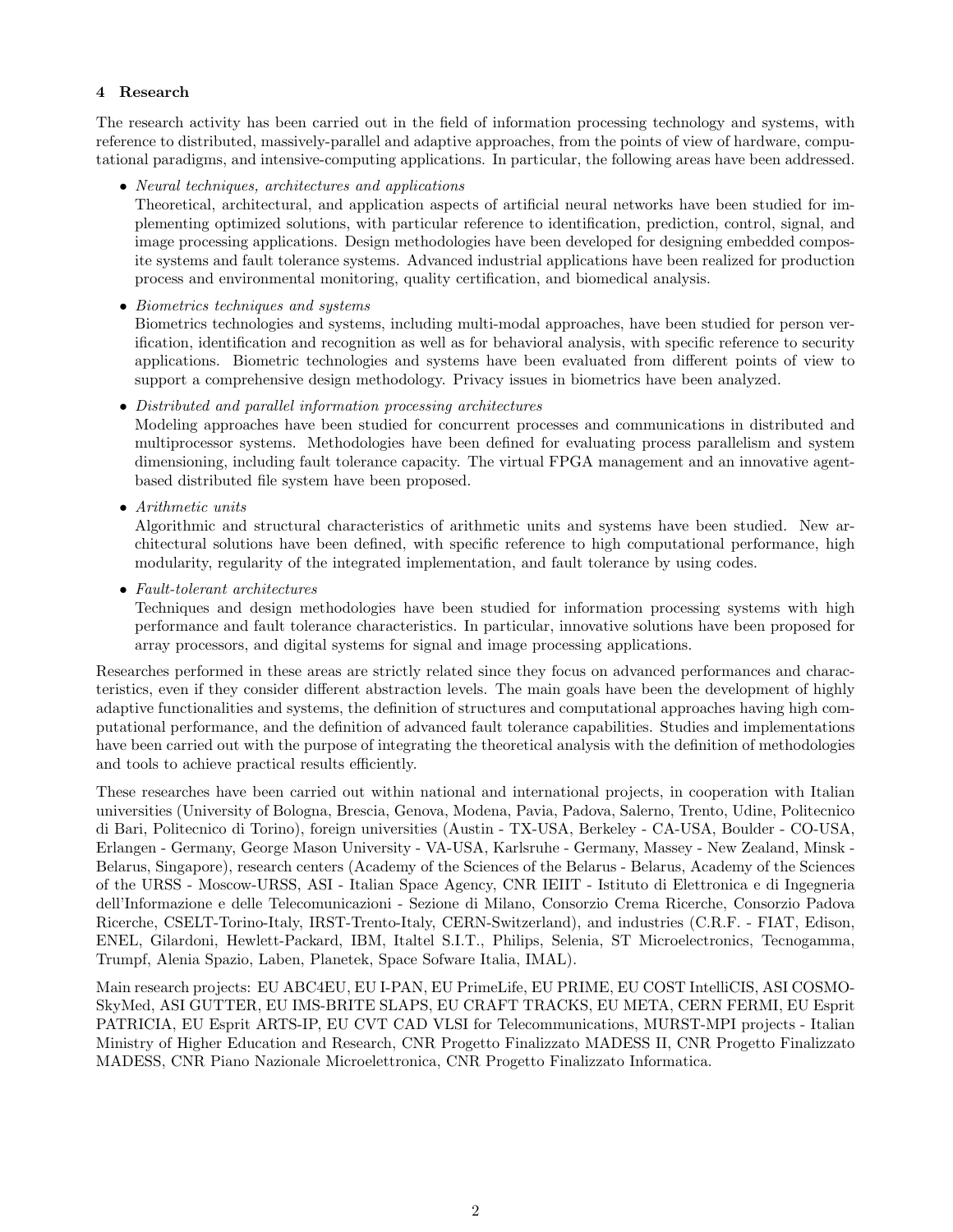# 5 Teaching

Undergraduate and graduate courses

- Undergraduate courses at Università degli Studi di Milano, Italy: Operating Systems I (6 ECTS; academic years  $2010/11$  -  $2013/14$ ; online edition: academic years  $2010/11$  -  $2013/14$ ), Operating Systems II (6) ECTS; academic years  $2010/11 - 2013/14$ ; online edition: academic years  $2010/11 - 2013/14$ ), Operating Systems (12 ECTS; academic years 2003/04 - 2009/10; online edition: academic years 2005/06 - 2009/10), Dependable Systems (6 ECTS; academic year 2006/07), Neural Networks - for biotechnology (5 ECTS; academic years 2000/01 - 2004/05), Foundations of Computer Science (6 ECTS; academic years 2000/01 - 2002/03), Algorithms and Data Structures (5 ECTS; academic years 2000/01 - 2002/03)
- Undergraduate courses at Politecnico di Milano, Italy: Information Processing Systems (7.5 ECTS; 2002/03 - 2007/08), Operating Systems 1 (1 semester; academic year 1993/94; 2 editions given in the academic years 1994/95 - 1999/00), Operating Systems 1 (1 semester; 1993/94, 2 editions: 1994/95 - 1999/00), Operating Systems 2 (1 semester; academic years 1993/94 - 1994/95; 2 editions given in the academic years 1995/96 - 1999/00), Operating Systems (2 semesters; academic year 1993/94), Foundations of Computer Science (2 semesters; academic year 1992/93), Laboratory of Electrotechnics and Applied Electronics (2 semesters; academiv year 1992/93)
- Graduate courses at Università degli Studi di Milano, Italy: Intelligent Systems (6 ECTS; academic years 2009/10 - 2011/12, 2013/14), Intelligent Systems for Monitoring and Control (6 ECTS; academic year  $2011/12$  -  $2013/14$ ), Neural Networks (5 ECTS; academic years  $2000/01$  -  $2008/09$ ; available also to undergraduate students)

# International M.S. programs

- International Master's Degree Program on Soft Computing for Industrial Applications, Università degli Studi di Milano, Italy: Implementations of soft computing (1 ECTS), Soft Computing for Measurement and Monitoring Systems (1 ECTS), Soft Computing for Web Applications (1 ECTS), Laboratory of Soft Computing 1 (4 ECTS), Laboratory of Soft Computing 2 (4 ECTS); (2004/05)
- joint M.S. Degree Program in Software Engineering, Politecnico di Milano, Italy University of Illinois at Chicago, USA: Networked Operating Systems (2 semesters; 1999/00 - 2001/02)

### Specialization school for teaching in secondary educational programs

• Scuola di Specializzazione per l'Insegnamento Secondario SILSIS, Milan, Italy: Laboratory of Operating Systems (1999/00 - 2008/09), Laboratory of Management of Computer Laboratories (2000/01 - 2008/09)

# Ph.D. programs

- Soft computing for industrial applications, Università degli Studi di Milano, Italy, course: 10 hours  $+ 30$ hours for research project (2004)
- Fault Tolerant Arithmetic, University of Texas at Austin, TX, USA, course: 40 hours, open also to M.S. degree students (1996-99)
- Fault tolerance techniques in arithmetic circuits, Politecnico di Milano, Italy, course: 20 hours (1997)
- Fault tolerant arithmetic units, Università degli Studi di Genova, Italy, seminars (1995-98)

### Summer schools for Ph.D. students

- IEEE International Measurement University IMU 2009, Povo, Italy, 20-24 July 2009: Virtual Instruments and Distributed Instruments (4 hours)
- NATO-IEEE-INNS-ENNS Advanced Study Institute on Neural Networks for Instrumentation, Measurement, and Related Industrial Applications NIMIA2001, Crema, Italy, 9-20 October 2001: Implementations of Soft Computing (8 hours), Soft Computing for measurement and monitoring systems (8 hours)

### Steering Committee of Summer Schools

• IEEE International School on Imaging (since 2013, member)

### Courses for international scientific associations

• IEEE E-Learning Library (formerly IEEE Expert Now Program), continuous education program: Implementations of Computational Intelligence Techniques, in cooperation with Fabio Scotti (2007)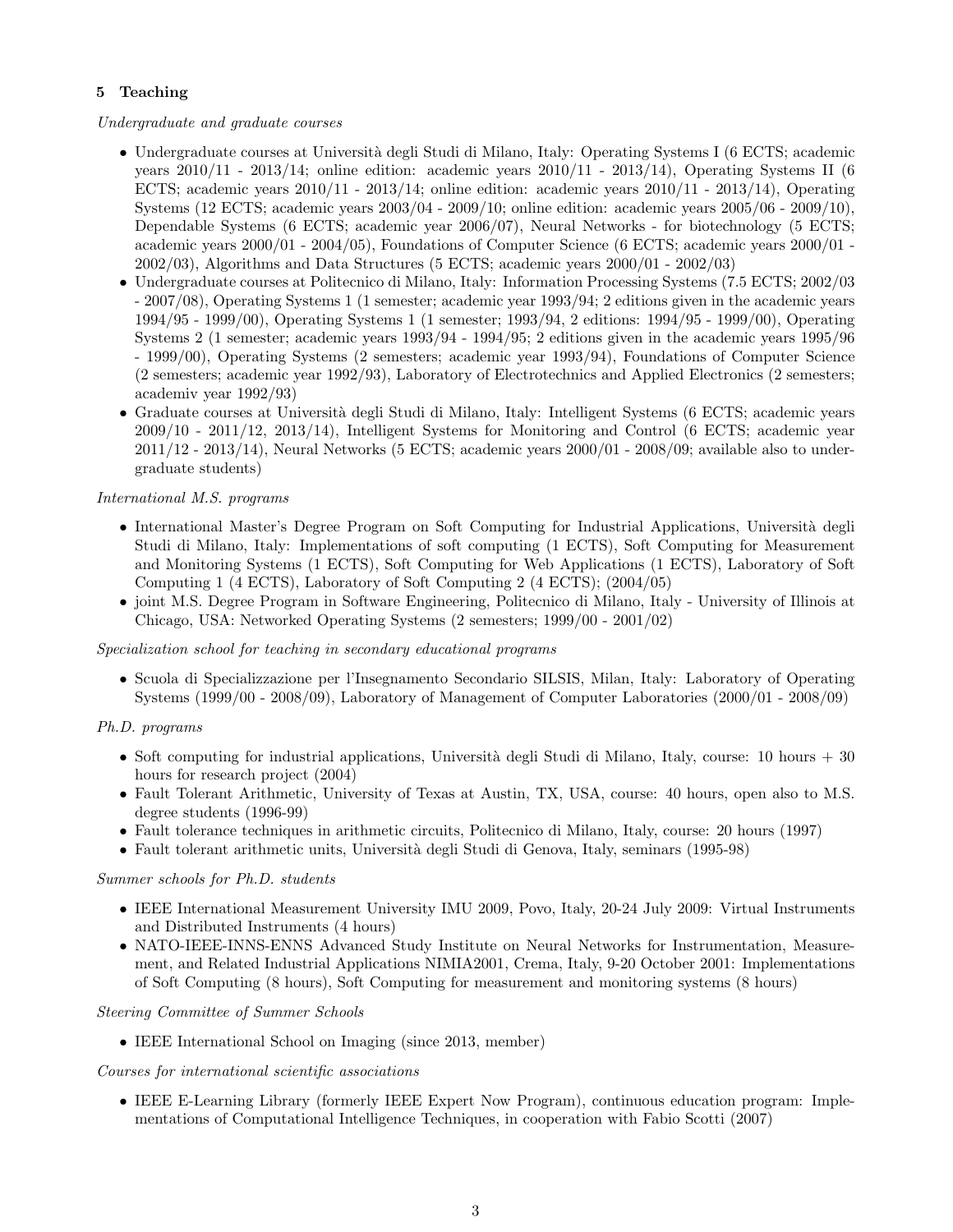## Ph.D. supervision

- Gerson Antunes Soares, "Context-aware Dependability in Cloud Computing", Ph.D. Degree Program in Information Technology, Universit`a degli Studi di Milano, 2017
- Aleksandar Rikalovic, "GSI-based Data Mining Production Site Selection", Ph.D. Degree Program in Information Technology, University of Novi Sad, Serbia, 2014
- Angelo Genovese, "Less-Constrained Tri-Dimensional Biometrics: the Palmprint", Ph.D. Degree Program in Information Technology, Università degli Studi di Milano, 2014
- Ravi Jhawar, "Dependability in Cloud Computing", Ph.D. Degree Program in Information Technology, Universit`a degli Studi di Milano, 2014 (co-supervisor)
- Terez Varkonyi, "New Adaptive Methods for Robust Fixed Point Transformations-based Control of Nonlinear Systems", Dual Ph.D. Degree's Program in Computer Science of the Obuda University and the Università degli Studi di Milano (Ph.D. Degree in Applied Informatics of the Obuda University and the Ph.D. Degree in Information Technology of the Università degli Studi di Milano), 2013 (co-supervisor)
- Ruggero Donida Labati, "Contactless Fingerprint Biometrics: Acquisition, Processing, and Privacy Protection", Ph.D. Degree Program in Information Technology, Universit`a degli Studi di Milano, 2013
- Alberto Amato, "Semantic Analysis and Understanding of Human Behaviour in Video Streaming", Ph.D. Degree Program in Information Technology, Università degli Studi di Milano, 2011
- Francesco Bellocchio, "Online Hierarchical Models for Surface Reconstruction", Ph.D. Degree Program in Information Technology, Universit`a degli Studi di Milano, 2011
- Marco Calabrese, "Hierarchical-Granularity Holonic Modelling", Ph.D. Degree Program in Information Technology, Universit`a degli Studi di Milano, 2011
- Vladimir Novakovic, "Mobile Agents for a Distributed File System", Ph.D. Degree Program in Information Technology, Universit`a degli Studi di Milano, 2004
- Fabio Scotti, "Designing Methodologies for Composite Systems", Ph.D. Degree Program in Information and Automation Engineering, Politecnico di Milano, 2003 (co-supervisor)
- Stefano Ferrari, "A Hierarchical Methodology for the Analysis and the Synthesis of Tri-Dimensional Images", Ph.D. Degree Program in Information and Automation Engineering, Politecnico di Milano, 2001

### Ph.D. referee/external examiner

- G.B.Technical University, Lucknow, India (2014)
- ABV Indian Institute of Information Technology and Management, Gwalior, Madhya Pradesh, India (2013)
- Nanyang Technological University, Singapore (2005, 2006, 2012)

### Support activities for educational programs

- In the research project CEE ESPRIT META, he cooperated to the specification of a distributed, multimedia, hypertext system for education in local and geographic environments (1994-96).
- In an internal project of the Department of Electrotechnics and the M.E.T.I.D. Center, Politecnico di Milano, Italy, he studied the use of distributed systems supporting educational activities by means of hypertext technology, directed to implement distributed, virtual educational environments and the related development environments (1997-00). The experimental case was the virtual educational laboratory for the course of electrical measurements at Politecnico di Milano, Italy, which is still used at the Department of Electrotechnics, Politecnico di Milano, Italy, and, remotely, in the electrical measurement laboratories at Politecnico di Torino and at Università of Padova, Italy.

### Teaching activities before the appointment as professor

- Cooperation in the management of the Microcomputer and Microelectronics Laboratory at the Department of Electronics and Information, Politecnico di Milano, Italy (1984-92), supervising training projects and M.S. research in distributed systems, massively-parallel processing architectures, arithmetic units, neural networks, CAD tools for VLSI design, also in cooperation with companies (Italtel, Philips, Selenia, SGS-Thompson, Telettra)
- Seminars in undergraduate and graduate courses at Politecnico di Milano (1984-92), on electrotechnics and foundations of computer science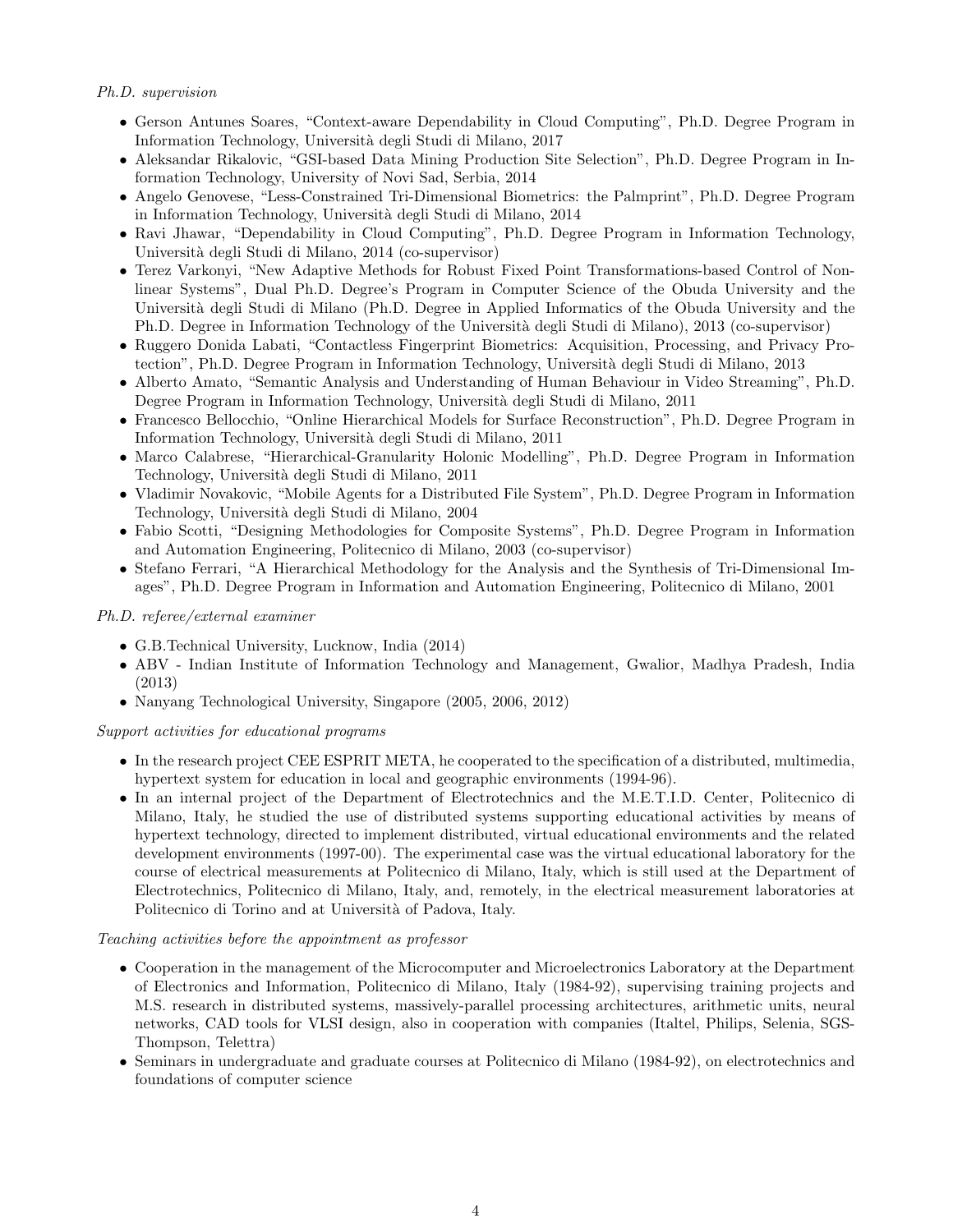# 6 Awards

- IEEE-RIVF International Conference on Computing and Communication Technologies Outstanding Contribution Award (2013) in recognition of the outstanding leadership and services to the conference series
- IEEE Ambassador (2012), to increase the awareness about IEEE in scientific and technological communities and the general public, in recognition of excellence in research, education, and service
- Admitted to the IEEE-HNK (2011), the honor society of the IEEE, for excellence in research, education, and service to the communities of information and communication technology and the related disciplines
- Distinguished Lecturer of the IEEE Systems Council for biometric technology and applications (2011)
- Runner-up Best Paper Award of the 2010 IEEE International Joint Conference on Neural Networks, for the paper: S. Ferrari, F. Bellocchio, V. Piuri, and N. Borghese, "Multi-scale support vector regression," in Proceedings of IJCNN 2010 (IEEE International Joint Conference on Neural Networks), Jul. 2010, pp. 2159-2164
- INNS Senior Member (2009)
- IEEE Computational Intelligence Society Meritorious Service Award (2009) for leadership and dedication to the Computational Intelligence Society and for having stimulated the active cooperation among volunteers
- ACM Distinguished Scientist (2008) for his contribution to neural networks and digital embedded architectures for industrial applications
- IEEE Instrumentation and Measurement Society Distinguished Service Award (2008)
- IEEE Instrumentation and Measurement Society Technical Award (2002) for the contributions to the advancement of theory and practice of computational intelligence in measurement systems and industrial applications
- IEEE Fellow (2001) for his contributions to neural networks and digital embedded architectures for industrial applications
- Meeting Planner of the Year (2000 and 2003), jointly presented by the "Zitelle" Congress Center, Venice, Italy, and the monthly magazine "Meeting & Congressi"
- Certificate of Appreciation of the IEEE Computer Society (2001) for the services as General Chair of the 2001 IEEE International Symposium on Defect and Fault Tolerance in VLSI Systems
- Certificate of Appreciation of the IEEE Computer Society (2000) for the services as Chair of the Technical Activity Committee on Defect Tolerance of the Test Technology Technical Council in the period 1993-2000, and as member of the steering committee, General Chair and Program Chair of the IEEE International Workshop/Symposium on Defect and Fault Tolerance in VLSI Systems
- IEEE Senior Member (1996)

# 7 Associations

- IEEE (Fellow) Institute of Electrical and Electronic Engineers
- ACM (Distinguished Scientist) Association for Computing Machinery
- INNS (Senior Member) International Neural Network Society
- IMACS International Association for Mathematics and Computers in Simulation
- AEIT Italian Federation for Electrotechnics, Electronics, Automation, Informatics and Telecommunications (formerly, Associazione Eletrotecnica ed Elettronica Italiana, AEI)
- SIREN Italian Society for Neural Networks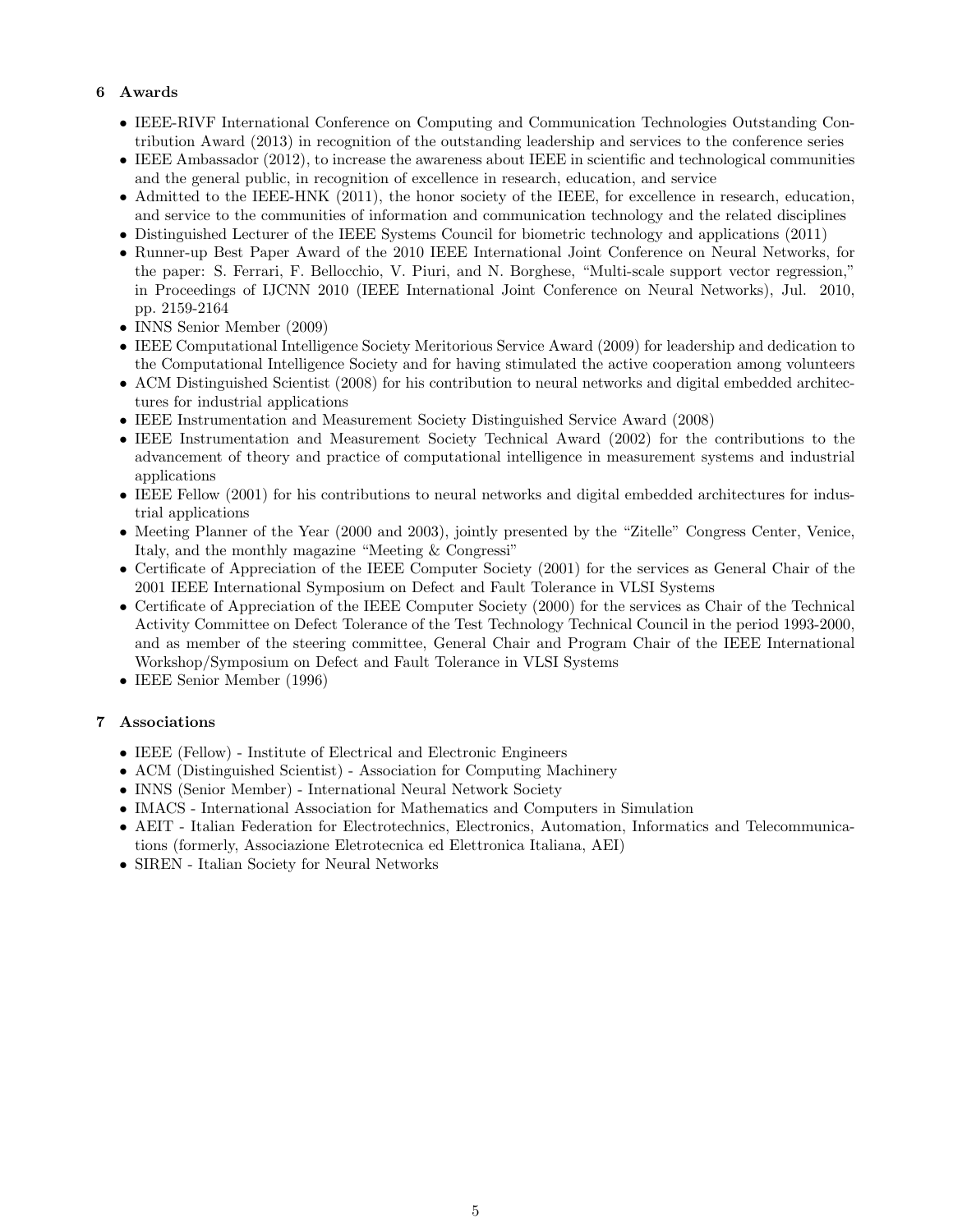# 8 Organization

# 8.1 Research activities

Research organization

- Member of the Scientific Committee of the European Centre for Soft Computing, Mieres, Spain (2012-15)
- Scientific manager of the Industrial and Environmental Informatics Laboratory, Department of Computer Science, Università degli Studi di Milano (since 2006)
- Member of the Interdisciplinary Center for Nanostructured Materials and Interfaces (CIMAINA), Università degli Studi di Milano (since 2002)
- Scientific manager for research projects at Politecnico di Milano and Università degli Studi di Milano, funded by the Italian Ministry of University and Scientific and Technological Research, the European Union, the National Research Council of Italy, the Italian Space Agency, and industries (since 1994)
- Member of the Committee for the Scientific Research and Technology Transfer of the Università degli Studi di Milano (2006-11), elected by the faculty members in information technology
- Member of the Research Center for the Entrepreneurship Development (CERSI) of the Catholic University of the Sacred Hearth, Milan (2007-09)
- Scientific manager of the Biometric Systems Laboratory, Department of Information Technology, Università degli Studi di Milano (2003-09)
- Member of the Committee on Information Technology for the Scientific Research and Technology Transfer of the Universit`a degli Studi di Milano (2003-06), elected by the faculty members in information technology
- Scientific manager of the Advanced Research Center on Evolutionary Knowledge for Design Innovation by High-Performance Computing, Department of Information Technology, Università degli Studi di Milano (2002-07), directed to study evolutionary and adaptive computational intelligence approaches to knowledge analysis and discovery for advanced design methodologies, products, and industrial applications, by using supercomputing environments (sponsored by the companies of the Finmeccanica Group: Laben SpA, Space Software Italia SpA, Quadrics Supercomputers World Ltd)

# Management of research projects

- Scientific manager of the Research Unit at Università degli Studi di Milano in the EU project "ABC gates" for Europe - ABC4EU" (2013-16), for studying and implementing an innovative, integrated, interoperable and citizen's rights respectful ABC system at EU level
- Scientific manager of the industrial research contract of Università degli Studi di Milano with Edison (2013-14) to study prediction techniques for alternative energies management and pricing
- Deputy scientific manager of the Research Unit at Università degli Studi di Milano in the EU project "Innovative poplar low density structural panel - I-PAN" (2012-15), for studying and implementing an adaptive monitoring and control system for advanced poplar lightweight panel production
- Coordinator of the task "State-of-the-Art Analysis on the Multi-objective Optimization Techniques for Maintenance Scheduleing in Electrical Power Distribution Networks" in the Project "NEXT FFM" Field Force Management", Università degli Studi di Salerno, funded by MIUR - the Italian Ministry of Education, University and Research within the National Operating Program (Programma Operativo Nazionale) "Research and Competitiveness" 2007-13, for the design and implementation of an optimized maintenance management system in complex electric power distribution networks
- Italian scientific co-liaison in the EU COST Action "Intelligent Monitoring, Control and Security of Critical Infrastructure Systems - IntelliCIS" (2009-13), for developing innovative intelligent monitoring, control and safety methodologies for critical infrastructure systems, such as electric power systems, telecommunication networks, and water distribution systems
- Scientific manager of the Research Unit at Università degli Studi di Milano in the project "Privacy aware" processing of encrypted signals for treating sensitive information" (2008-10), for studying biometric information processing techniques ensuring privacy protection, funded by MIUR - the Italian Ministry of Education, University and Research
- Scientific manager of the Research Unit at Università degli Studi di Milano in the project "System for interpreting SAR images - GUTTER - preliminary analysis " (2004), for analyzing Earth images for environmental applications, funded by ASI - the Italian Space Agency
- Scientific manager of the Research Unit at Università degli Studi di Milano in the project "Perceptive agencies for environmental monitoring" (2003-04), for the implementation of a multi-agent cooperative environment for collecting and analyzing environmental measurements, funded by MIUR - the Italian Ministry of Education, University and Research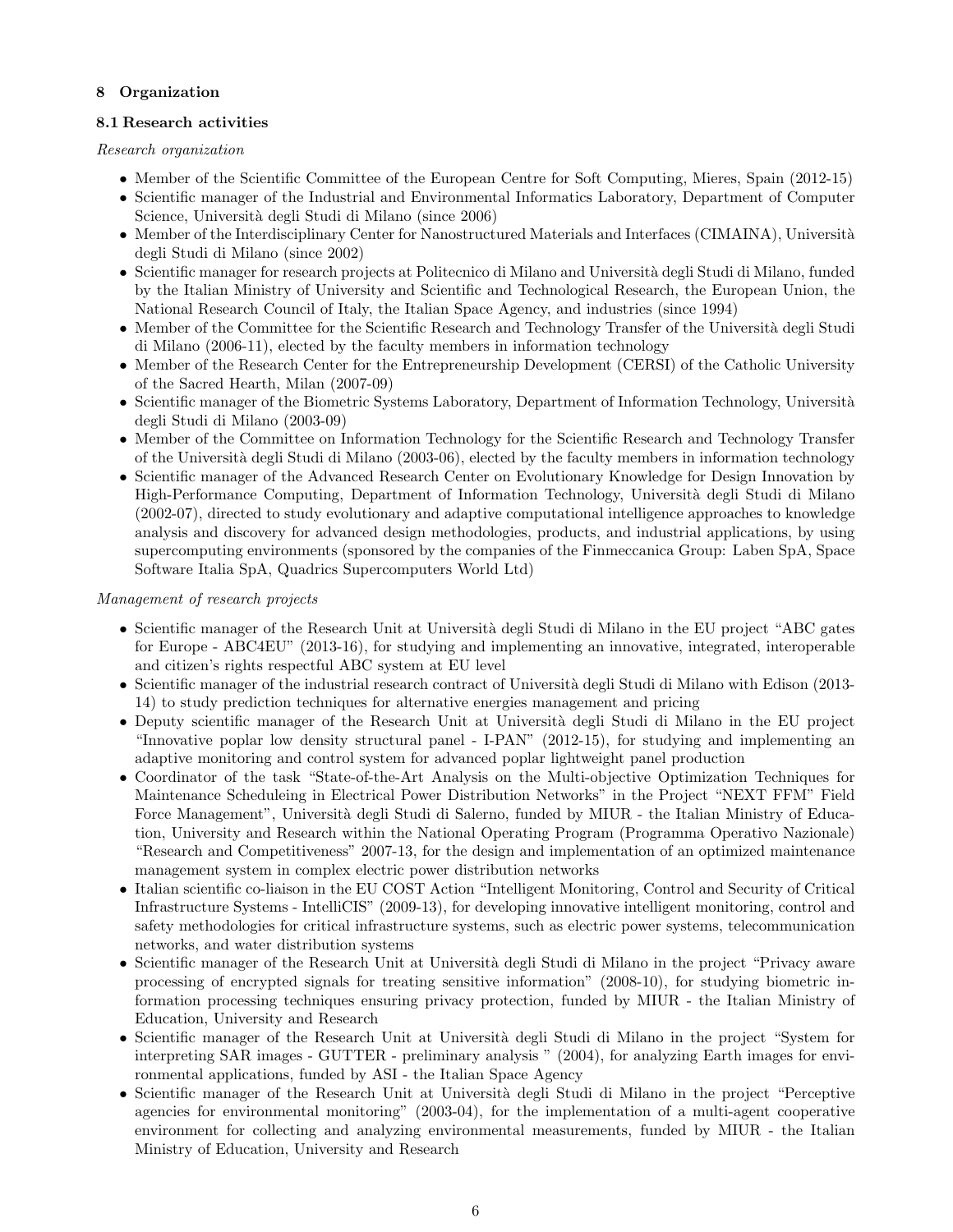- Scientific manager of the project "Biometric methodologies and techniques for security: identification and recognition of persons" (2003-04), for the study of biometric solutions for person identification and recognition in security applications, funded by Fondazione CARIPLO
- Accomplished the functions of scientific manager of the Research Unit at Università degli Studi di Milano in the project "COSMO/Skymed Mission Planning" (2003), for studying optimization techniques for planning the collection of Earth-observation images from the satellites, funded by ASI - the Italian Space Agency
- Scientific manager of the Research Unit at Politecnico di Milano in the EU IMS-BRITE project "Self-tuning and user-independent laser material processing units - SLAPS" (1999-2002), for the implementation of a laser cutting and welding cell controlled by using neural techniques, in cooperation with Philips, Centro Ricerche FIAT, LaserZentrum Hannover, Trumpf, e Jurca
- Accomplished the functions of scientific manager of the Research Unit at Politecnico di Milano in the EU CRAFT project "An integrated system for on-line inspection of railways tracks - TRACKS" (1998-2000), for the implementation of a non-invasive neural-based monitoring and measurement system for the profile of railways tracks working on carriages moving at normal operating speed
- Accomplished the functions of scientific manager both of the Research Unit at Politecnico di Milano and the whole national project "Design of composite systems", funded by MURST - the Italian Ministry for University, Research and Scientific and Technological Research (1998-99)
- Scientific manager of the industrial research contracts of Politecnico di Milano with ENEL (1995-97)
- Accomplished the functions of scientific manager both of the Research Unit at Politecnico di Milano and the whole national project "Methodologies and design techniques for heterogeneous systems based on neural architectures", funded by MURST - the Italian Ministry for University, Research and Scientific and Technological Research (1996)
- Scientific manager of the industrial research contracts of Politecnico di Milano with Autostrade Centro-Padane (1994-96)
- Accomplished the functions of scientific manager both of the Research Unit at Politecnico di Milano and the whole national project "Analysis and optimization of neural paradigms and architectures oriented to the digital implementation on silicon", funded by MURST - the Italian Ministry for University, Research and Scientific and Technological Research (1993-95)

Supervision of assistant research projects and positions

- "Adaptive signal and image processing techniques for industrial and environmental applications" (Università degli Studi di Milano, 2014)
- "Analysis of functional characteristics of adaptive less-constrained biometric systems" (Università degli Studi di Milano, 2014)
- $\bullet$  "Signal and image processing techniques for industrial applications" (Università degli Studi di Milano, 2014)
- "Analysis of functional characteristics of less-constrained biometric systems" (Università degli Studi di Milano, 2013-15)
- "Computational intelligence techniques for image processing" (Università degli Studi di Milano, 2011)
- "Computational intelligence techniques for environmental monitoring of critical infrastructures" (Università degli Studi di Milano, 2010), for young investigators without Ph.D. degree
- "Analysis of the architectural and functional characteristics of biometric systems" (Università degli Studi di Milano, 2009-10)
- "Intelligent systems and global communication infrastructure for the information and knowledge society" (Universit`a degli Studi di Milano, 2008-09)
- "Evolutionary knowledge for innovating the information systems design methodologies by using highperformance systems" (Universit`a degli Studi di Milano, 2005-07)
- "Intelligent systems and global communication infrastructure for the information and knowledge society" (Universit`a degli Studi di Milano, 2003-04)
- "Person identification by biometric recognition" No. 2 positions (Università degli Studi di Milano, 2003-04)
- "Analysis and development of optimum allocation algorithms of distributed agencies for environmental monitoring" (Universit`a degli Studi di Milano, 2003-04)
- "Analysis, specification and development of methodologies and techniques for the analysis of air pollution" (Universit`a degli Studi di Milano, 2003-04)
- "Analysis, specification and development of the operating environment of distributed agencies for environmental monitoring" (Università degli Studi di Milano, 2003-04)
- "Evolutionary knowledge for innovating the information systems design methodologies by using highperformance systems" (Universit`a degli Studi di Milano, 2002-04)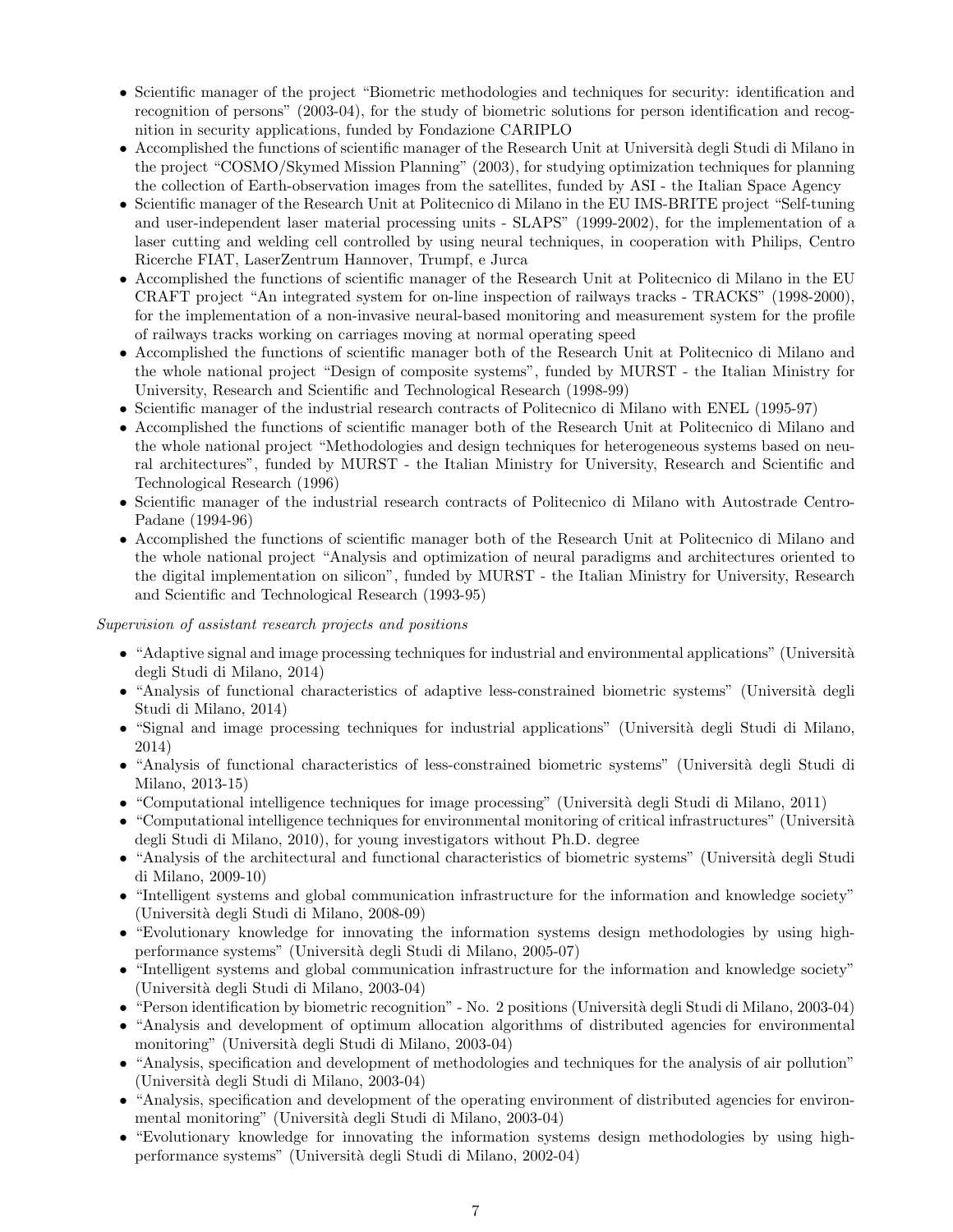- "Composite techniques for image analysis in quality monitoring of manufacturing processes" (Politecnico di Milano, 2002)
- "Composite techniques for image processing in manufacturing processes" (Politecnico di Milano, 2002)
- "Information flow in adaptive information systems: from the observation of the user behavior to the evolutionary self-generation of the information system behavior" (Universit`a degli Studi di Milano, 2001-02)
- "Optimization of composite techniques for signal processing in laser-based manufacturing processes" (Politecnico di Milano, 2001-02)

### Evaluation of scientific projects

- Shota Rustaveli National Science Foundation, Georgia (2013-11)
- "Futuro in Ricerca" Program, MIUR Ministry of Higher Education and Research, Italy, (2013)
- European Regional Development Fund, Regional Operating Program of the Lazio Region 2007-13 Priority 1, Italy (2012-13)
- FAR 2012 Programs, MIUR Ministry of Higher Education and Research, Italy, (2012)
- Strategic Research Funding, City University of Hong Kong, Hong Kong (2012)
- National Science Foundation, USA, Project "Enhancing STEM (Science, Technology, Engineering and Mathematics) Education using Biometrics Applications to Security and Robotics for Emergency Management (BASREM)", New York University, Queens College, QueensBorough Community College, and John Jay College (2012)
- Natural Sciences and Engineering Research Council of Canada, Canada (2012, 2011, 2010, 2002)
- National Priorities Research Program, Qatar National Research Fund, Qatar (2011, 2009)
- PRIN Program, MIUR Ministry of Higher Education and Research, Italy, (2010, 2009)
- Foundation for Polish Science, Poland (2009)
- Ontario Research Fund, Canada (2007)
- CONSOLIDER-Ingenio2010 Program, Ministry of Education and Science, Spain (2007)
- Hong Kong Research Grants Council, Hong Kong (2002)
- ASI Agenzia Spaziale Italiana Italian Space Agency, Italy (2002)
- Italian Republic Council Presidency Presidenza del Consiglio della Repubblica Italiana, Dipartimento Innovazione e Tecnologie, Italy, for the public competitive tender on e-government for the Italian public administration (2002)

### Technology transfer and spin-off companies

• He was co-founder and president of Sensure s.r.l, Italy  $(2007-10)$ , an academic spin-off company of Università degli Studi di Milano, directed to design, implement and deploy advanced signal and image processing systems for industrial applications based on computational intelligence technologies. The company received several recognitions for innovation and high-technology products: it won the "Scouting ICT 2009" Award for the best industrial collaboration of the academic spin-offs in Milan, the "Universo 2007" Award for the promotion of academic spin-offs (BIC La Fucina, Lombardy Region), the "Matching competences 2005/06" (BIC La Fucina); it was among the top 20 national entrepreneurial projects of the Innovation National Award 2006, and won the third place of the Lombardy StartCup 2006.

#### Design activities and public competitive tenders

- Cooperation in the design and the supervision of the implementation of complex integrated information systems in health-care structures (1995-2000), specifically for the Hospital "S. Carlo Borromeo" in Milan, the USSL-Melegnano, the Lombardy Region - Directorate General for Experimentation in Milan, and the Hospital "Fatebenefratelli e Oftalmico" in Milan
- Selection committee member of public competitive tenders for advanced distributed information processing systems in public bodies (1993-2000), specifically Lombardy region, Marche Region, Cremona Province, Societ`a Autostrade Centro-Padane, Politecnico di Milano, Hospital "S. Carlo Borromeo" in Milano, USSL Melegnano, Lombardy Region - Directorate General for Experimentation in Milan, and Club Alpino Italiano
- Cooperation in the design and the realization of distributed information processing systems in various campuses of Politecnico di Milano (1989-2000)
- Consultant for the restructuring, design and implementation of the information processing center of the Marche Region (1994)
- Technical committee reporting member of the "Lorenzo Lunelli Project" (1988), funded by Politecnico di Milano - Department of Electronics and Information, and the National Research Council of Italy - Research Centers CSISEI, CSTS e CST, directed to design and implement an advanced information processing system for the research and educational activities at the Department of Electronics and Information for the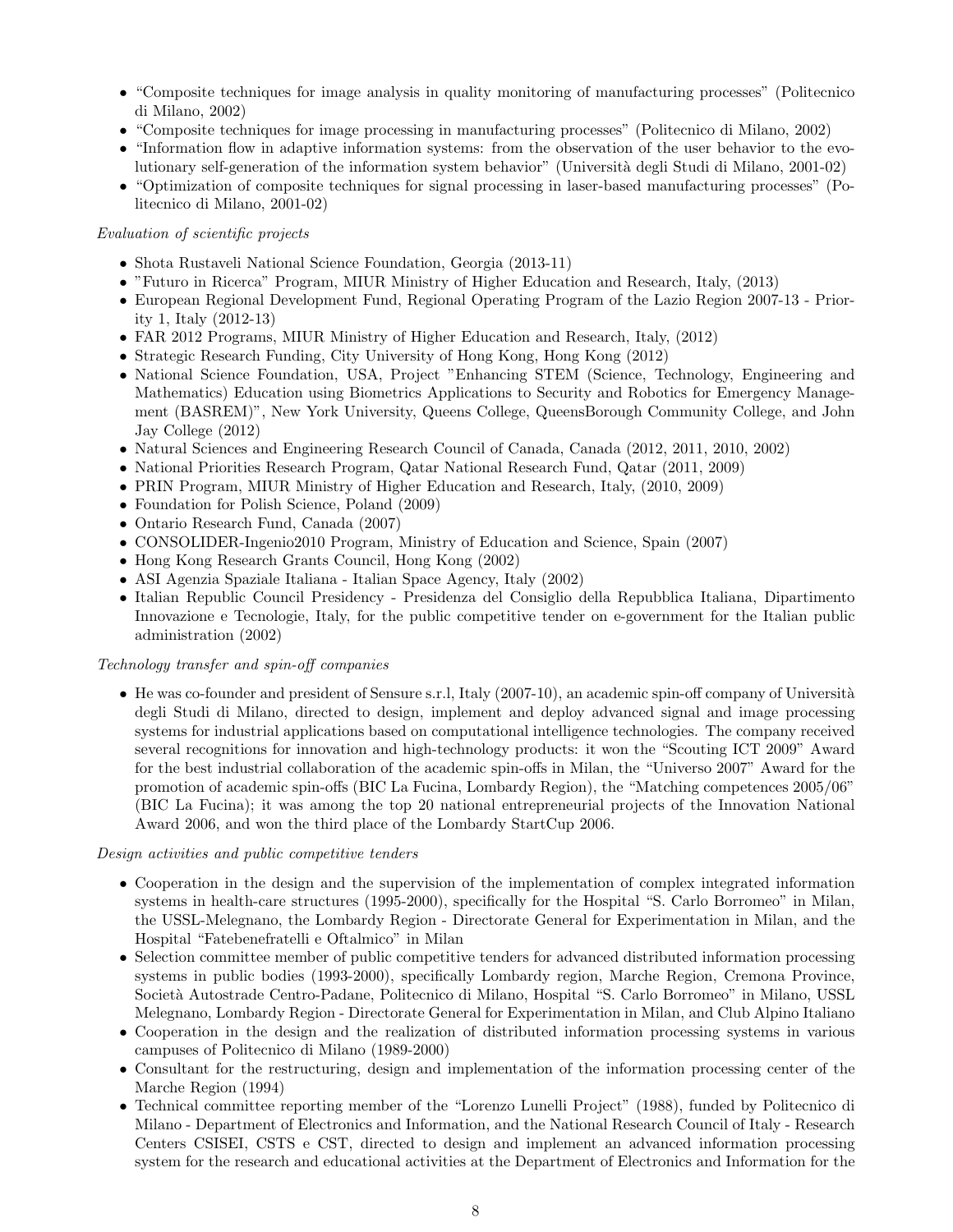Nineties; he performed the preliminary and detailed designs and the whole restructuring of the department information processing system

Services for research and higher education

- Chair of the Scientific Committee of the Computational Modeling of the Lombardy Inter-University Consortium for Information Processing (2003-04)
- Member of the Scientific Committee of the Lombardy Inter-University Consortium for Information Processing, for the High-Performance Computing Section (2002-04)

# 8.2 Editorial activities

# Editor-in-Chief of journals

• IEEE Systems Journal (2013-17)

# Editorial boards

- Associate Editor of Majlesi Journal of Mechatronic Systems, Majlesi Publications Corporation, Iran (since 2013)
- Associate Editor of Acta Polytechnica Hungarica, Obuda University, Hungary (since 2012)
- Associate Editor of Soft Computing, Springer (since 2011)
- Member of the Scientific Editorial Board of the Neural Network Technologies, Scientific Center for Neurocomputing, Moscow, Russia (since 2010)
- Editor of the Biometrics Series of the IEEE eLearning Library (since 2009)
- Member of the Scientific Editorial Board of the International Journal of Advanced Science and Technology, Science & Engineering Research Support Center, Republic of Korea (since 2009)
- Member of the Editorial Board of the IEEE eLearning Library, formerly called IEEE Expert Now (since 2008)
- Member of the Scientific Editorial Board of the Journal of Information Technology and Intelligent Computing, Academy of Humanities and Economics, Poland (since 2006)
- Member of the Scientific Editorial Board of the International Journal of Hybrid Intelligent Systems, Advanced Knowledge International, Australia (since 2003)
- Member of the Scientific Editorial Board of Computing, Ternopil Academy of National Economy, Ucraina (since 2002)
- Editor-at-Large of the IEEE Computational Intelligence Magazine (2010-14)
- Associate Editor of the IEEE Transactions on Neural Networks (2001-04)
- Associate Editor of the Journal of Systems Architecture, Elsevier Science (2001-04)
- Member of the Scientific Editorial Board of Mondo Digitale, AICA (2002)
- Associate Editor of the IEEE Transactions on Instrumentation and Measurement (1997-2002)
- Associate Editor of the International Journal of Integrated Computer-Aided Engineering, Wiley Interscience - John Wiley & Sons Inc. till 1997 and IOS Press since 1998 (1997-2001)

# Guest editor in journals

- Special Issue on Big Data Analytics and Management in Internet of Things, in the IEEE Internet of Things Journal, 2015
- Special Issue on Biometric Systems and Applications, in the IEEE Transactions on Systems, Man and Cybernetics: Part A - Systems, 2014
- Special Issue on Cybermatics, in Science China (Information Schience), 2014
- Special Issue on Information and Knowledge Technology for Computing and Communication, in Fundamenta Informaticae, 2013
- Special Section on Biometric Systems, in IEEE Systems Journal, 2009
- Special Section on Computational Intelligence for Measurement Systems and Applications, in IEEE Transactions on Instrumentation and Measurement, 2008
- Special Section on Virtual and Intelligent Measurement Systems, in IEEE Transactions on Instrumentation and Measurement, 2008
- Special Section on Defect and Fault Tolerance in VLSI Systems, in IEEE Transactions on Reliability, 2004
- Special Section on Virtual and Intelligent Measurement Systems, in IEEE Transactions on Instrumentation and Measurement, 2003
- Special Issue on Defect and Fault Tolerance in VLSI Systems, in International Journal of Systems Architecture, North-Holland Publishing Co, 2002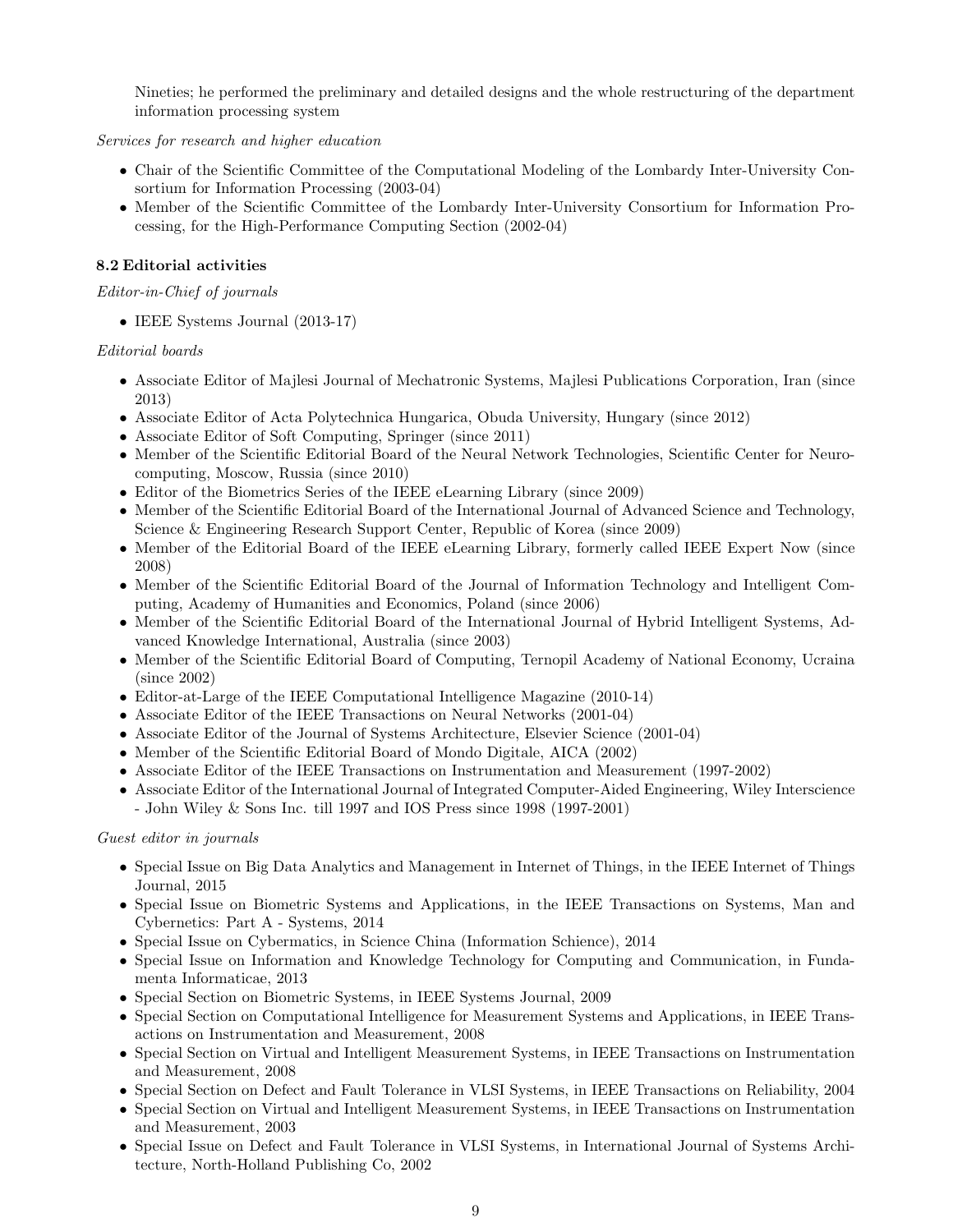- Special Issue on expanded and extended versions of papers presented at the VIMS2000 symposium, in IEEE Instrumentation and Measurement Magazine, 2000
- Special Issues on expanded and extended versions of papers presented at the IMTC/99 conference, in IEEE Transactions on Instrumentation and Measurement, April 2000 and June 2000
- Special Issue on Industrial Application of Wavelet Transforms, in International Journal of Integrated Computer-Aided Engineering, IOS Press, 2000
- Special Issue on Neural Technologies for Industrial Application, in International Journal of Integrated Computer-Aided Engineering, IOS Press, 1999
- Special Issue on Neural Technologies for Identification, Control, Robotics, and Signal/Image Processing, in International Journal of Systems Architecture, North-Holland Publishing Co, 1998
- Special Issue on Defect and Fault Tolerance in VLSI Systems, in International Journal of Microelectronic Systems Integration, Plenum Press, 1997
- Special Issue on Neural Technologies for Identification, Control, Robotics, and Signal/Image Processing, in International Journal of Microelectronic Systems Integration, Plenum Press, 1997

### Steering Committees of journals

- IEEE Transactions on Autonomous Mental Development, as liaison of the IEEE Computational Intelligence Society (since 2008, member)
- IEEE Transactions on Information Forensics and Security, as liaison of the IEEE Computational Intelligence Society (2008-10, member)
- IEEE Transactions on Computational Intelligence and AI in Games, as liaison of the IEEE Computational Intelligence Society (2008-10, member)

### Advisory Committees of journals

- Journal of Management Analytics, published by Taylor and Francis, UK (since 2014, member)
- ICST Transactions on Industrial Networks and Intelligent Systems, EAI-ICST (since 2013, member)
- Journal of Engineering and Technology, published by Wolters Kluwer, India (since 2013, member)
- LPU Journal of Computing, published by LPU, Phagwara, India (since 2013, member)

### Reviewer for journals

Reviewer for many IEEE journals and magazines, and other international scientific journals (since 1986), among which: IEEE Transactions on Computer, IEEE Transactions on Instrumentation and Measurement, IEEE Transactions on Reliability, IEEE Computer Magazine, IEEE Instrumentation and Measurement Magazine, IEEE Parallel and Distributed Processing Magazine, International Journal of VLSI Design, International Journal of Microelectronic System Integration, International Journal on Integrated Computer-Aided Engineering, International Journal of Systems Architecture

### Book editor

- Encyclopedia of Cryptography and Security (2nd edition), Editors: Henk C.A. van Tilborg and Sushil Jajodia, Springer, 2011 (area editor for biometrics)
- Neural Networks for Instrumentation, Measurement, and Related Industrial Applications, Editors: S. Ablameyko, L. Goras, M. Gori, and V. Piuri, IOS Press, 2003
- Limits and Future Trends of Neural Computing, Editors: S. Ablameyko, L. Goras, M. Gori, and V. Piuri, IOS Press, 2003
- Proceedings of the 2001 NATO ASI on Neural Networks for Instrumentation, Measurement, and Related Industrial Applications NIMIA2001: Study Cases, Crema, Italia, Editors: S. Ablameyko and V. Piuri, 2001
- Proceedings of the 2000 IEEE-INNS-ENNS International Joint Conference on Neural Networks IJCNN2000, Como, Italia, Editors: S.-I. Amari, C.L. Giles, M. Gori, and V. Piuri, 2000
- Proceedings of the IEEE International Workshop on Low-Power Design, Como, Italia, Editor: V. Piuri, 1999
- Proceedings of the 16th IEEE International Measurement Technology Conference IMTC/99, Venice, Italy, Editors: V. Piuri and M. Savino, 1999
- Proceedings of the 1998 IEEE International Workshop on Emergent Technologies, Intelligent Measurement and Virtual System for Instrumentation and Measurement, St. Paul, MN, USA, Editors: S. Adam, E.M. Petriu, and V. Piuri, 1998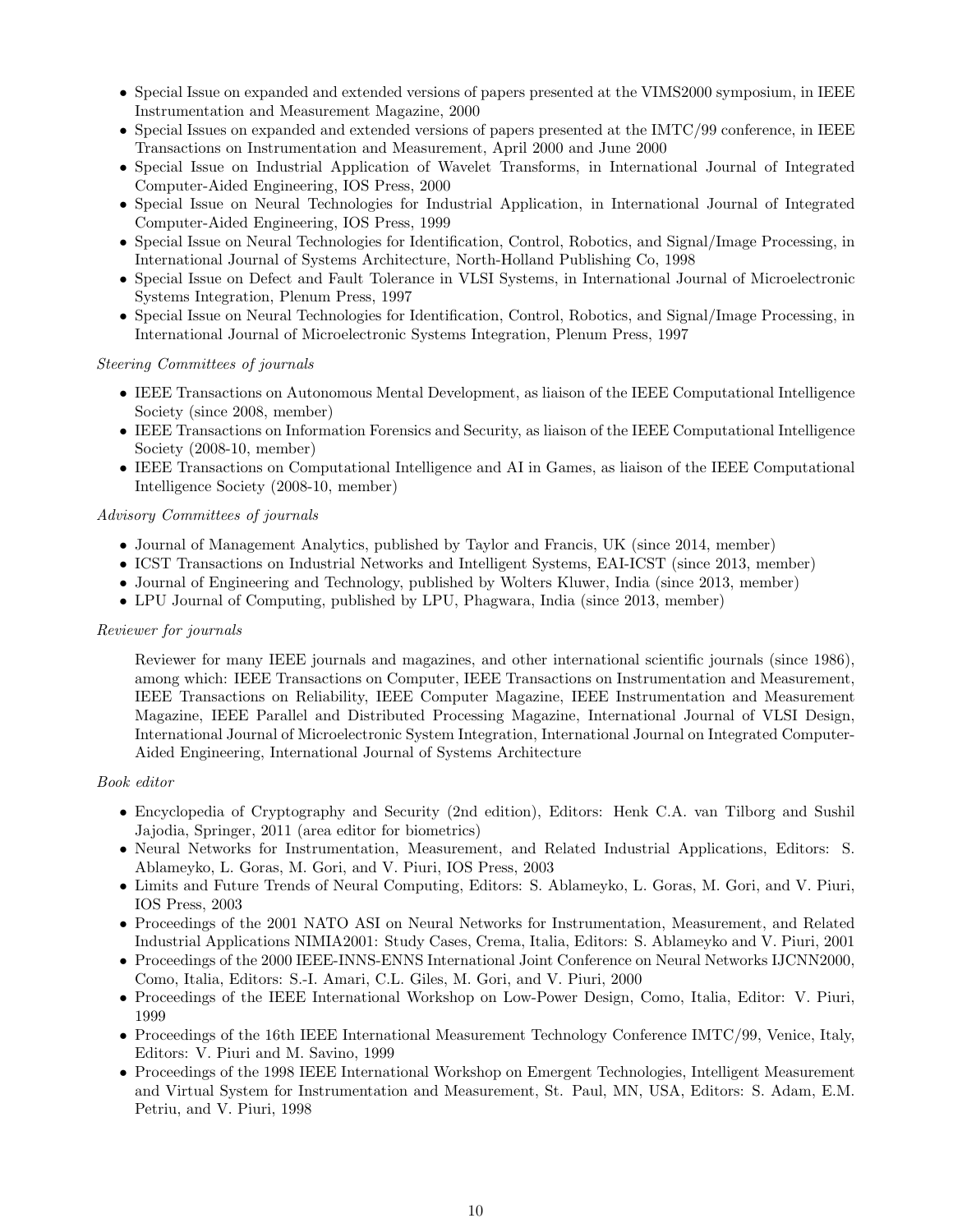# 8.3 Conference activities

Honorary chair

- 3rd International Conference on Intelligent Machines, Tunis, Tunisia (2014, co-chair)
- 2012 IEEE International Conference on Computational Intelligence for Measurement Systems and Applications, Tianjin, China (2012, co-chair)
- 2011 IEEE Symposium Series on Computational Intelligence, Paris, France (2011)
- 2011 IEEE International Conference on Virtual Environments, Human-Computer Interfaces and Measurement Systems, Ottawa, Canada (2011, co-chair)
- 6th International Symposium on Applied Computational Intelligence and Informatics, Timisoara, Romania (2011, co-chair)
- 2010 IEEE International Conference on Virtual Environments, Human-Computer Interfaces and Measurement Systems, Taranto, Italy (2010, co-chair)
- 2010 IEEE Workshop on Environmental, Energy, and Structural Monitoring Systems, Taranto, Italy (2010, co-chair)
- 5th International Symposium on Applied Computational Intelligence and Informatics, Timisoara, Romania (2009, co-chair)
- International Workshop on Computational Intelligence in Security for Information Systems, Genova, Italy (2008, co-chair)
- 4th International Symposium on Applied Computational Intelligence and Informatics, Timisoara, Romania (2007, co-chair)

# General chair

- 2014 IEEE International Conference on Computational Intelligence and Virtual Environments for Measurement Systems and Applications, Ottawa, Canada (2014, co-chair)
- 2014 International Conference on Intelligent Computing ICIC, Taiyuan, China (2014, co-chair)
- 9th International Conference on Communications and Networking in China, Maoming, China (2014, cochair)
- 2013 IEEE International Conference on Internet of Things, Beijing, China (2013, co-chair)
- 2013 IEEE-RIVF International Conference on Research, Innovation and Vision for the Future in Information and Communication Technologies, Hanoi, Vietnam (2013, co-chair)
- 2013 IEEE International Conference on Computational Intelligence and Virtual Environments for Measurement Systems and Applications, Milan, Italy (2013, co-chair)
- 2013 International Symposium on Innovations in Intelligent Systems and Applications, Albena, Bulgaria (2013, co-chair)
- 10th IEEE International Conference on Pervasive Intelligence and Computing, Changzhou, China (2012, co-chair)
- 2012 IEEE Workshop on Biometrics Measurements and Systems for Security and Medical Applications, Salerno, Italy (2012)
- 2012 International Symposium on Innovations in Intelligent Systems and Applications, Trabzone, Turkey (2012, co-chair)
- 2010 International Symposium on Innovations in Intelligent Systems and Applications, Kayseri, Turkey (2010, co-chair)
- 2010 IEEE Workshop on Biometrics Measurements and Systems for Security and Medical Applications, Taranto, Italy (2010)
- 2009 IEEE Symposium Series on Computational Intelligence, Nashville, TN, USA (2009)
- 2009 IEEE International Instrumentation and Measurement Technology Conference, Singapore (2009)
- 2007 IEEE Symposium on Computational Intelligence in Security and Defense Applications, Honolulu, HW, USA (2007, co-chair)
- 2006 IEEE International Conference on Computational Intelligence for Homeland Security and Personal Safety, Alexandria, VA, USA (2006, co-chair)
- 2006 IEEE International Workshop on Measurement Systems for Homeland Security, Contraband Detection, and Personal Safety, Alexandria, VA, USA (2006, co-chair)
- 2005 IEEE International Conference on Computational Intelligence for Homeland Security and Personal Safety, Orlando, FL, USA (2005, co-chair)
- 2005 IEEE International Workshop on Measurement Systems for Homeland Security, Contraband Detection, and Personal Safety, Orlando, FL, USA (2005, co-chair)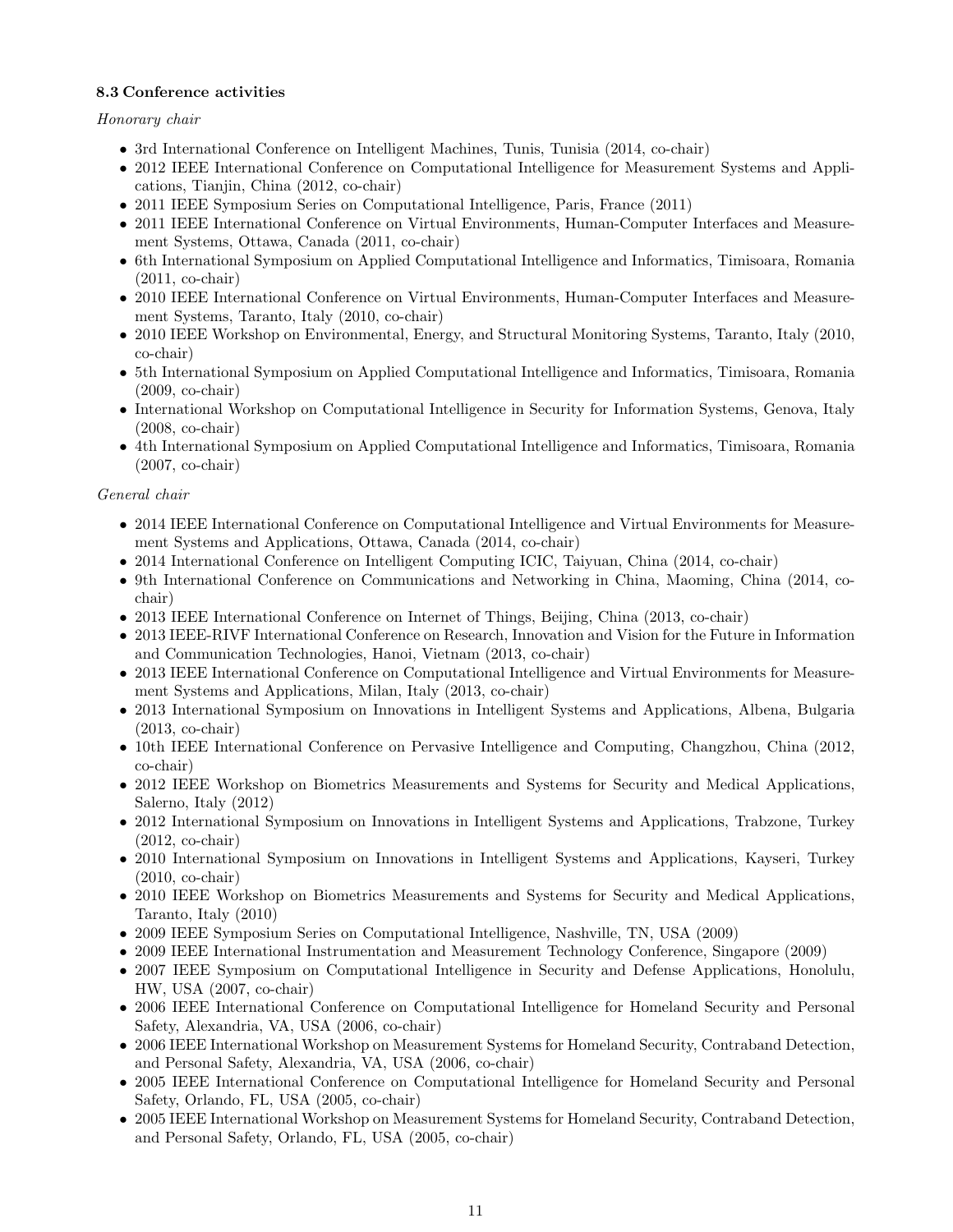- 2004 IEEE International Instrumentation and Measurement Technology Conference, Como, Italy (2004, co-chair)
- 2004 IEEE International Conference on Computational Intelligence for Homeland Security and Personal Safety, Venice, Italy (2004, co-chair)
- 2003 IEEE International Symposium on Computational Intelligence for Measurement Systems and Applications, Lugano, Switzerland (2003, co-chair)
- 2002 IEEE International Symposium on Virtual and Intelligent Measurement Systems, Girdwood, AK, USA (2002, co-chair)
- 2000 IEEE International Symposium on Defect and Fault Tolerance in VLSI Systems, Tokyo, Japan (2000, co-chair)
- 1999 IEEE International Workshop on Virtual and Intelligent Measurement Systems, Venice, Italy (1999)

## Program chair

- 2012 IEEE-RIVF International Conference on Research, Innovation and Vision for the Future in Information and Communication Technologies, Ho Chi Minh City, Vietnam (2012, co-chair)
- 2010 IEEE-INNS International Joint Conference on Neural Networks, Barcelona, Spain (2010)
- 2010 IEEE International Instrumentation and Measurement Technology Conference, Austin, TX, USA (2010)
- 2010 IAPR Workshop on Emerging Techniques and Challenges for Hand-based Biometrics, Istanbul, Turkey (2010, co-chair)
- 2010 IEEE-RIVF International Conference on Research, Innovation and Vision for the Future in Information and Communication Technologies, Hanoi, Vietnam (2010, computational intelligence track co-chair)
- 2009 IEEE-INNS International Joint Conference on Neural Networks, Atlanta, GA, USA (2009, vice chair) • 2009 IEEE-RIVF International Conference on Research, Innovation and Vision for the Future in Information
- and Communication Technologies, Da Nang City, Vietnam (2009, computational intelligence track co-chair) • 2004 IEEE-INNS International Joint Conference on Neural Networks, Budapest, Hungary (2004, international program committee coordinator)
- 2004 ACM International Conference on Computing Frontiers, Ischia, Italy (2004, co-chair)
- 2003 IEEE International Workshop on Soft Computing Techniques in Instrumentation, Measurement and Related Applications, Provo, UT, USA, (2003, co-chair)
- 2003 IEEE International Workshop on Advanced Environmental Sensing and Monitoring Technologies, Como, Italy (2003, co-chair)
- 2001 IEEE International Workshop on Advanced Environmental Sensing and Monitoring Technologies, Milan, Italy (2001, co-chair)
- 2000 IEEE-INNS-ENNS International Joint Conference on Neural Networks, Cernobbio, Italy (2000, cochair)
- 1999 IEEE International Instrumentation and Measurement Technology Conference, Venice, Italy (1999, co-chair)
- 1999 IEEE International Symposium on Defect and Fault Tolerance in VLSI Systems, Albuquerque, NM, USA (1999, co-chair)
- 1998 IEEE International Workshop on Emergent Technologies, Intelligent Measurement and Virtual System for Instrumentation and Measurement, St. Paul, MN, USA (1998, co-chair)
- 1997 IEEE International Workshop on Emergent Technologies and Virtual System for Instrumentation and Measurement, Niagara Falls, Canada (1997, co-chair)
- 1996 IEEE International Workshop on Neural Networks for Identification, Control, Robotics, and Signal/Image Processing, Venice, Italy (1996)
- 1996 IEEE International Workshop on Emergent Technologies for Instrumentation and Measurement, Como, Italy (1996)
- 1996 IEEE International Symposium on Circuits and Systems, Atlanta, GA, USA (1996, associate area coordinator for neural networks)

# Steering committees of conferences

- IEEE-RIVF International Conference on Research, Innovation and Vision for the Future in Information and Communication Technologies (since 2013, member)
- IEEE International Conference on Computational Intelligence and Virtual Environments for Measurement Systems and Applications (since 2012, co-chair)
- 9th IEEE International Conference on Computational Cybernetics (2013, member)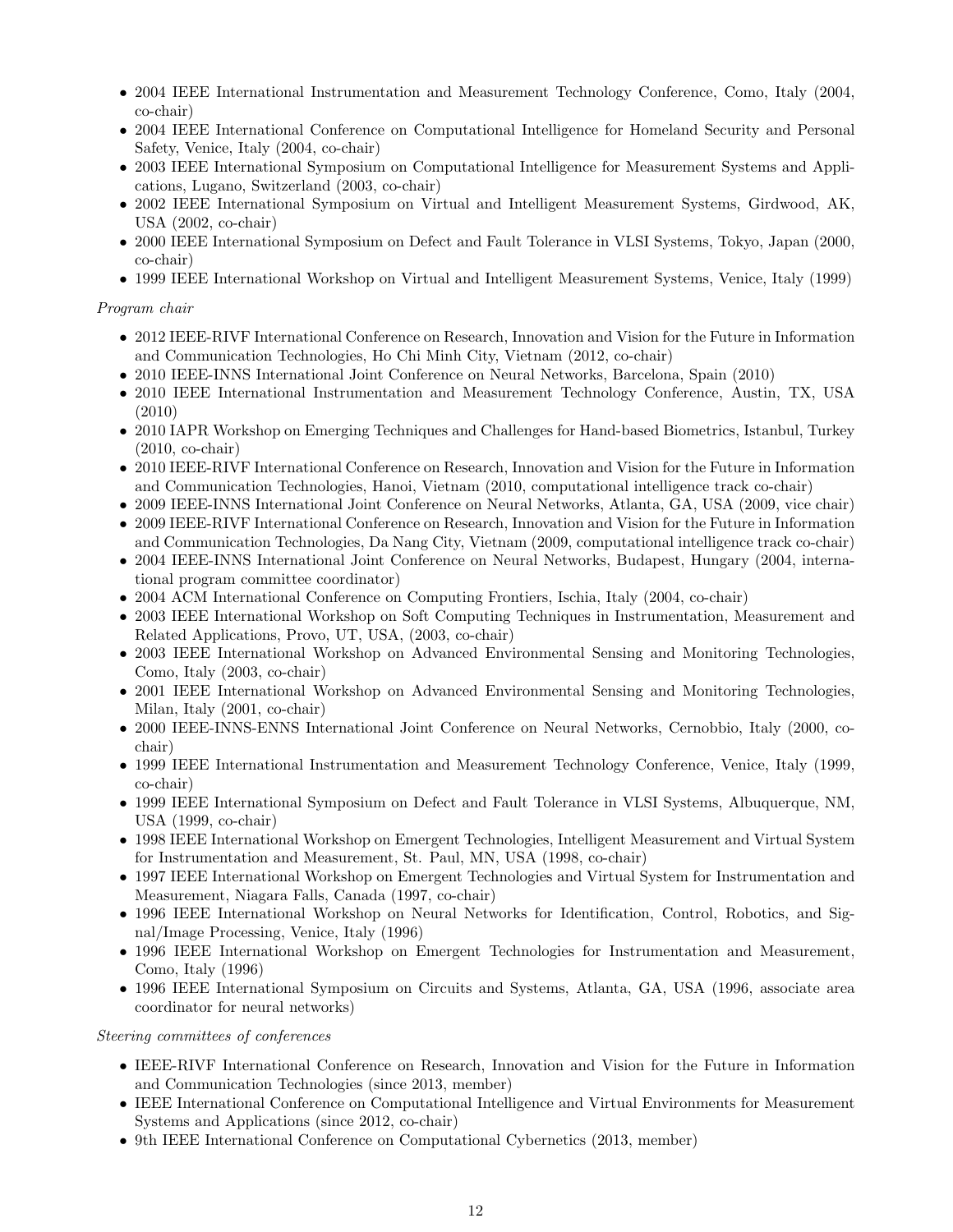- IEEE International Conference on Computational Intelligence for Measurement Systems and Applications (2003-12, chair)
- IEEE International Conference on Virtual Environments, Human-Computer Interfaces, and Measurement Systems (2008-12, co-chair)
- IEEE International Conference on Imaging Systems and Techniques (2010-12, member)
- IEEE International Instrumentation and Measurement Technology Conference (2000-05, 2008-10, member)
- IEEE International Symposium on Defect and Fault Tolerance in VLSI Systems (1997-2007, member)
- IEEE International Conference on Computational Intelligence for Homeland Security and Personal Safety (2003-06, co-chair)
- IEEE International Workshop on Measurement Systems for Homeland Security, Contraband Detection and Personal Safety (2004-06, co-chair)
- ACM International Conference on Computing Frontiers (2004-05, member)
- IEEE International Symposium on Virtual and Intelligent Measurement Systems (2002, member)
- IEEE International Workshop on Virtual and Intelligent Measurement Systems (1996-2001, member)

Other positions in conferences

- 2014 International Conference on Innovative applications of Computational Intelligence on Power, Energy, Control and its impact on Humanity, Ghaziabad, India (2014, International Advisory Board Member)
- 2014 IEEE International Conference on Frontiers of Information Technology, Islamabad, Pakistan (2014, Steering Committee Member)
- 2014 International Conference on Industrial and Information Systems, Gwalior, India (2014, Advisory Committee Member)
- 2014 International Conference on Extreme Learning Machines, Singapore (2014, Advisory Committee Member)
- 2014 IEEE Symposium on Computational Intelligence for Security and Defense Applications, Orlando, FL, USA (2014, Advisory Committee Member)
- 4th Annual World Congress of U-World-2014, Dalian, China (2014, Scientific Advisory Committee Member)
- International Conference on Telecommunications and Multimedia, Heraklion, Greece (2014, Tutorial Chair)
- 4th International Symposium on Biometrics and Security Technologies, Kuala Lumpur, Malaysia (2014, Advisory Committee Member)
- 2013 IEEE International Workshop on Intelligent Signal Processing, Funchal, Portugal (2013, Honorary Committee Member)
- 2013 IEEE Symposium Series on Computational Intelligence, Singapore (2013, Advisory Committee Member)
- 4th Joint International Conference on Swarm , Evolutionay and Memetic Computing, Chennai, India (2013, Advisory Committee)
- 2012 International Symposium on Extreme Learning Machines, Singapore (2012, Advisory Committee Member)
- 2009 International Conference on Intelligent Systems Design and Applications, Pisa, Italy (2009, Advisory Committee Member)
- 2007 International Symposium on Neural Networks, Nanjing, China (2007, Advisory Committee Member)
- 2007 Biometrics Symposium, Baltimore, MD, USA (2007, IEEE Co-Liaison)
- 1993 IEEE International Conference on Application Specific Array Processors, Venice, Italy (1993, finance chair)
- 1993 IEEE International Workshop on Defect and Fault Tolerance in VLSI Systems, Venice, Italy (1993, finance chair)

Special session organizer

IEEE World Congress on Computational Intelligence (2012), IEEE Instrumentation and Measurement Technology Conference (2000-02, 1998), KES International Conference on Knowledge-based Intelligent Engineering and Information Systems (2002), ISATA International Symposium on Automotive Technologies and Automation (1998, 1997), IEEE Conference on Computational Engineering in Systems Applications (1998, 1996), IMACS World Congress (1997, 1994), IEEE International Symposium on Circuits and Systems (1996, 1995), IEEE International Conference on Systems, Man, and Cybernetics (1996), IEEE International Midwest Symposium on Circuits and Systems (1995)

Member of technical program committee of conferences

IMEKO World Congress (2015), IEEE-INNS International Joint Conference on Neural Networks IJCNN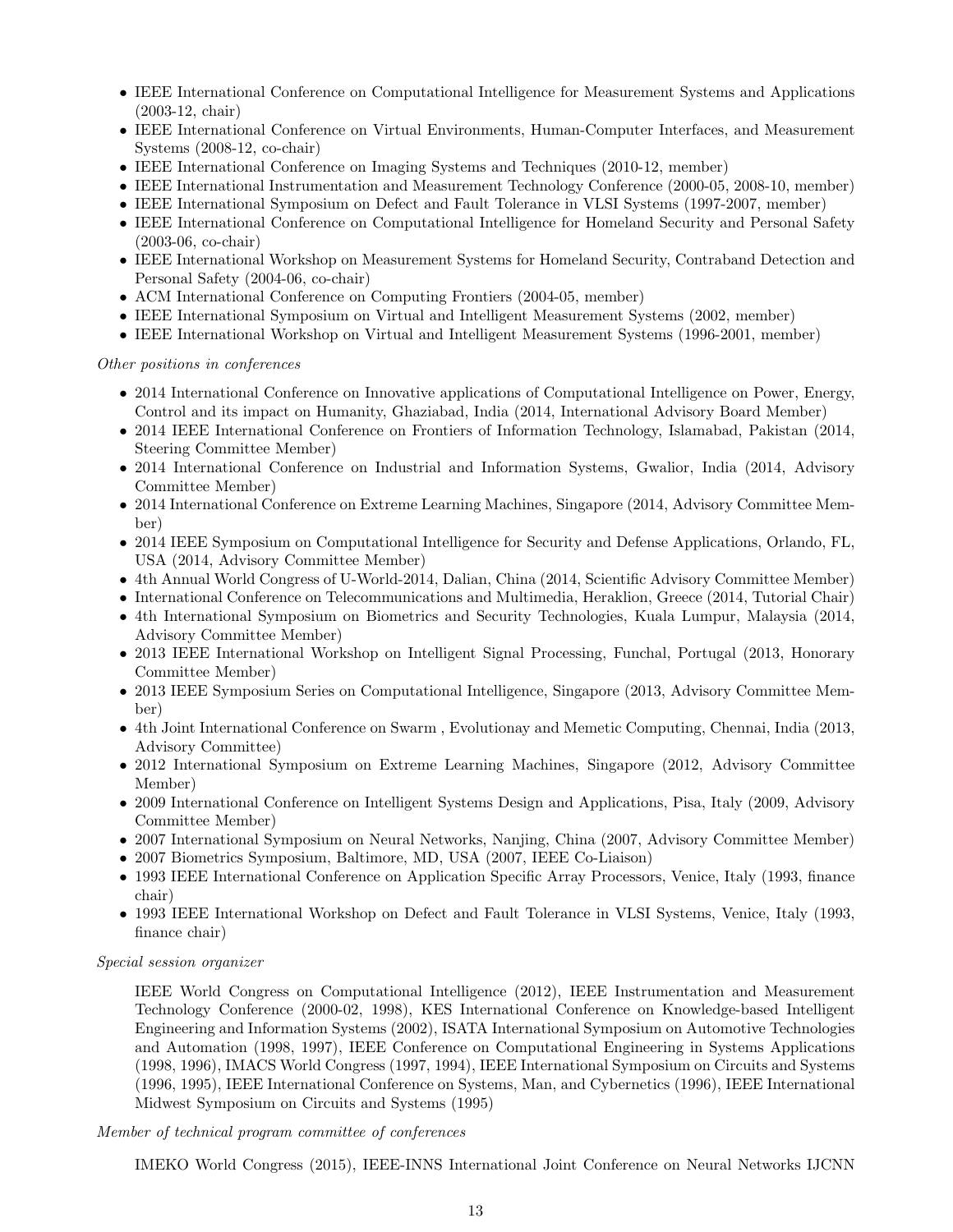(2014-11, 2008, 2007, 2004), IEEE Congress on Evolutionary Computation CEC (2011-14), IEEE Instrumentation and Measurement Technology Conference IMTC (2011-14, 2005-08, 2000-03), IEEE International Conference on Communications ICC - Communication and Information Systems Security Symposium (2014, 2013, 2011, 2010, 2009), International Conference on Information Processing and Management of Uncertainty in Knowledge-Based Systems IPMU (2014, 2010, 2008, 2006), IEEE Globecom Communication and Information System Security GLOBECOM CISS (2014, 2013, 2011, 2010), IEEE Globecom Wireless Communications Symposium GWCS (2014), Conference on Learning and Intelligent OptimizatioN LION (2007-14), Pacific-Asia Conference on Knowledge Discovery and Data Mining PAKDD (2011-14, 2009, 2008, 2007), International Multi-Conference on Systems, Signals and Devices SSD (2014), International Conference on Pervasive and Embedded Computing and Communication Systems PECCS (2011-14), Workshop on Artificial Neural Networks and Intelligent Information Processing ANNIIP (2014), International Symposium on Security in Computing and Communications SSCC (2014), IEEE International Conference on Fuzzy Systems FUZZIEEE (2013, 2012), IEEE International Conference on Image Processing ICIP (2013, 2011), IEEE International Systems Conference (2014, 2013, 2011, 2010, 2009), International Conference on Fuzzy Systems and Knowledge Discovery FSKD (2013, 2012, 2010), International Conference on Natural Computation ICNC (2013), IEEE International Symposium on Trust, Security and Privacy for Emerging Applications TSP (2013, 2010), ENNS International Conference on Artificial Neural Networks ICANN (2013, 2010, 2009, 1997), IEEE International Conference on Emerging Technologies and Factory Automation ETFA (2013, 2012), World Congress on Information and Communication Technologies WICT (2013), IEEE International Workshop on Intelligent Signal Processing WISP (2013, 2011, 2009, 2007, 2005, 2003, 2001, 1999, 1997), IEEE International Workshop on Artificial Neural Networks IWANN (2013, 2011, 2007, 2005, 1997, 1995), International Conference on Intelligent Systems Design and Applications ISDA (2013, 2012), IEEE International Conference on Imaging Systems and Techniques IST (2013, 2012), International Workshop on Biometrics: Technologies, Systems and Applications BTSA (2013), Social Media SM (2013), IEEE International Conference on Intelligent Data Acquisition and Advanced Computing Systems: Technology and Applications IDAACS (2013, 2011, 2009, 2001), International Symposium on Security in Computing and Communications (2013), European Society for Fuzzy Logic and Technology Conference EUSFLAT (2013, 2005), International Conference on Computer and Applications CCA (2013), International Workshop on Embedded and Ubiquitous (2013), International Conference on Connected Vehicles and Expo ICCVE (2013, 2012), International Multi-Topic Conference IMTIC (2013), IEEE Symposium on Computational Intelligence for Security and Defence Applications CISDA (2012), International Conference on Neural Networks and Artificial Intelligence ICCNAI (2012), International Conference on Frontier of Computer Science and Technology FCST (2012, 2011, 2010), IEEE International Conference on Imaging Systems and Techniques (2012), IEEE International Conference on Computational Intelligence for Measurement Systems and Applications CIMSA (2012), IEEE International Conference on Virtual Environments, Human-Computer Interface, and Measurement Systems VECIMS (2012, 2006, 2005), IEEE International Conference on Intelligent Systems IS (2012), International Workshop on Smart Mobile Applications (2012, 2011), IAPR International Conference on Pattern Recognition and Information Processing PRIP (2011), International Symposium on Innovations in Intelligent Systems and Applications INISTA (2011, 2009), IEEE International Conference on Communications ICC - Computer and Communications Network Security Symposium (2007), AEIT Congress (2011), International Conference on Artificial Intelligence and Soft Computing ICAISC (2010, 2008, 2006), International Conference on the Applications of Digital Information and Web Technologies ICADIWT (2010), IEEE Conference on High Performance Computing and Communications HPCC (2010), IEEE International Workshop on Electronic Design, Test and Applications DELTA (2010, 2008, 2006, 2004, 2002), International Conference on Neural Networks and Artificial Intelligence ICNNAI (2010, 2006, 2003), IMEKO World Congress on Fundamental and Applied Metrology (2009), IEEE/IFIP International Symposium on Trusted Computing and Communications TRUSTCOM (2009), IEEE Globecom Computer and Communications Network Security Symposium GLOBECOM CCNS (2009, 2008), IEEE International Workshop on Haptic Audio Visual Environments and Games HAVE (2009), IEEE International Workshop on Haptic Audio Visual Environments and their Applications HAVE (2008, 2007), IEEE International Conference on Intelligent Systems ICIS (2008), IEEE International Symposium on Computer Science and its Applications CSA (2008), IEEE Workshop on Robust Biometrics: Understanding the Science and Technology ROBUST (2008), IEEE International Workshop/Symposium on Defect and Fault Tolerance in VLSI Systems DFT (2001-2007, 1994-1998), International Conference on Computational Intelligence for Modelling, Control and Automation CIMCA (2006), IMACS World Congress (2005, 1997, 1994), IEEE Sensors for Industry Conference SICON (2005, 2004), IEEE International Workshop on Robotic and Sensor Environments ROSE (2005), International Conference on Technology and Automation ICTA (2005), International Conference on Supercomputer Systems and Applications SSA (2004), IMACS-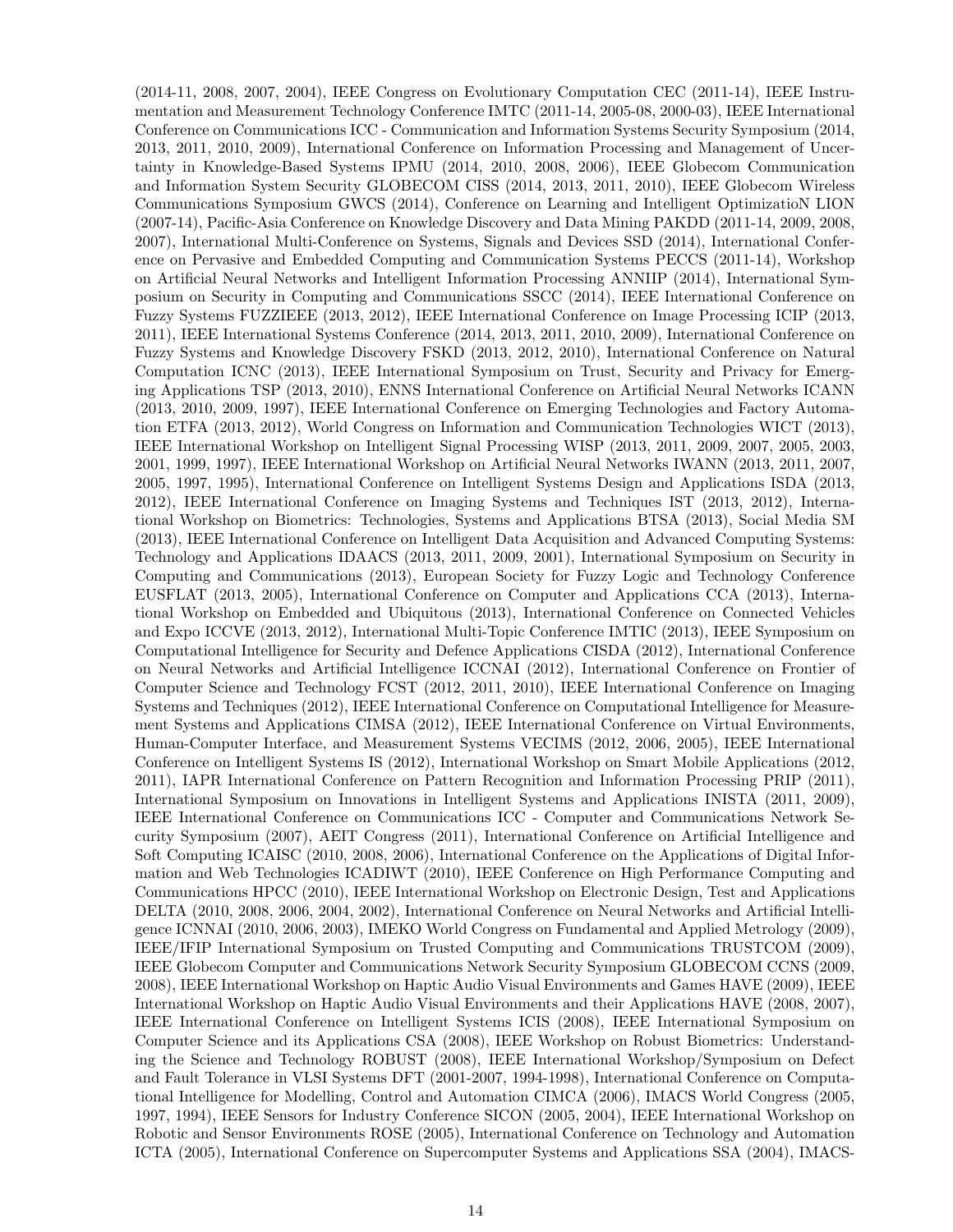IEEE International Conference on Computational Engineering in Systems Applications CESA (2003, 1998), KES International Conference on Knowledge-based Intelligent Engineering and Information Systems KES (2003), IEEE International Conference on Computer Arithmetic ARITH (2001, 1999), Italian Workshop on Neural Networks WIRN (1998-2001), International Conference on Intelligent Agents, Web Technology and Internet Commerce IAWTIC (2001), Euromicro Workshop on Computational Intelligence (1998), IEEE International Conference on Architectures, Algorithms and Applications of Parallel Processing ICA3PP97 (1997), ISATA International Symposium on Automotive Technologies and Automation (1997), IEEE International Conference on Application-Specific Array Processors ASAP (1995, 1994), ISCA International Conference on Intelligent Systems (1996), ISCA Golden West Conference on Intelligent Systems (1995), BIAS Micro95 (1995), AICA Congress (1994), IMACS International Symposium SPRANN'94 (1994).

### Invited seminars and keynote speaker at conferences

- "Dependable Cloud Computing Frameworks for Critical Monitoring and Control Applications", in the 11th IEEE International Conference on Networking, Sensing and Control (ICNSC 2014), Miami, FL, USA, 2014
- "Biometric Technologies for Ambient Intelligence in Internet-of-Things Environments", in the 17th International Conference on Network-Based Information Systems (NBIS 2014) and the 6-th International Conference on Intelligent Networking and Collaborative Systems (INCoS 2014), Salerno, Italy, 2014
- "Biometric Technology and Applications", in the 9th International Conference on Communications and Networking in China (ChinaCom 2014), Maoming, China, 2014
- "Dependable Cloud Computing Frameworks for Critical Applications in Monitoring and Control", in the 11th IEEE International Conference on Networking, Sensing and Control, Miami, FL, USA, 2014
- "Using Biometric Technologies for Smart Cities and Adaptive Environments", New Jersey Institute of Technology & IEEE North Jersey Section Microwave Theory and Techniques Chapter, Newark, NJ, USA, 2014
- "Dependable Cloud Computing", in the 10th IEEE International Conference on Ubiquitous Intelligence and Computing (UIC 2013), 10th IEEE International Conference on Autonomic and Trusted Computing (ATC 2013), and 13th International Conference on Algorithms and Architectures for Parallel Processing (AAPP 2013), Vietri sul Mare, Italy, 2013
- "Reconstruction of 3D surfaces", in the 8th International Conference on Embedded and Multimedia Computing (EMC 2013), Taipei, Taiwan, 2013
- "Biometric technologies and applications for smart cities and an intelligent planet", Institute of Automation, Chinese Academy of Science, Beijing, China, 2013
- "Dependability in Cloud Computing", in the 8th International Conference on Communications and Networking in China (ChinaCom 2013), Guilin, China, 2013
- "Dependable User-Centric Operations in Cloud Computing", in the 20th Workshop on Intelligent Machines: Theory and Applications, Sousse, Tunisia, 2013
- "Biometric technologies and applications for intelligent transportation", in the International Conference on Advanced Logistics and Transport (ICALT'2013), Sousse, Tunisia, 2013
- "Biometric technologies and applications for a smart city", in the APEC Smart City Industrial Technology Cooperation Forum, Changzhou, China, 2012
- "Biometric systems: technologies and applications", in the 5th International Conference on Security of Information and Networks (SIN 2012), Jaipur, India, 2012
- "Computational intelligence for surface modeling", in the 7th International Conference on Neural Networks and Artificial Intelligence (ICNNAI 2012), Minsk, Belarus, 2012
- "Holonic Systems as Software Paradigms for Industrial Automation and Environmental Monitoring", in 2011 IEEE Workshop on Intelligent Agents, part of the 2011 IEEE Symposium Series on Computational Intelligence (SSCI 2011), Paris, France, 2011
- "Holonic Systems: a Software Paradigm for Engineering Applications and Service-Oriented Architectures", in 2011 IEEE International Workshop on New Trends of Computational Intelligence in Engineering Informatics, Salerno, Italy, 2011
- "Hierarchical Neural-based Techniques for Regression", in 2011 International Symposium on Innovations in Intelligent Systems and Applications (INISTA 2011), Istanbul, Turkey, 2011
- "Biometrics Privacy: Technologies and Applications", in 2011 International Joint Conference on E-Business and Telecommunications (ICETE 2011), Seville, Spain, 2011
- "Neural Techniques for 3D Surface Reconstruction", in 2011 Seventh International Conference on Intelligent Computing (ICIC 2011), Zhengzhou, China, 2011
- "3D Surface Modeling: from 3D Scanning to Neural-Based Surface Reconstruction", in Eurographics Italian Chapter Conference, Salerno, Italy, 2011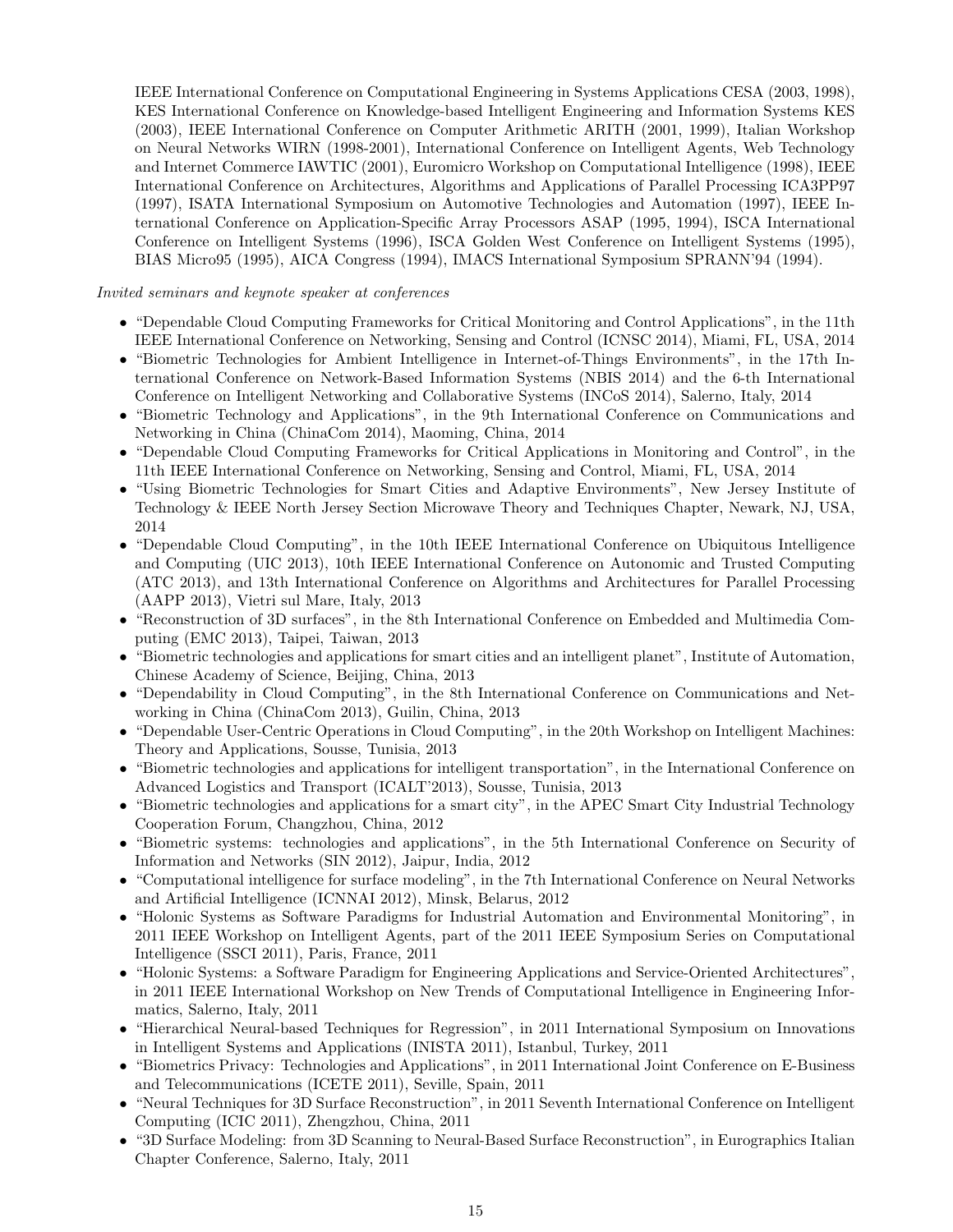- "Biometrics Privacy", in 2008 IEEE International Conference on Research, Innovation and Vision for the Future in Information and Communication Technologies (RIVF'08), Ho Chi Minh City, Vietnam, 2008
- "Biometrics Privacy", in Workshop on Biometrics and Computational Intelligence, part of the 2007 IEEE International Joint Conference on Neural Networks (IJCNN'07), Orlando, FL, USA, 2007
- "Computational intelligence for Biometrics", in International Conference on Natural Computation (ICNC'06) and International Conference on Fuzzy Systems and Knowledge Discovery (FSKD'06), Xi'an, China, 2006
- "Computational intelligence for industrial quality control", Chiao Tung University and IEEE CIS Taipei Chapter, Taipei, Taiwan, R.O.C., 2006
- "Computational intelligence for industrial quality control", National Cheng Kung University and IEEE CIS Tainan Chapter, Tainan, Taiwan, R.O.C., 2006
- "Computational intelligence for Biometrics", Xidian University, Xi'an, China, 2006
- "Computational intelligence for Biometrics", Hong Kong Polytechnic University, Hong Kong, 2006

# Tutorials

- V. Piuri, F. Scotti, "Biometrics for ambient intelligence in the internet of things", in the 2013 IEEE International Conference on Internet of Things, Beijing, China, 2013
- V. Piuri, F. Scotti, "Biometrics Privacy: Technologies and Applications", in the 2011 IEEE International Systems Conference, Montreal, Canada, 2011
- V. Piuri, S. Ferrari, F. Bellocchio, "3D Scanners: State of the Art", IEEE International Instrumentation and Measurement Technology Conference, Singapore, 2009; also distributed online on the educational web site of the IEEE Instrumentation and Measurement Society
- V. Piuri, F. Scotti, "Implementations of Computational Intelligence Techniques", IEEE Expert Now, IEEE, ISBN: 0-7803-9671-5, 2007
- V. Piuri, "Composite Technologies for Intelligent Industrial Laser Processing", IEEE International Conference on Sensors for Industry Sicon/02, Houston, TX, USA, 2002

### Panels

- "Biometrics for smart cities", in the APEC Smart City Industrial Technology Cooperation Forum, Changzhou, China, 2012
- "Real World Applications of Computational Intelligence", IEEE World Congress on Computational Intelligence WCCI2012, Brisbane, Australia, 2012

# 8.4 Educational activities

# International programs

- Leading proposer of the Dual Ph.D. Degree programs in Computer Science of the Università degli Studi di Milano (Italy) with Universidad de Oviedo (Oviedo, Spain, established in 2011), Obuda University (Budapest, Hungary, established in 2011), Vietnam National University - Ho Chi Minh City (Ho Chi Minh City, Vietnam, established in 2011), National Cheng Kung University (Tainan, Taiwan, established in 2008); he has also been appointed as Co-Chair of the Admission Committees representing the Università degli Studi di Milano and Delegate of the Director of the Ph.D. School in Information Technology at the Università degli Studi di Milano for the management of these agreements
- Director of the international educational program "Information, communication and knowledge science and technology" (2003-05), directed to promote the international exchange of students and lecturers among the Università degli Studi di Milano (Italy), the University of Pisa (Italy), the University of Venice (Italy), Carnegie Mellon University (USA), and University of Ottawa (Canada), funded by the Italian Ministry of Education, University and Research in the Program "Internationalization of the Italian Academic System"
- Director of the International Master's Degree Program on Soft Computing for Industrial Applications (2003-04), Universit`a degli Studi di Milano (Italy), with the scientific cooperation of Carnegie Mellon University (USA), Orebro University (Sweden), University of Ottawa (Canada), University of Siena (Italy), and Warsaw University of Technology (Poland), and with the support of the IEEE Neural Networks Society, IEEE Instrumentation and Measurement Society, INNS - International Neural Networks Society, ENNS - European Neural Network Society, and SIREN - Società Italiana Reti Neurali
- Scientific Co-Director of the NATO-IEEE-INNS-ENNS Advanced Study Institute on Neural Networks for Instrumentation, Measurement, and Related Industrial Applications NIMIA2001, Crema, Italy, 2001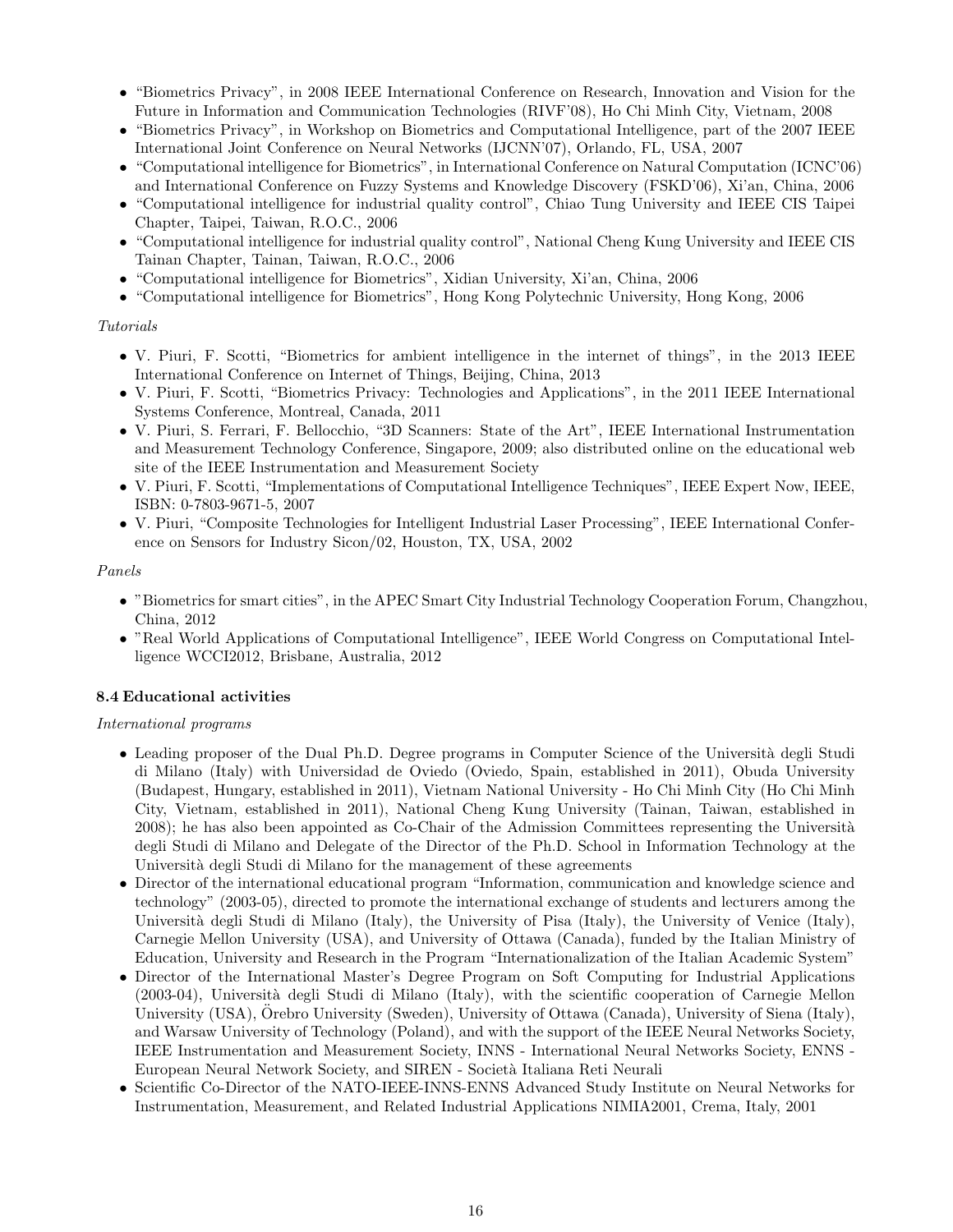### National programs

- Director of the Curriculum "Multi-dimensional Signal Processing and Applications" of the Ph.D. School in Information Technology at the Universit`a degli Studi di Milano, Italy (since 2008)
- Member of the Council of the Ph.D. School in Information Technology at the Università degli Studi di Milano, Italy (since 2008)
- Director of the Ph.D. Degree Program in Computer Science, Università degli Studi di Milano, Italy (2005-07)
- Coordinator of the project for the creation of the Ph.D. School in Information Technology at the Università degli Studi di Milano, Italy (2007), and Director ad interim of this School (5 May - 30 September 2007)
- Member of the Milan Section Scientific Council of the Lombardy Inter-University Specialization School for High-School Educators SILSIS (1999-2002), representing Politecnico di Milano (1999-2000) and Università degli Studi di Milano (2000-02) for the area of the information and communication technology
- Scientific coordinator of the post-high-school professional education in information and communication technologies (IFTS) for the Università degli Studi di Milano - Department of Information Technology: "Advanced technician for ICT systems and technology" (2006-07, scientific director), "Advanced technician for the industrialization of the products and the processes" (2006-07), "Advanced technician for communication and multimedia" (2005-06), "Advanced technician for web and e-commerce" (2003-04, chair of the management committee), "Advanced technician for medical informatics" (2003-04), "Advanced technician for web environments in marketing end e-commerce" (2002-03, chair of the management committee), "Advanced technician for e-learning in biomedical environments (ECM)" (2002-03), "Protected internetworking manager" (2001-02), "Advanced technician in foreign languages and specialized in web design and e-commerce" (2001-02, chair of the management committee), "Information and Communication Technician: expert of Intranet/Internet information systems" (2001-02), "Logos - Data warehouse in networked systems" (2000-01)
- Coordinator of the project for the creation of the M.S. Degree (Laurea Specialistica) program in "Information Sciences and Technologies" (in the M.S. Class of Informatics 23/S) at the Università degli Studi di Milano, Italy (2001)
- Education coordinator of the continuous education courses in information and communication technology and office automation for public administrations (1993-2000), organized by Politecnico di Milano for non-ICT personnel of Politecnico di Milano, Prefecture of Milan, Procura della Repubblica presso la Pretura Circondariale di Milano, Ministry of Finance - Tax Department - Lombardy Regional Directorate
- Member of the Permanent Committee of the Faculty of Engineering at Como, Politecnico di Milano, Italy (1997-00)
- Member of the Management Committee of the Continuous Education Center of Politecnico di Milano, Italy (1998-00)
- Member of the Rectoral Committee of Politecnico di Milano for the creation of the Lombardy Inter-University Specialization School for High-School Educators SILSIS (1998)

# 8.5 University services

### Academic committees

- Member of the Committee for Mobility and International Programs of the Università degli Studi di Milano, as Delegate of the Department of Computer Science (since 2013)
- Member of the Executive Committee of the Department of Computer Science at the Università degli Studi di Milano (since 2012)
- Delegate for internationalization activities of the Department of Computer Science at the Università degli Studi di Milano (since 2012)
- Erasmus Programs Coordinator for the Department of Computer Science at the Università degli Studi di Milano (since 2012)
- Representative of the Università degli Studi di Milano to the Academic Group of Information Engineering - Gruppo di Ingegneria Informatica GII (since 2002), the committee for the coordination of the Italian professors and researchers in information engineering
- Coordinator of the contract of the Università degli Studi di Milano with the cultural non-profit association Nova Multimedia, for the scientific cooperation in the area of education and the technologies for education, training, continuous education, and cultural dissemination (2008-14)
- Coordinator for the internationalization activities of the Università degli Studi di Milano for Vietnam (2011-12)
- Director of the Department of Information Technology at the Università degli Studi di Milano (2007-12)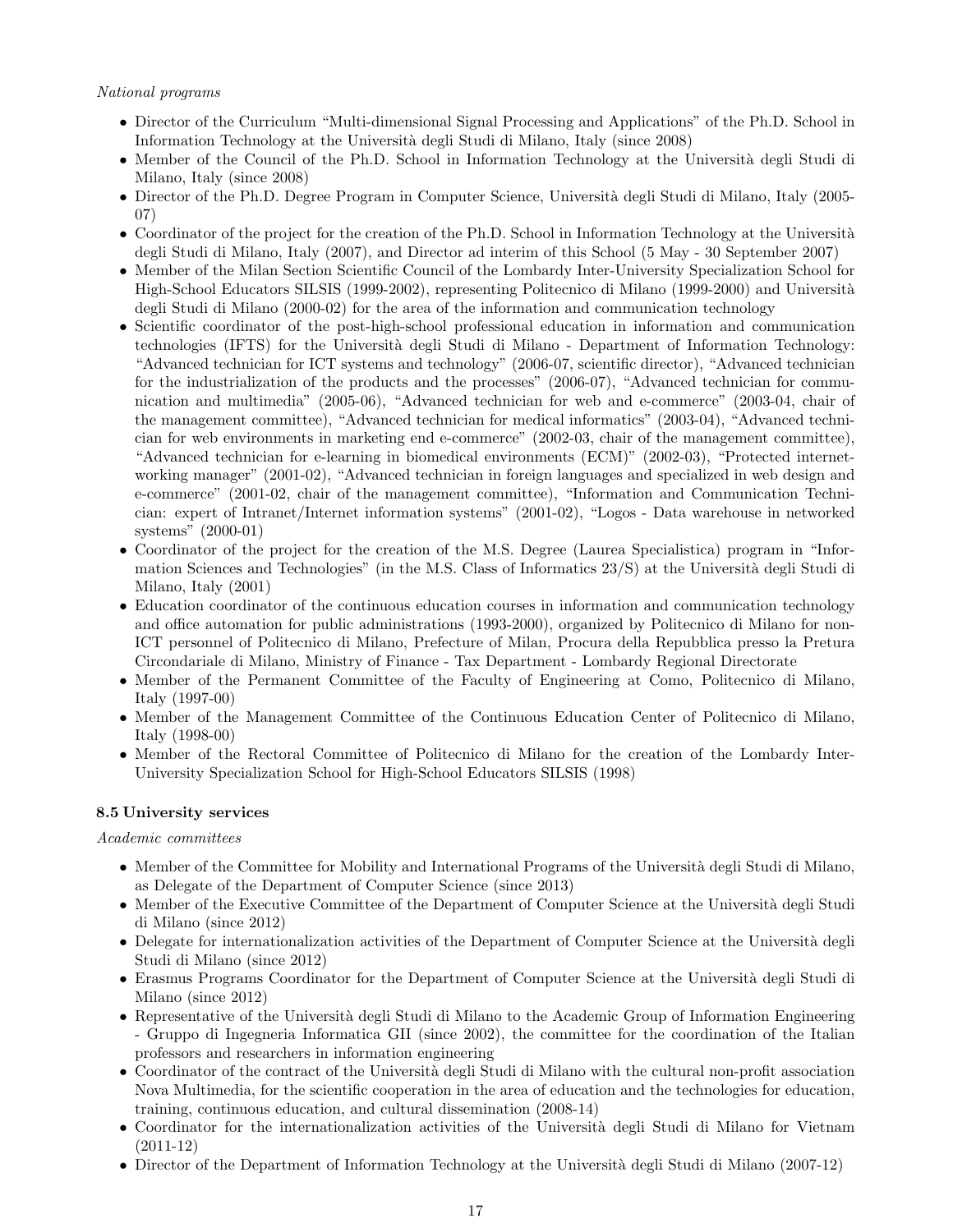- Member of the Committee for the International Initiatives of the Faculty of Mathematical, Physical and Natural Sciences, Universit`a degli Studi di Milano (2003-08)
- Coordinator of the Dual PhD Degree Programs in Computer Science of the Department of Computer Science at the Università degli Studi di Milano (since 2008)
- Director of the Ph.D. Degree Program in Computer Science, Università degli Studi di Milano, Italy (2005-07)
- Member of the Executive Committee of the Department of Information Technology at the Università degli Studi di Milano (2004-07)
- Member of the Scientific Committee of the Lombardy Inter-University Consortium for Automatic Information Processing CILEA, for the service promoting and supporting high-performance computing (2002-04)
- Coordinator of the contract of the Università degli Studi di Milano with Laben S.p.A, Space Software Italia S.p.A, and Quadrics Supercomputers World Ltd (Finmeccanica Group) for the project "Advanced Research Center on Evolutionary Knowledge for Design Innovation by High-Performance Computing", directed to realize the homonymous research center for studying and developing adaptive and evolutive methodologies based on high-performance computing for industrial innovation (2002-04)
- Chair of Scientific Council of the Center for the Computational Modeling at the Lombardy Inter-University Consortium for Automatic Information Processing CILEA, (2003-04)
- Coordinator of the contract of the Università degli Studi di Milano with Promelit S.p.A., for the scientific cooperation in the area of wireless networks for experimentation in university environments (2003)
- Coordinator of the Area "User Assistance and Office Automation" in the Management Committee of the Electronic Data Processing of the administration of Politecnico di Milano (1995-2000)
- Coordinator of the Office for Information Processing Services at the Como Campus of Politecnico di Milano (1995-2000)
- Member of the Scientific Council of the Center for Computing and Networks at Politecnico di Milano (1997-2000)
- Coordinator of the Help Service for Computer Systems and Applications directed to the non-ICT personnel of Politecnico di Milano (1993-96)
- Member of the Executive Committee of the Department of Electronics and Information at the Politecnico di Milano (1993-96)
- Member of the Rectoral Committee for the Information Processing Services of the Politecnico di Milano (1995-96)

### Academic examination committees

- Certified as possible member of the Evaluation Committee for the Italian National Certification of Academic Educational Programs for the scientific sector ING-INF/05 Information Processing Systems: 2013 call for applications ANVUR Board of Directors motion No. 11, 30/1/2013 (2013)
- Member of the Comparative Evaluation Committee for positions as research assistant in the scientific sector ING-INF/05 Information Processing Systems: competition established at Universit`a degli Studi di Firenze, by the Rectoral Decree No. 1205/2012, published in the web site of the university on 18/12/2012, and appointed to the committee by Rectoral Decree prot. No. 220, 22/2/2013 (2013)
- Certified as possible member of the Evaluation Committee for the Italian National Scientific Certification for the scientific sector ING-INF/05 Information Processing Systems: 2013 call for applications MIUR Director Decree No. 161, 28/1/2013 (2013)
- Member of the Comparative Evaluation Committee for positions as research assistant in the scientific sector ING-INF/05 Information Processing Systems: competition established at Politecnico di Torino, by the Rectoral Decree No. 366, published in the web site of the university on 30/09/2010, and appointed to the committee by Rectoral Decree prot. No. 88, 28/03/2011 (2011)
- Member of the Comparative Evaluation Committee for positions as research assistant in the scientific sector ING-INF/05 Information Processing Systems: competition established at Università Telematica Internazionale, by the Rectoral Decree No. 3/2009, published in the web site of the university on 27/3/2009, and appointed to the committee by Rectoral Decree prot. No. 10, 8/10/2009 (2009)
- Member of the Comparative Evaluation Committee for positions as full professors in the scientific sector ING-INF/05 Information Processing Systems: competition established at Politecnico di Milano, by the Rectoral Decree No. 12, 23/03/2004, published in the Official Gazette of the Italian Republic No. 28 - 4th special series, 07/09/2004, and appointed to the committee by Rectoral Decree prot. No. 3284, 22.10.2004 (2004-05)
- Member of the Evaluation Committee for the Final Exam of Ph.D. Degree Programs: Ph.D. Degree Program in Engineering for Environment and Landscape (XVII Cycle) at Politecnico di Bari (2005), Ph.D. Degree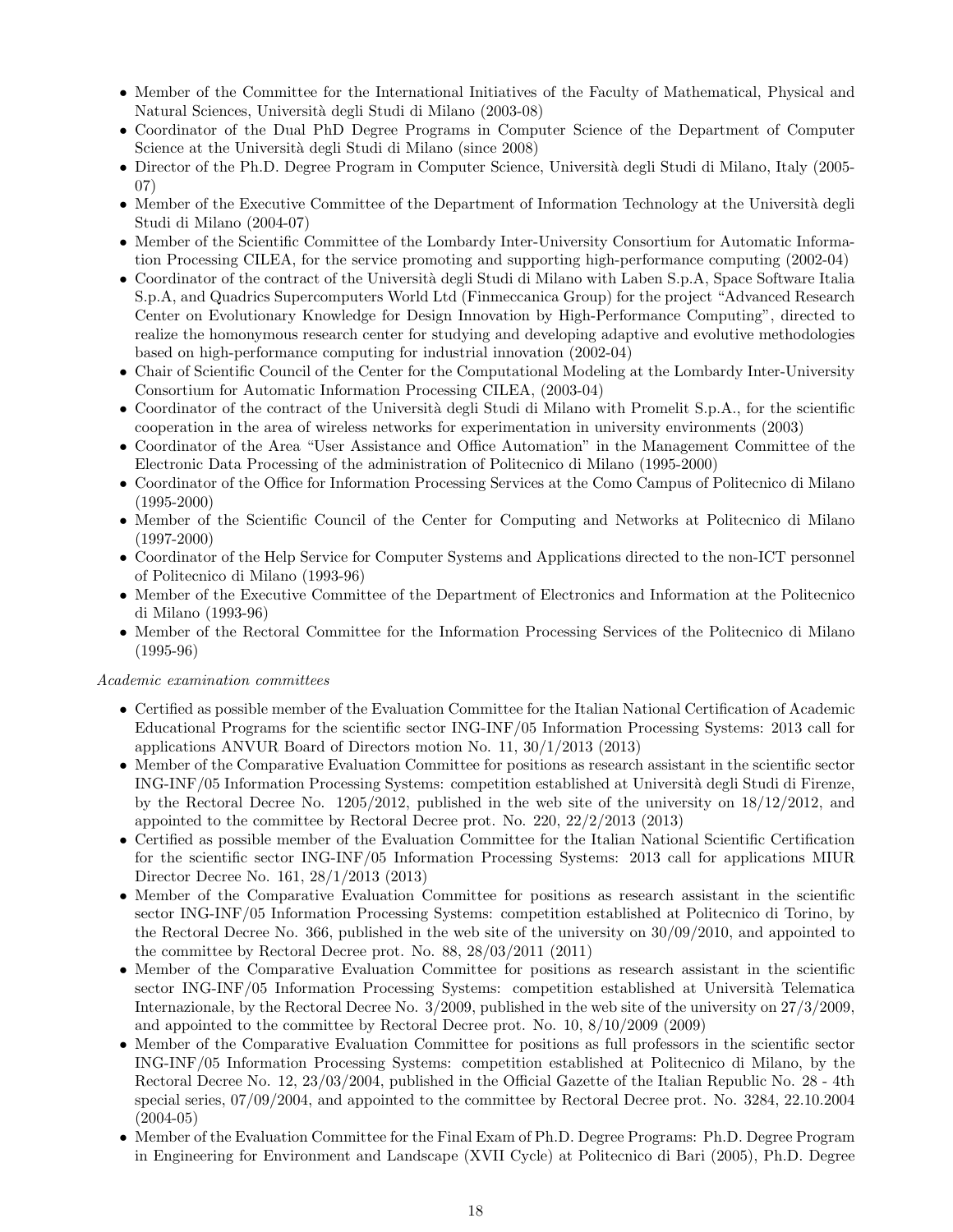Program in Computer Science (XVII Cycle) at the Universit`a degli Studi di Milano (2005), Ph.D. Degree Program in Information and Automation Engineering at Politecnico di Milano (2001)

• Member of the Evaluation Committee for the Admission Exam of the Ph.D. Degree Program in Computer Science at the Università degli Studi di Milano: XXV Cycle (2009), XX Cycle (2004)

# 8.6 Scientific associations

Technical committees of international scientific associations

- Emerging Technical Committee on Internet of Things of the IEEE Communications Society (since 2013, member)
- Technical Subcommittee on Green Communications and Computing of the IEEE Communications Society (since 2013, member)
- Technical Committee on Communications and Information Security of the IEEE Communications Society (since 2012, member)
- Technical Committee on Monitoring Critical Infrastructures of the IEEE Systems Council (since 2010, member)
- Technical Committee on Security and Privacy in Complex Information Systems of the IEEE Systems Council (since 2010, member)
- Technical Committee on Security and Contraband Detection of the IEEE Instrumentation and Measurement Society (since 2002, founding co-chair)
- Technical Committee on Emergent Technologies of the IEEE Instrumentation and Measurement Society (since 1994, founding co-chair)
- Technical Steering Committee on Neural Networks of the IMACS association (since 1994, member)
- Technical Steering Committee on Computer Arithmetic of the IMACS association (since 1994, member)
- Task Force on Virtual Reality of the Technical Committee on Intelligent System Applications of the IEEE Computational Intelligence Society (2008-10, member)
- IEEE TAB NTDC Technical Committee on Biometrics (2005-08, vice chair)
- IEEE TAB NTDC Technical Committee on Brain-Computer Interface (2006-08, member)
- Technical Activity Committee on Defect Tolerance of the IEEE Computer Society Test Technology Technical Committee (1995-2006, co-chair)
- Standards Committee of the IEEE Computational Intelligence Society (2005, member)
- Technical Committee on Emerging Technologies of the IEEE Neural Networks Society (2003-05, member)
- Working Group on Homeland Security of the IEEE Computational Intelligence Society Technical Committee on Intelligent System Applications (2003-05, founding co-chair)
- Technical Committee on Intelligent Measurement Systems of the IEEE Instrumentation and Measurement Society (1997-2002, founding co-chair)

Conference coordination committees of international scientific associations

- Conference Committee of the IEEE Computational Intelligence Society (2008-09, 2004-05; member)
- Conference Committee of the IEEE Neural Network Council/Society (2003, 2001, 2000; member)
- Technical Meetings Review Committee of the Technical Committee on Test Technologies of the IEEE Computer Society (2000, member)

Publication coordination committees of international scientific associations

- IEEE Publication Services and Products Board (2013, member)
- IEEE PSPB Strategic Planning Committee (2013, 2009-11, member)
- IEEE TAB/PSPB Products & Services Committee (2013, 2008-09, 2005-06, member)
- IEEE PSPB Nominations and Appointments Committee (2013, member)
- Vice-President for Publications of the IEEE Systems Council (2008-11)
- IEEE Systems Council Publications Committee (2008-11, chair)
- Publications Committee of the IEEE Computational Intelligence Society (2008, member)
- Working Group 2 "Practical Content" of the IEEE PSPB strategic planning experiments (2006, member)
- Vice-President for Publications of the IEEE Instrumentation and Measurement Society (2002-04)
- IEEE Instrumentation and Measurement Society Publications Committee (2002-04, chair)

### Educational coordination committees of international scientific associations

- IEEE Biometrics Certification Committee (2008-13; chair)
- Vice President for Education of the IEEE Biometrics Council (2008-09)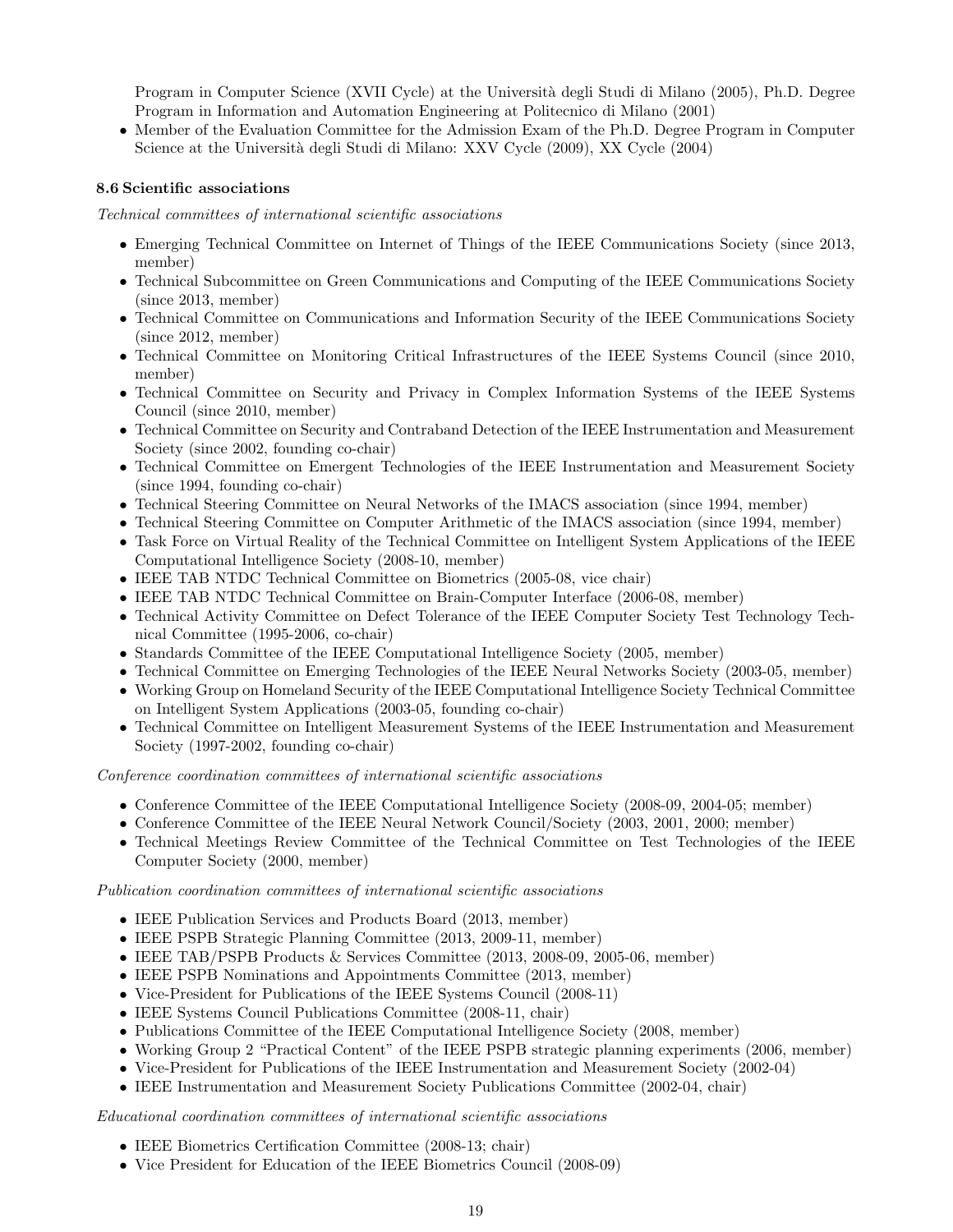- IEEE Biometrics Council Education Committee (2008-09, chair)
- IEEE EAB/SA Standards Education Committee (2008; member)
- Liaison of the IEEE Educational Activity Board to the IEEE TAB PSPB Product and Services Committee (2008)

Member services coordination committees of international scientific associations

- Meritorious Service Award Sub-Committee of the IEEE Computational Intelligence Society (2012-13, member)
- History Sub-Committee of the IEEE Computational Intelligence Society (2008, member)
- IEEE RAB Transnational Committee (2005, member)
- Vice-President for Members Activities of the IEEE Neural Networks Society (2003-04)
- IEEE Neural Networks Society Members Activities Committee (2003-04, chair)
- Women in Computational Intelligence Committee of the IEEE Computational Intelligence Society (2004-05, member)
- IEEE Student Branch at Politecnico di Milano (1993-2004, counselor)

Coordination and management committees of international scientific associations

- IEEE Past Vice President for Technical Activities (2016)
- IEEE Board of Directors (2015, 2010-12, member)
- IEEE Vice President for Technical Activities (2015)
- IEEE Nominations and Appointments Committee (2014, member)
- IEEE Strategic Planning AdHoc Committee (2014, member)
- IEEE Vice President-elect for Technical Activities (2014)
- IEEE TAB Presidents' Forum (2014, chair)
- IEEE TAB Management Committee (2014, member)
- IEEE TAB Nominations and Appointments Committee (2014, chair)
- IEEE TAB-SPC Global Perspectives Ad-Hoc Committee (2014, chair; 2013, member)
- IEEE TAB Biometrics Council Steering Commitee (2013-14, member)
- IEEE TAB Strategic Planning Committee (2011-14, member)
- IEEE TAB-SPC Subcommittee on Community Initiation (2013, chair)
- IEEE TAB Conflict Resolution Committee (2013, member)
- IEEE Public Visibility Committee (2012-13, member)
- IEEE Brand Ambassadors Program (2012, speaker)
- IEEE Director Division X Director (2010-12)
- IEEE Technical Activities Board (2010-12, 2006-07; member)
- IEEE Assembly (2010-12, member)
- IEEE Division X Delegate (2010-12)
- IEEE TAB Ethics and Conflict Resolution Committee (2011-12, member)
- Finance Committee of the IEEE Computational Intelligence Society (2012-13, 2008-09, member)
- IEEE Division X Nominations Committee (2005, member; 2011, chair)
- IEEE PSPB Nominations and Appointments Committee (2010-11, member)
- IEEE Systems Council Administrative Committee (2008-11, member)
- IEEE Biometrics Council Administrative Committee (2008-09, member)
- Constitution and Bylaws Committee of the IEEE Computational Intelligence Society (2008-09, chair; 2013, member)
- Nominations Committee of the IEEE Computational Intelligence Society (2008-09, chair)
- Past-President of the IEEE Computational Intelligence Society (2008-09)
- IEEE Computational Intelligence Society Administrative Committee (2005-08, member)
- President of the IEEE Computational Intelligence Society (2006-07)
- President-Elect of the IEEE Computational Intelligence Society (2005)
- IEEE Instrumentation and Measurement Society Administrative Committee (1998-2005, member)
- Nomination and Appointment Committee of the IEEE Neural Networks Society (2004, member)
- IEEE Neural Networks Society Administrative Committee (2003-04, member)
- IEEE Neural Networks Council Administrative Committee (2002, member)

### Award committees of international scientific associations

- IEEE Frank Rosenblatt Award Committee (2013, 2009, 2005, member; 2014, 2006-08, chair)
- IEEE TAB Hall of Honor Selection Committee (2013, member)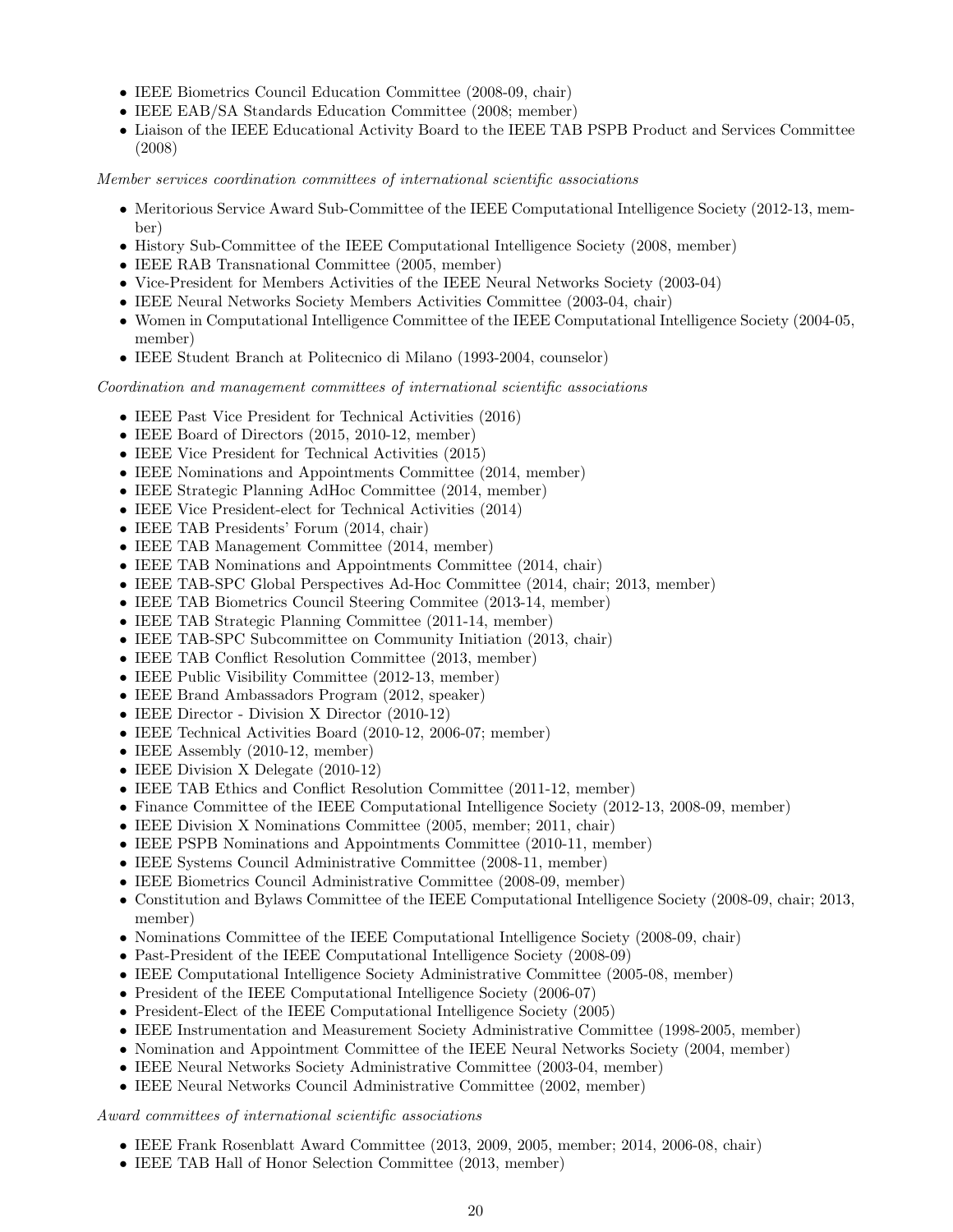- IEEE Systems Council Fellow Evaluation Committee (2013, member)
- Fred Castro Lifetime Achievement Award of the Web Education Foundation (2013, member)
- IEEE Technical Field Awards Council Committee (2006-08, member)
- IEEE Joseph F. Keithley Award Committee (2002-04, member)

National scientific associations

- Scientific Council of the Italian Society for Neural Networks SIREN (since 2009, 2000-04; member)
- IEEE Systems Council Italy Chapter (2008-09, founding chair)
- IEEE Biometrics Council Italy Chapter (2009, founding chair)
- Executive Council of the Specialistic Group "Information Technology and Applications" of the Associazione Elettrotecnica ed Elettronica Italiana (AEI) (2001-03, member)
- North-Italy Chapter of the IEEE Instrumentation and Measurement Society (1993-2000, secretary)
- North-Italy Chapter of the IEEE Computer Society (1991-2000, secretary)
- Representative of the Associazione Elettrotecnica ed Elettronica Italiana (AEI) to Politecnico di Milano (1990-2000)
- General Council of the Associazione Elettrotecnica ed Elettronica Italiana (AEI) (1998-99, member)
- Associazione Elettrotecnica ed Elettronica Italiana (AEI) Milano Section (1995-97, secretary)
- Associazione Elettrotecnica ed Elettronica Italiana (AEI) Milano Section (1992-95, vice secretary)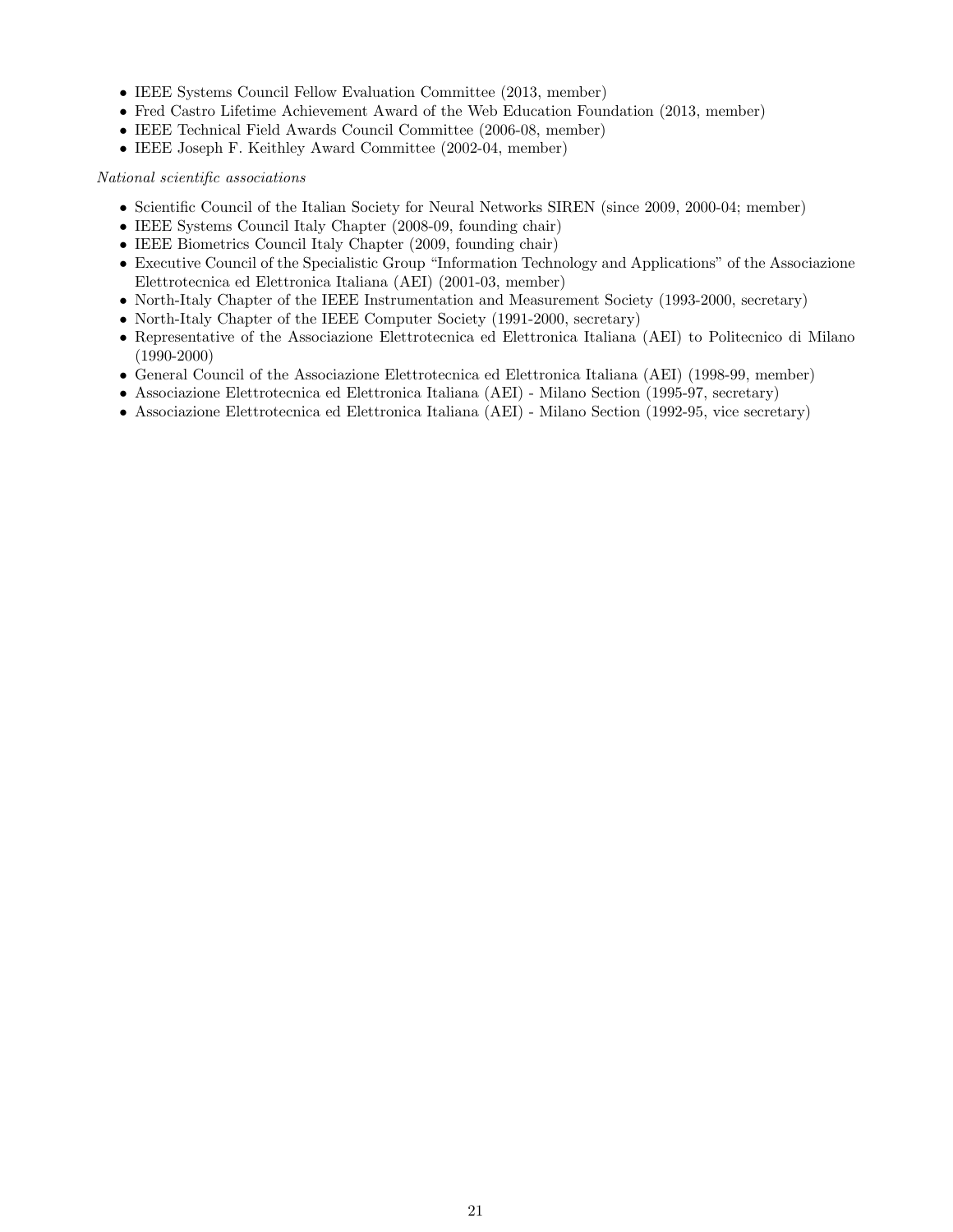#### 9 Publications

- 9.1 Research books and chapters in books published by international publishers with scientific editorial board
- BC–1 R. Jhawar, V. Piuri, "Dependability-Oriented Resource Management Schemes for Cloud Computing Data Centers ", in *Handbook on Data Centers*, A.Y. Zomaya, S.U. Khan (eds.), Springer, 2014.
- BC–2 M. Albanese, S. Jajodia, R. Jhawar, V. Piuri, "Securing Mission-Centric Operations in the Cloud", in *Secure Cloud Computing*, S. Jajodia, K. Kant, P. Samarati, V. Swarup, C. Wang (eds.), Springer, 2014. ISBN: 978-1-4614-9277-1.
- BC–3 F. Bellocchio, N.A. Borghese, S. Ferrari, V. Piuri, *3D Surface Reconstruction: Multi-Scale Hierarchical Approaches*, Springer, 2013. ISBN: 978-1-4614-5631-5.
- BC–4 A. Amato, V. Di Lecce, V. Piuri, *Semantic Analysis and Understanding of Human Behavior in Video Streaming*, Springer, 2013. ISBN: 978-1-461-45485-4.
- BC–5 S. De Capitani di Vimercati, A. Genovese, G. Livraga, V. Piuri, F. Scotti, "Privacy and Security in Environmental Monitoring Systems: Issues and Solutions", in *Computer and Information Security Handbook, 2nd Edition*, J. Vacca (ed.), Morgan Kaufmann, pp. 835-853, 2013. ISBN: 978-0-1239-4397-2.
- BC–6 R. Jhawar, V. Piuri, "Fault Tolerance and Resilience in Cloud Computing Environments", in *Computer and Information Security Handbook, 2nd Edition*, J. Vacca (ed.), Morgan Kaufmann, pp. 125-141, 2013. ISBN: 978-0-1239-4397-2.
- BC–7 R. Donida Labati, A. Genovese, V. Piuri, F. Scotti, "Iris segmentation: state of the art and innovative methods", in *Cross Disciplinary Biometric Systems*, C. Liu, V.K. Mago (eds.), Springer, pp. 151-182, 2012. ISBN: 978-3-642-28457-1. [DOI: 10.1007/978-3-642-28457-1 8]
- BC–8 R. Donida Labati, V. Piuri, F. Scotti, "Biometric Privacy Protection: Guidelines and Technologies", in *Communications in Computer and Information Science*, M. S. Obaidat, J.S. Sevillano, F. Joaquim (eds.), Springer, pp. 3-19, 2012. ISBN: 978-3-642-35754-1. [DOI: 10.1007/978-3-642-35755-8 1]
- BC–9 S. Cimato, M. Gamassi, V. Piuri, R. Sassi, F. Scotti, "Privacy in biometrics", in *Biometrics: theory, methods, and applications*, N.V. Boulgouris, K.N. Plataniotis, E. Micheli-Tzanakou (eds.), Wiley-IEEE Press, pp. 633-654, 2009. ISBN: 978-0-470-24782-2.
- BC–10 A. Ferrante, S. Chandra, V. Piuri, "IPSec database query acceleration", in *E-business and telecommunications*, J. Filipe, M.S. Obaidat (eds.), Springer, pp. 188-200, 2008. ISBN: 978-3-540-88652-5. [DOI: 10.1007/978-3-540-88653-2 14]
- BC–11 S. Cimato, M. Gamassi, V. Piuri, R. Sassi, F. Scotti, "Privacy Issues in Biometric Identification", in *Touch Briefings*, Business Briefings LtD, pp. 40-42, 2006. ISBN: 1-905-05296-0.
- BC–12 C. Alippi, V. Piuri, F. Scotti, "High-level design of composite systems", in *Soft computing in software engineering: theory and applications*, E. Damiani, L.C. Jain, M.Madravio (eds.), Springer, pp. 183-220, 2004. ISBN: 3-540-22030-5.
- BC–13 S. Ferrari, V. Piuri, "Neural networks in intelligent sensors and measurement systems for industrial applications", in *Neural networks for instrumentation, measurement, and related industrial applications*, S. Ablameyko, L. Goras, M. Gori, V. Piuri (eds.), IOS Press, pp. 19-42, 2003. ISBN: 1-586-03303-4.
- BC–14 V. Piuri, S. Ablameyko, "Introduction to neural networks for instrumentation, measurement, and industrial applications", in *Neural networks for instrumentation, measurement and related industrial applications*, S. Ablameyko, L. Goras, M. Gori, V. Piuri (eds.), IOS Press, pp. 1-7, 2003. ISBN: 1-586-03303-4.
- BC–15 D. D'Amore, V. Piuri, "Behavioral simulation of neural networks: an approach based upon SPICE", in *Network models for control and processing*, M. Fraser (ed.), Intellect, pp. 109-142, 2000. ISBN: 978-1-841-50006-5.
- BC–16 C. Alippi, V. Piuri, "Neural networks for identification, control, robotics, signal and image processing", in *Encyclopedia of computer science and technology*, A. Kent, J. Williams (eds.), Marcel Dekker, New York, pp. 171-193, 1998. ISBN: 0-824-72292-2.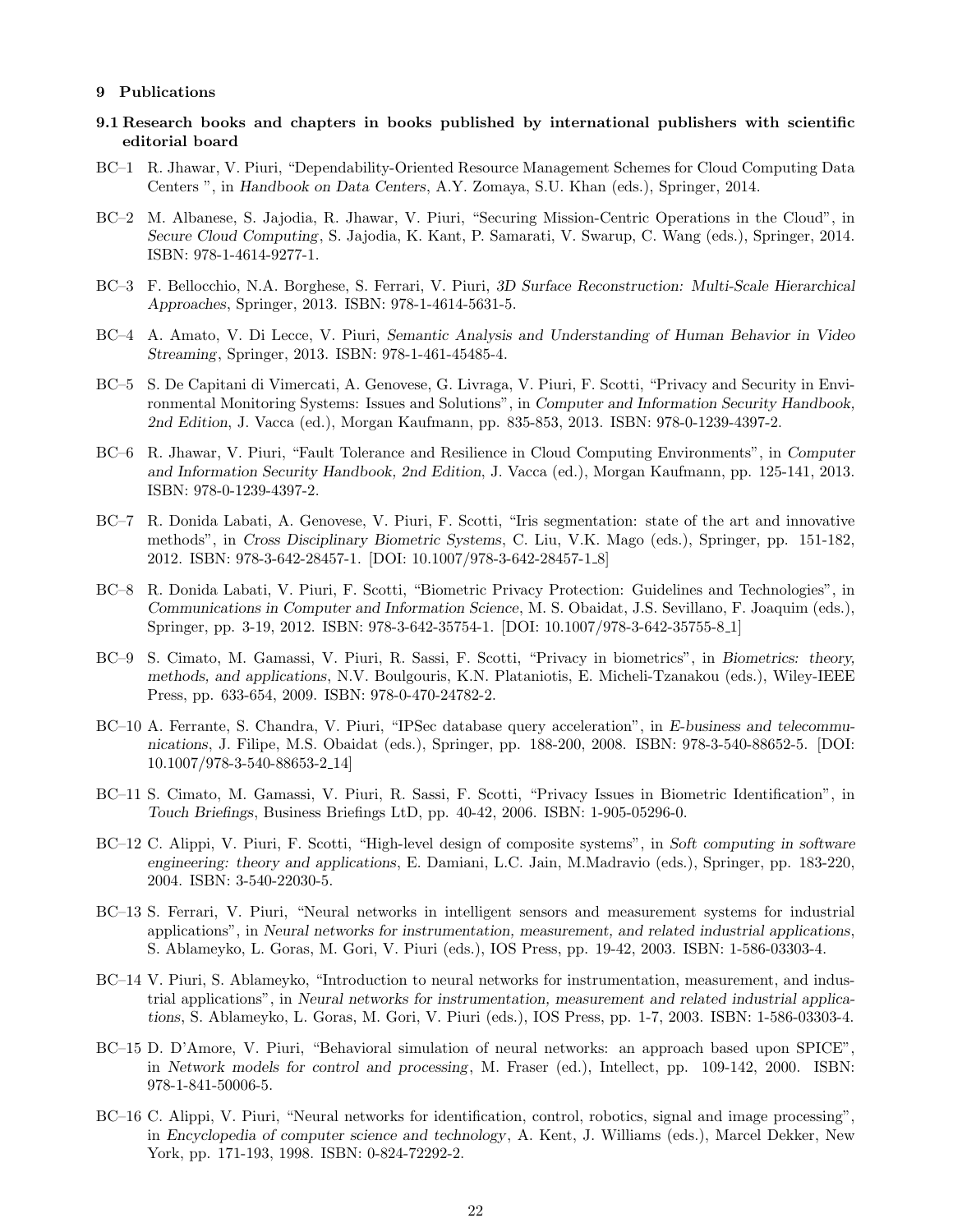- BC–17 A. Ferrero, V. Piuri, "Soft-computing and virtual environment-based applications", in *Instrumentation and measurement technology and applications*, E.M. Petriu (ed.), IEEE Press, pp. 453-457, 1998. ISBN: 0-780-34268-2.
- BC–18 S. Wang, V. Piuri, "A unified view of CORDIC processor design", in *Application specific processors*, E.E. Swartzlander Jr. (ed.), Kluwer, pp. 121-160, 1997. ISBN: 0-792-39792-4.
- BC–19 V. Piuri, "FAPES: an expert system for designing and optimising fault-tolerant arithmetic array processors", in *Robotic systems and AMT*, G. Halevi, R. Weill, I. Yudilevich (eds.), Elsevier, pp. 267-278, 1990. ISBN: 0-444-88828-4.

#### 9.2 Refereed international journals articles

- IJ–1 R. Donida Labati, A. Genovese, V. Piuri, F. Scotti, "Touchless Fingerprint Biometrics: a Survey on 2D and 3D Technologies", in *Journal of Internet Technology*, 2014. ISSN: 1607-9264. (Accepted)
- IJ–2 C. A. Ardagna, R. Jhawar, V. Piuri, "Dependability Certification of Services: A Model-Based Approach", in *Computing*, Springer, PP. 1-28, October, 2013. ISSN: 0010-485X. [DOI: 10.1007/s00607-013-0348-7]
- IJ–3 R. Jhawar, V. Piuri, M. D. Santambrogio, "Fault Tolerance Management in Cloud Computing: A System-Level Perspective", in *IEEE Systems Journal*, pp. 288-297, June, 2013. ISSN: 1932-8184. [DOI: 10.1109/JSYST.2012.2221934]
- IJ–4 R. Donida Labati, A. Genovese, V. Piuri, F. Scotti, "Wildfire Smoke Detection using Computational Intelligence Techniques Enhanced with Synthetic Smoke Plume Generation", in *IEEE Transactions on Systems, Man and Cybernetics - Part A: Systems and Humans*, pp. 1003-1012, June, 2013. ISSN: 1083- 4427. [DOI: 10.1109/TSMCA.2012.2224335]
- IJ–5 F. Bellocchio, S. Ferrari, V. Piuri, N.A. Borghese, "Hierarchical approach for multi-scale support vector regression", in *IEEE Transactions on Neural Networks and Learning Systems*, September, pp. 1448-1460, September, 2012. ISSN: 1045-9227. [DOI: 10.1109/TNNLS.2012.2205018]
- IJ–6 M. Calabrese, A. Amato, V. Di Lecce, V. Piuri, "Hierarchical-granularity holonic modelling", in *Journal of Ambient Intelligence and Humanized Computing*, Springer, pp. 199-209, September, 2010. ISSN: 1868-5137. [DOI: 10.1007/s12652-010-0013-3]
- IJ–7 F. Scotti, V. Piuri, "Adaptive Reflection Detection and Location in Iris Biometric Images by Using Computational Intelligence Techniques", in *IEEE Transactions on Instrumentation and Measurement*, pp. 1825-1833, July, 2010. ISSN: 0018-9456. [DOI: 10.1109/TIM.2009.2030866]
- IJ–8 V. Piuri, F. Scotti, "Design of an Automatic Wood Types Classification System by Using Fluorescence Spectra", in *IEEE Transactions on Systems, Man, and Cybernetics, Part C: Applications and Reviews*, pp. 358-366, May, 2010. ISSN: 1094-6977. [DOI: 10.1109/TSMCC.2009.2039479]
- IJ–9 S. Ferrari, F. Bellocchio, V. Piuri, N.A. Borghese, "A Hierarchical RBF Online Learning Algorithm for Real-Time 3-D Scanner", in *IEEE Transactions on Neural Networks*, pp. 275-285, February, 2010. ISSN: 1045-9227. [DOI: 10.1109/TNN.2009.2036438 ]
- IJ–10 W. Pedrycz, A. Amato, V. Di Lecce, V. Piuri, "Fuzzy Clustering With Partial Supervision in Organization and Classification of Digital Images", in *IEEE Transactions on Fuzzy Systems*, pp. 1008-1026, August, 2008. ISSN: 1063-6706. [DOI: 10.1109/TFUZZ.2008.917287 ]
- IJ–11 S. Ferrari, G. Ferrigno, V. Piuri, N.A. Borghese, "Reducing and Filtering Point Clouds With Enhanced Vector Quantization", in *IEEE Transactions on Neural Networks*, pp. 161-177, January, 2007. ISSN: 1045-9227. [DOI: 10.1109/TNN.2006.886854 ]
- IJ–12 F. Amigoni, A. Brandolini, V. Caglioti, V. Di Lecce, A. Guerriero, M. Lazzaroni, F. Lombardi, R. Ottoboni, E. Pasero, V. Piuri, O. Scotti, D. Somenzi, "Agencies for perception in environmental monitoring", in *IEEE Transactions on Instrumentation and Measurement*, pp. 1038-1050, August, 2006. ISSN: 0018-9456. [DOI: 10.1109/TIM.2006.877747 ]
- IJ–13 M. Choi, N. Park, V. Piuri, F. Lombardi, "Reliability measurement of mass storage system for onboard instrumentation", in *IEEE Transactions on Instrumentation and Measurement*, pp. 2297-2304, December, 2005. ISSN: 0018-9456. [DOI: 10.1109/TIM.2005.858514 ]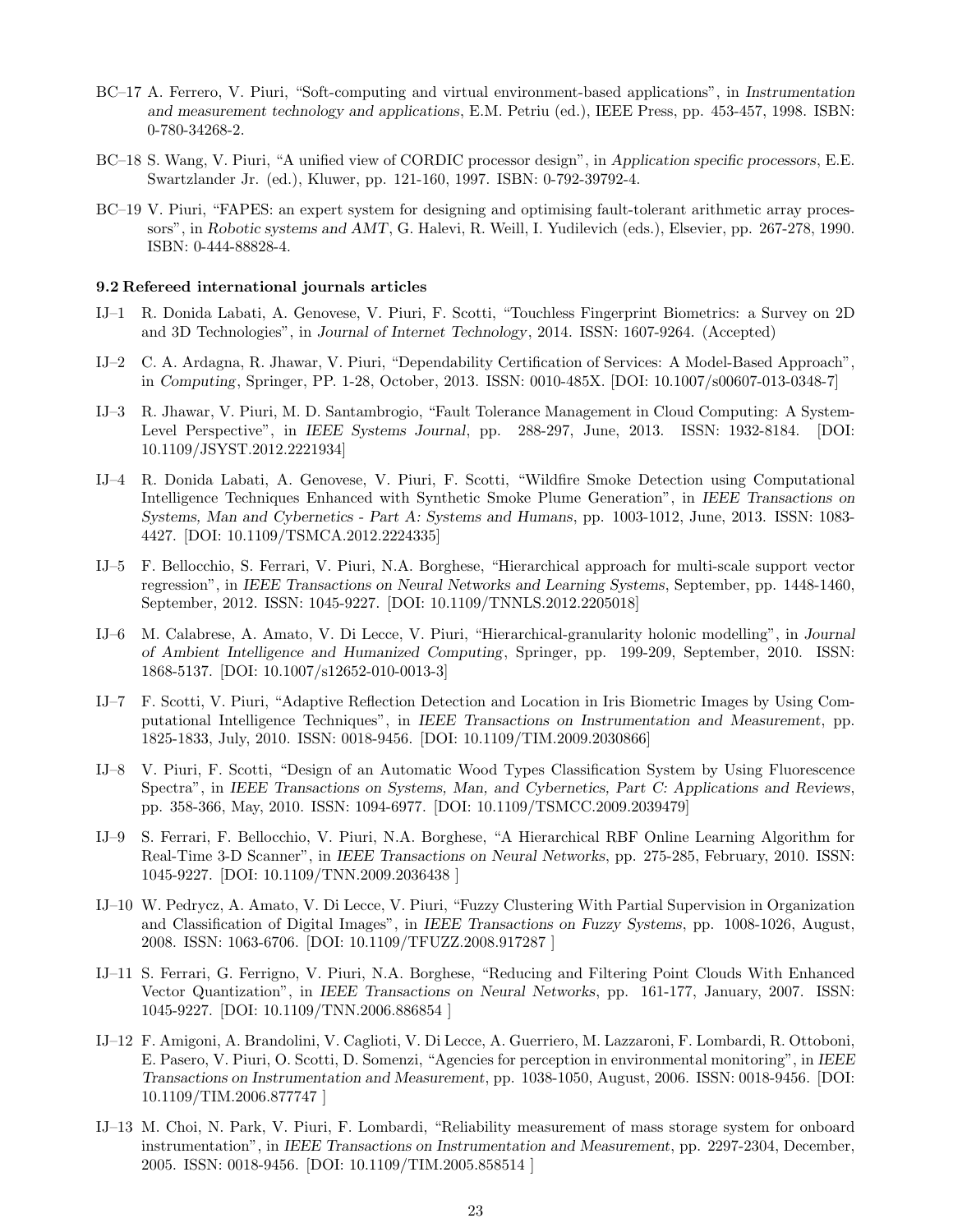- IJ–14 S. Ferrari, I. Frosio, V. Piuri, N.A. Borghese, "Automatic multiscale meshing through HRBF networks", in *IEEE Transactions on Instrumentation and Measurement*, pp. 1463-1470, August, 2005. ISSN: 0018-9456. [DOI: 10.1109/TIM.2005.851471 ]
- IJ–15 M. Gamassi, M. Lazzaroni, M. Misino, V. Piuri, D. Sana, F. Scotti, "Quality assessment of biometric systems: a comprehensive perspective based on accuracy and performance measurement", in *IEEE Transactions on Instrumentation and Measurement*, pp. 1489-1496, August, 2005. ISSN: 0018-9456. [DOI: 10.1109/TIM.2005.851087]
- IJ–16 M. Choi, N. Park, V. Piuri, F. Lombardi, "Evaluating the repair of system-on-chip (SoC) using connectivity", in *IEEE Transactions on Instrumentation and Measurement*, pp. 1464-1472, December, 2004. ISSN: 0018-9456. [DOI: 10.1109/TIM.2004.834603 ]
- IJ–17 D. Ardagna, C. Francalanci, V. Piuri, "Designing and rightsizing the information system architecture", in *Information Systems Frontiers*, Springer, pp. 229-245, September, 2004. ISSN: 1387-3326. [DOI: 10.1023/B:ISFI.0000037878.11967.50]
- IJ–18 M. Choi, N. Park, V. Piuri, Y.-B. Kim, F. Lombardi, "Balanced dual-stage repair for dependable embedded memory cores", in *Journal of Systems Architecture*, pp. 281-285, April, 2004. ISSN: 1383-7621. [DOI: 10.1016/j.sysarc.2003.08.004]
- IJ–19 W.P.M. Allen, D.G. Bailey, S.N. Demidenko, V. Piuri, "Analysis and application of digital spectral warping in analog and mixed-signal testing", in *IEEE Transactions on Reliability*, pp. 444-457, December, 2003. ISSN: 0018-9529. [DOI: 10.1109/TR.2003.821933]
- IJ–20 C. Alippi, C. de Russis, V. Piuri, "A neural-network based control solution to air-fuel ratio control for automotive fuel-injection systems", in *IEEE Transactions on Systems, Man, and Cybernetics, Part C: Applications and Reviews*, pp. 259 -268, May, 2003. ISSN: 1094-6977. [DOI: 10.1109/TSMCC.2003.814035]
- IJ–21 G. Bertoni, L. Breveglieri, I. Koren, P. Maistri, V. Piuri, "Error analysis and detection procedures for a hardware implementation of the advanced encryption standard", in *IEEE Transactions on Computers*, pp. 492-505, April, 2003. ISSN: 0018-9340. [DOI: 10.1109/TC.2003.1190590 ]
- IJ–22 S. Demidenko, V. Piuri, "Concurrent diagnosis in digital implementations of neural networks", in *Neurocomputing*, Elsevier, pp. 879-903, October, 2002. ISSN: 0925-2312. [DOI: 10.1016/S0925-2312(01)00678- 6]
- IJ–23 M. Choi, N. Park, F. Lombardi, V. Piuri, "Quality enhancement of reconfigurable multichip module systems by redundancy utilization", in *IEEE Transactions on Instrumentation and Measurement*, pp. 740-749, August, 2002. ISSN: 0018-9456. [DOI: 10.1109/TIM.2002.803305]
- IJ–24 L. Breveglieri, V. Piuri, "Digital Median Filters", in *The Journal of VLSI Signal Processing*, Springer, pp. 191-206, July, 2002. ISSN: 1939-8018. [DOI: 10.1023/A:1015487418553]
- IJ–25 N. Park, F. Lombardi, V. Piuri, "Testing and evaluating the quality-level of stratified multichip module instrumentation", in *IEEE Transactions on Instrumentation and Measurement*, pp. 1615-1624, December, 2001. ISSN: 0018-9456. [DOI: 10.1109/19.982955 ]
- IJ–26 S. Ferrari, A. Borghese, V. Piuri, "Multiscale models for data processing: an experimental sensitivity analysis", in *IEEE Transactions on Instrumentation and Measurement*, pp. 995-1002, August, 2001. ISSN: 0018-9456. [DOI: 10.1109/19.948314]
- IJ–27 A. Antola, F. Ferrandi, V. Piuri, M. Sami, "Semiconcurrent error detection in data paths", in *IEEE Transactions on Computers*, pp. 449-465, May, 2001. ISSN: 0018-9340. [DOI: 10.1109/12.926159 ]
- IJ–28 C. Alippi, V. Piuri, F. Scotti, "Accuracy versus Complexity in RBF Neural Networks: A System Level Design Approach", in *IEEE Instrumentation and Measurement Magazine*, pp. 32-36, March, 2001. ISSN: 1094-6969. [DOI: 10.1109/5289.911171 ]
- IJ–29 V. Piuri, "Analysis of fault tolerance in artificial neural networks", in *Journal of Parallel and Distributed Computing*, Academic Press, pp. 18-48, January, 2001. ISSN: 0743-7315. [DOI: 10.1006/jpdc.2000.1663]
- IJ–30 H. Lim, V. Piuri, E.E., Jr. Swartzlander, "A serial-parallel architecture for two-dimensional discrete cosine and inverse discrete cosine transforms", in *IEEE Transactions on Computers*, pp. 1297-1309, December, 2000. ISSN: 0018-9340. [DOI: 10.1109/12.895848 ]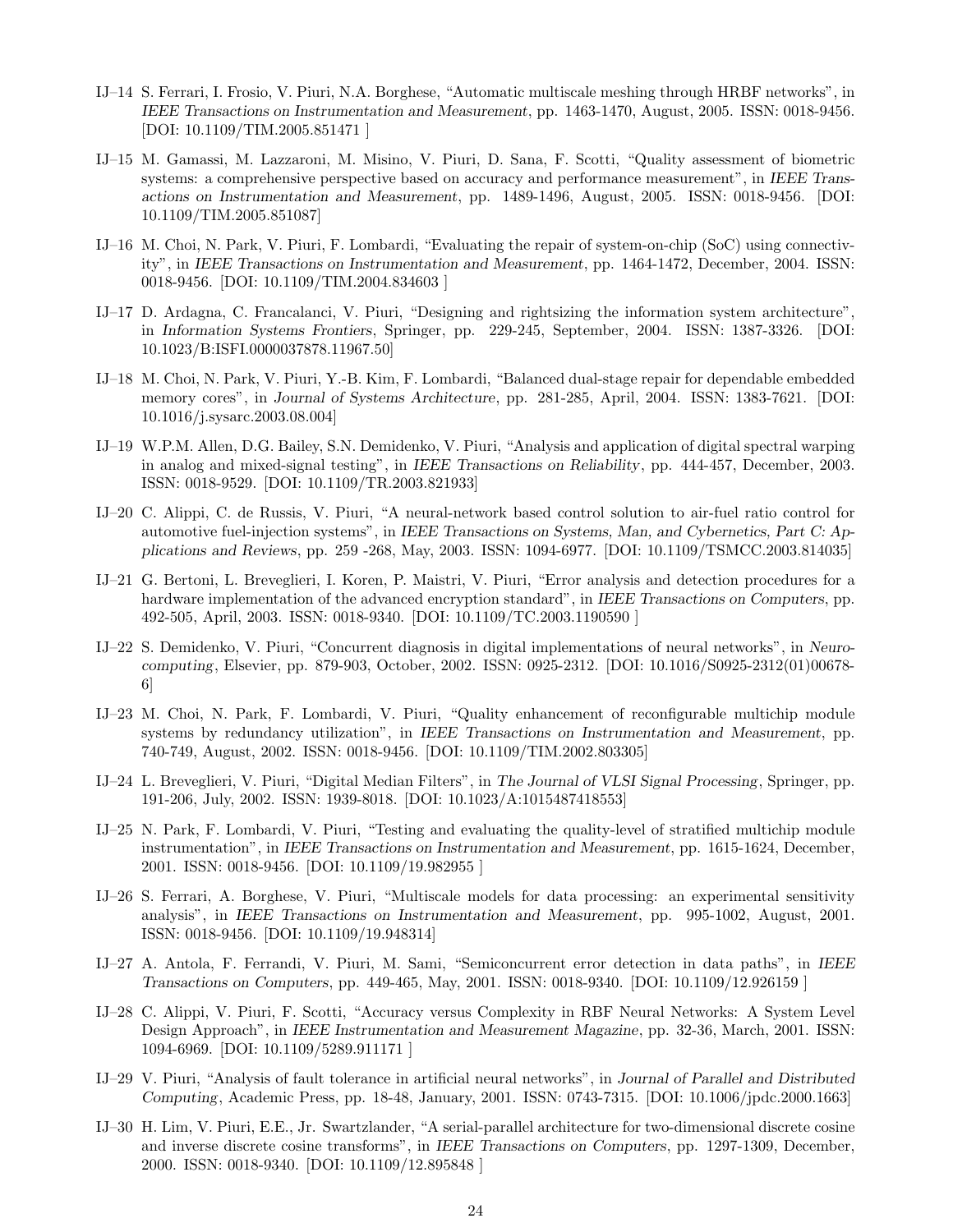- IJ–31 C. Alippi, E. Casagrande, F. Scotti, V. Piuri, "Composite real-time image processing for railways track profile measurement", in *IEEE Transactions on Instrumentation and Measurement*, pp. 559-564, June, 2000. ISSN: 0018-9456. [DOI: 10.1109/19.850395]
- IJ–32 L. Benetazzo, M. Bertocco, F. Ferraris, A. Ferrero, C. Offelli, M. Parvis, V. Piuri, "A Web-based distributed virtual educational laboratory", in *IEEE Transactions on Instrumentation and Measurement*, pp. 349 -356, April, 2000. ISSN: 0018-9456. [DOI: 10.1109/19.843077]
- IJ–33 C. Alippi, V. Piuri, "Neural modeling of dynamic systems with nonmeasurable state variables", in *IEEE Transactions on Instrumentation and Measurement*, IEEE, pp. 1073-1080, December, 1999. ISSN: 0018- 9456. [DOI: 10.1109/19.816116 ]
- IJ–34 F. Marino, V. Piuri, E.E., Jr. Swartzlander, "A parallel implementation of the 2-D discrete wavelet transform without interprocessor communications", in *IEEE Transactions on Signal Processing*, pp. 3179- 3184, November, 1999. ISSN: 1053-587X. [DOI: 10.1109/78.796458]
- IJ–35 C. Alippi, F. Casamatta, L. Furlan, A. Pelagotti, V. Piuri, "NeSS: a Simulation Environment for Behavioral Design of Neural Networks for Prediction and Control", in *Integrated Computer-Aided Engineering*, IOS Press, pp. 223-232, August, 1999. ISSN: 1069-2509.
- IJ–36 C. Citterio, A. Pelagotti, V. Piuri, L. Rocca, "Function approximation-fast-convergence neural approach based on spectral analysis", in *IEEE Transactions on Neural Networks*, pp. 725-740, July, 1999. ISSN: 1045-9227. [DOI: 10.1109/72.774207]
- IJ–37 A. Ferrero, V. Piuri, "A simulation tool for virtual laboratory experiments in a WWW environment", in *IEEE Transactions on Instrumentation and Measurement*, pp. 741-746, June, 1999. ISSN: 0018-9456. [DOI: 10.1109/19.772214]
- IJ–38 C. Francalanci, V. Piuri, "Designing Information Technology Architectures: a Cost-Oriented Methodology", in *Journal of Information Technology*, Palgrave Macmillan (invited paper), pp. 181-192, June, 1999. ISSN: 0268-3962. [DOI: 10.1080/026839699344674]
- IJ–39 C. Alippi, F. Fummi, V. Piuri, M. Sami, D. Sciuto, "Testability analysis and behavioral testing of the Hopfield neural paradigm", in *IEEE Transactions on Very Large Scale Integration (VLSI) Systems*, pp. 507-511, September, 1998. ISSN: 1063-8210. [DOI: 10.1109/92.711323]
- IJ–40 S. Bettola, V. Piuri, "High performance fault-tolerant digital neural networks", in *IEEE Transactions on Computers*, pp. 357-363, March, 1998. ISSN: 0018-9340. [DOI: 10.1109/12.660173]
- IJ–41 S. Wang, V. Piuri, E.E. Swartzlander, Jr., "Hybrid CORDIC algorithms", in *IEEE Transactions on Computers*, pp. 1202-1207, November, 1997. ISSN: 0018-9340. [DOI: 10.1109/12.644295 ]
- IJ–42 A. Pelagotti, V. Piuri, "Entropic analysis and incremental synthesis of multilayered feedforward neural networks", in *International Journal of Neural Systems, World Scientific*, pp. 647-659, October, 1997. ISSN: 0129-0657. [DOI: 10.1142/S0129065797000574]
- IJ–43 C. Alippi, V. Piuri, "Experimental neural networks for prediction and identification", in *IEEE Transactions on Instrumentation and Measurement*, pp. 670-676, April, 1996. ISSN: 0018-9456. [DOI: 10.1109/19.492807]
- IJ–44 L. Dadda, V. Piuri, "Pipelined adders", in *IEEE Transactions on Computers*, pp. 348-356, March, 1996. ISSN: 0018-9340. [DOI: 10.1109/12.485573]
- IJ–45 A. Gandelli, V. Piuri, "Design and implementation of a massively parallel architecture for high-level electronic measurements", in *Microprocessors and Microsystems*, pp. 361-373, August, 1995. ISSN: 0141- 9331. [DOI: 10.1016/0141-9331(95)91158-Z]
- IJ–46 C. Alippi, V. Piuri, M. Sami, "Sensitivity to errors in artificial neural networks: a behavioral approach", in *IEEE Transactions on Circuits and Systems I: Fundamental Theory and Applications*, pp. 358-361, June, 1995. ISSN: 1057-7122. [DOI: 10.1109/81.390269]
- IJ–47 V. Piuri, M. Sami, D. Sciuto, "Testability of artificial neural networks: a behavioral approach", in *Journal of Electronic Testing*, Academic Kluwer Publishing Co., pp. 179-190, April, 1995. ISSN: 0923-8174. [DOI: 10.1007/BF00993085]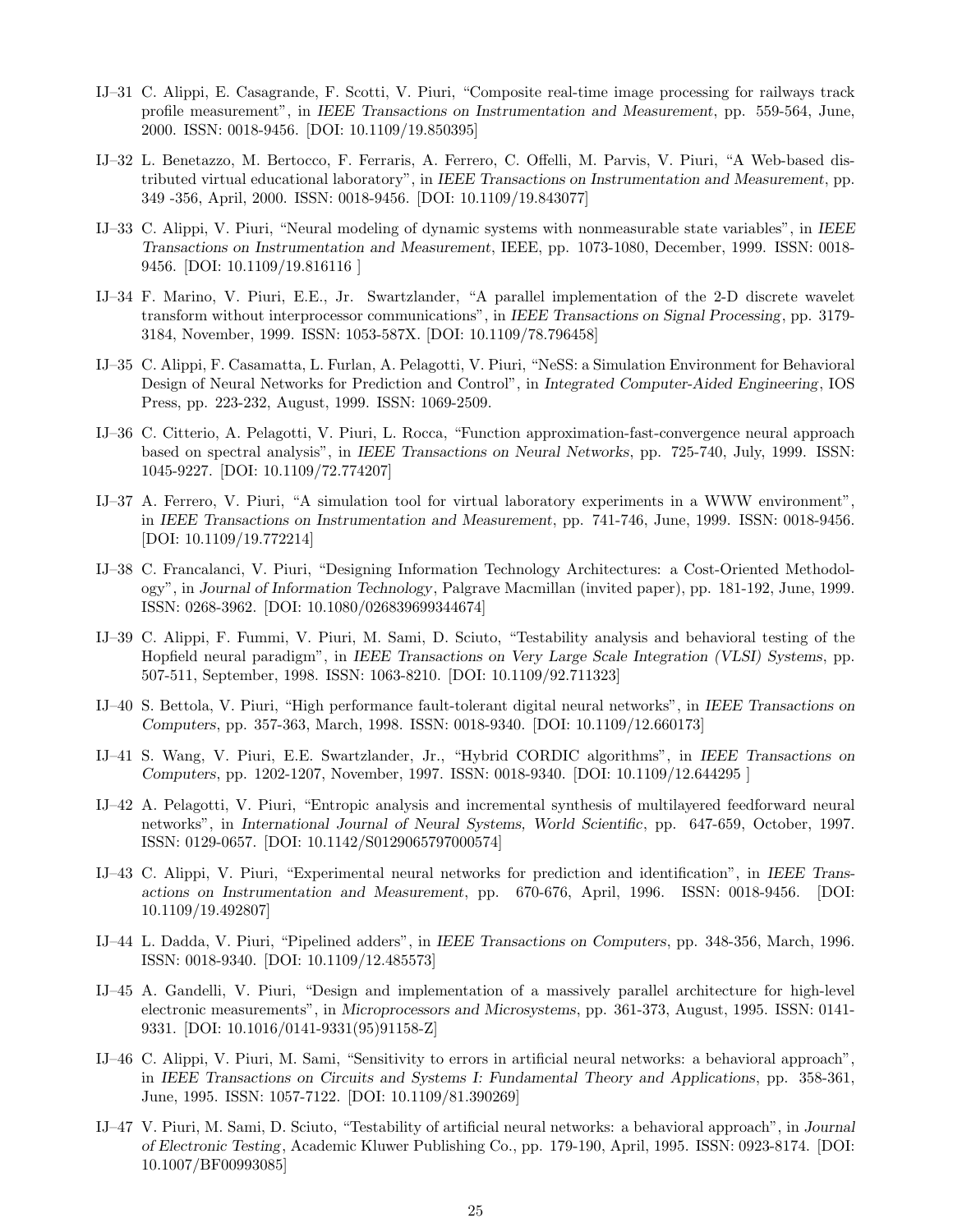- IJ–48 S. Demidenko, V. Piuri, "Signature compression: a generalised description and its applications", in *Journal of Microelectronics Systems Integration*, Plenum Press, pp. 19-34, March, 1995. ISSN: 1070-0056.
- IJ–49 L. Dadda, V. Piuri, "High-throughput modular convolvers with flexible defect/fault tolerance features", in *Journal of Microelectronics Systems Integration, Plenum Press*, pp. 65-80, March, 1995. ISSN: 1070-0056.
- IJ–50 S. Demidenko, A. Ivanyukovich, L. Makhinst, V. Piuri, "On the binary sequences with indistinguishable signature for a given error multeplicity in electronic testing", in *IES Journal on Electronics and Computer Engineering*, The Institution of Engineers, pp. 63-66, February, 1995
- IJ–51 A. Dell'Acqua, H. Alexanian, C. Alippi, G. Appelquist, P. Bailly, R. Benetta, S. Berglund, J. Bezamat, F. Blouzon, C. Bohm, L. Breveglieri, S. Brigati, P. Carlson, P. Cattaneo, L. Dadda, J. David, M. Engstrom, G. Fumagalli, U. Gatti, J.F. Genat, V.G. Goggi, S.F. Gong, M. Hansen, H. Hentzell, I. Hoglund, S. Inkinen, A. Kerek, O. LeDortz, B. Lofstedt, F. Maloberti, P. Nayman, A. Odmark, V. Piuri, G. Polesello, F. Salice, N. Sami, A. Savoy-Navarro, R. Stefanelli, R. Sundblad, C. Svensson, G. Torelli, J.P. Vanuxem, N. Yamdagni, J. Yuan, "FERMI-a new generation of electronic modules for large data acquisition arrays required by high energy physics", in *IEEE Transactions on Components, Packaging, and Manufacturing Technology, Part B: Advanced Packaging*, pp. 302-309, August, 1994. ISSN: 1070-9894. [DOI: 10.1109/96.311778] V. Piuri, "Design of fault-tolerant distributed control systems", in *IEEE Transactions on Instrumentation and Measurement*, pp. 257-264, April, 1994. ISSN: 0018-9456. [DOI: 10.1109/19.293430]
- IJ–52 C. Alippi, G. Appelquist, S. Berglund, C. Bohm, L. Breveglieri, S. Brigati, P. Carlson, P. Cattaneo, L. Dadda, J. David, L. Del Buono, A. Dell'Acqua, M. Engstrom, G. Fumagalli, U. Gatti, J.F. Genat, G. Goggi, M. Hansen, H. Hentzell, I. Hoglund, S. Inkinen, A. Kerek, H. Lebbolo, O. LeDortz, B. Lofstedt, F. Maloberti, P. Nayman, S.-T. Persson, V. Piuri, F. Salice, M. Sami, A. Savoy-Navarro, R. Stefanelli, R. Sundblad, C. Svensson, G. Torelli, J.P. Vanuxem, N. Yamdagni, J. Yuan, R. Zitoun, "A digital front-end and readout microsystem for calorimetry at LHC", in *Nuclear Instruments and Methods in Physics Research. Section A*, Elsevier, pp. 180-184, April, 1994. ISSN: 0168-9002. [DOI: 10.1016/0168-9002(94)90668-8]
- IJ–53 A. Dell'Acqua, M. Hansen, B. Lofstedt, J.P. Vanuxem, C. Svensson, J. Yuan, H. Hentzell, C. Alippi, L. Breveglieri, L. Dadda, V. Piuri, F. Salice, M. Sami, R. Stefanelli, P. Cattaneo, G. Fumagalli, V.G. Goggi, S. Brigati, U. Gatti, F. Maloberti, G. Torelli, P. Carlson, C. Fuglesang, A. Kerek, G. Appelquist, S. Berglund, C. Bohm, N. Yamdagni, R. Sundblad, "A digital front-end readout microsystem for calorimetry at LHC-The FERMI project", in *IEEE Transactions on Nuclear Science*, pp. 516-531, August, 1993. ISSN: 0018-9499. [DOI: 10.1109/23.256611]
- IJ–54 L. Breveglieri, V. Piuri, "Fast pipelined complex convolver", in *Electronics Letters*, pp. 2252-2254, November, 1992. ISSN: 0013-5194. [DOI: 10.1049/el:19921448]
- IJ–55 F. Distante, V. Piuri, "Behavioral simulation of array processors in the APES environment", in *Simulation, Society for Computer Simulation*, pp. 264-269, October, 1992. ISSN: 0037-5497. [DOI: 10.1177/003754979205900407]
- IJ–56 F. Distante, V. Piuri, "Behavioral Design, Simulation, and Evaluation of Array Processors: APES Environment", in *International Journal in Computer Simulation*, pp. 321-334, 1991. ISSN: 1055-8470.
- IJ–57 F. Distante, V. Piuri, "Hill-climbing heuristics for optimal hardware dimensioning and software allocation in fault-tolerant distributed systems", in *IEEE Transactions on Reliability*, pp. 28-39, April, 1989. ISSN: 0018-9529. [DOI: 10.1109/24.24571]
- IJ–58 D. Caviglia, V. Piuri, M. Santomauro, "About folded-PLA area and folding evaluation", in *Integration the VLSI Journal*, pp. 193-215, December, 1987. ISSN: 0167-9260. [DOI: 10.1016/0167-9260(87)90015-0]
- IJ–59 V. Piuri, E. Tourouta, "About fault-tolerant allocation of tasks in multiprocessor architectures and system dimensioning", in *Microprocessing and Microprogramming*, pp. 335-349, October, 1987. ISSN: 1383-7621. [DOI: 10.1016/0165-6074(87)90152-9]
- IJ–60 V. Piuri, E. Tourouta, "Fault-tolerant allocation of the computation in multi-processor systems and their dimensioning", in *Raspredelennye Upravljajuscie I Vycislitel'nye Systemy - Nauka* (Distributed Management and Information Systems - Science), in Russian, Academy of Sciences of the USSR, pp. 109-126, 1987
- IJ–61 G. Cattaneo, V. Piuri, N. Scarabottolo, F. Urero, "CHILL concurrency on Intel iAPX 432 architecture", in *Microprocessing and Microprogramming*, pp. 233-251, May, 1985. ISSN: 1383-7621. [DOI: 10.1016/0165- 6074(85)90031-6]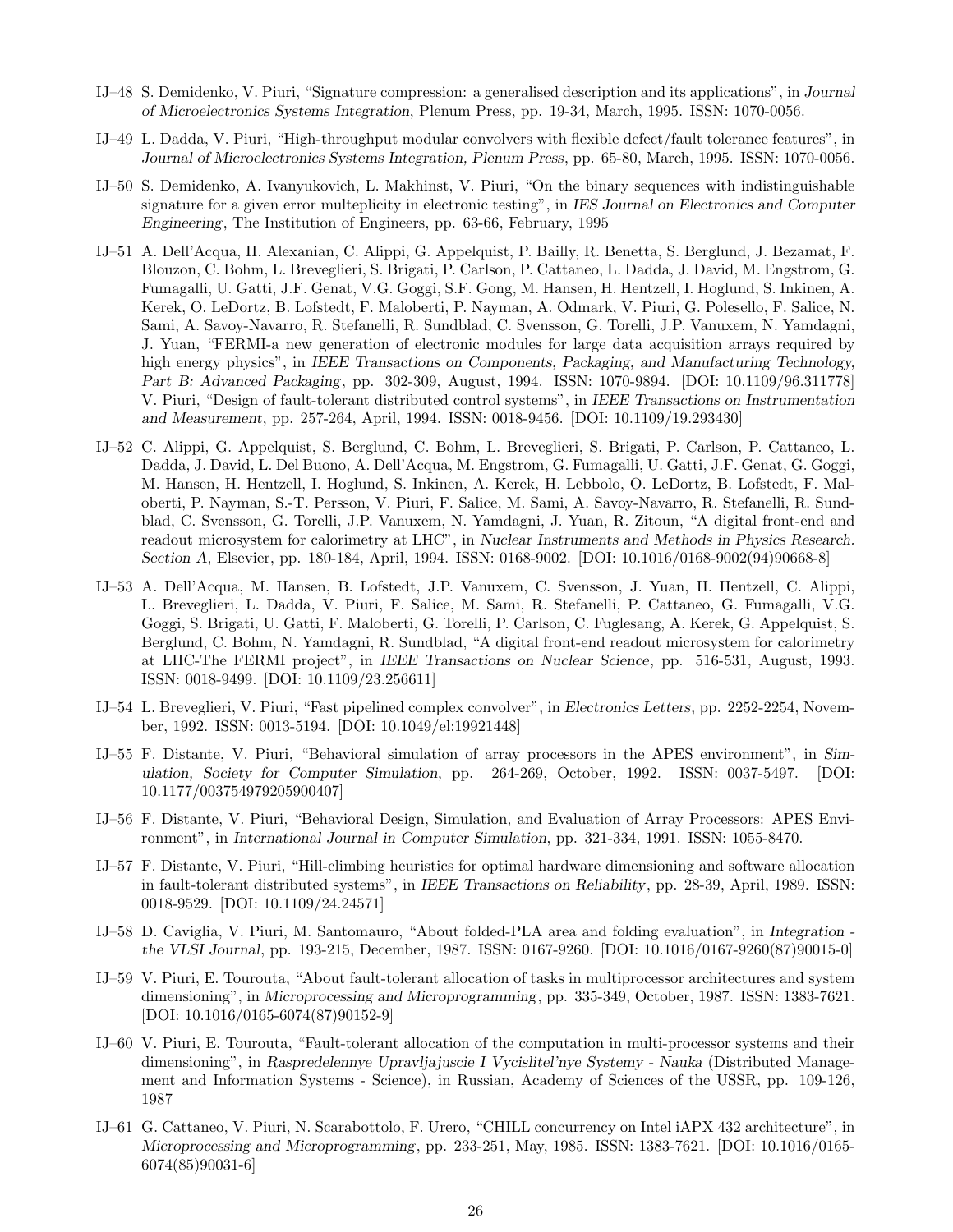#### 9.3 Refereed papers in proceedings of international conferences and workshops

- IC–1 T.A. Varkonyi, V. Piuri, J.K. Tar, A.R. Varkonyi-Koczy, I.J. Rudas, "Agile online-trained neural network models by using Robust Fixed Point Transformations", in *Proc. of the 2013 IEEE 8th International Symposium on Intelligent Signal Processing (WISP 2013)*, Funchal, Portugal, pp. 48-53, September, 2013. ISBN: 978-1-4673-4543-9. [DOI: 10.1109/WISP.2013.6657481]
- IC–2 S. Ferrari, M. Lazzaroni, V. Piuri, A. Salman, L. Cristaldi, M. Faifer, "A data approximation based approach to photovoltaic systems maintenance", in *Proc. of the 2013 IEEE Workshop on Environmental Energy and Structural Monitoring Systems (EESMS 2013)*, Trento, Italy, pp. 1-6, September, 2013. ISBN: 978-1-4799-0628-4. [DOI: 10.1109/EESMS.2013.6661694]
- IC–3 R. Jhawar, V. Piuri, "Adaptive Resource Management for Balancing Availability and Performance in Cloud Computing", in *Proc. of the 10th International Conference on Security and Cryptography (SE-CRYPT 2013)*, Reykjavik, Iceland, PP. 254-264, July, 2013. ISBN: 978-989-8565-73-0.
- IC–4 R. Donida Labati, A. Genovese, V. Piuri, F. Scotti, "Accurate 3D Fingerprint Virtual Environment for Biometric Technology Evaluations and Experiment Design", in *Proc. of the 2013 IEEE Int. Conf. on Computational Intelligence and Virtual Environments for Measurement Systems and Applications (CIVEMSA 2013)*, Milan, Italy, pp. 43 - 48, July, 2013. ISBN: 978-1-4673-4701-3. [DOI: 10.1109/CIVEMSA.2013.6617393]
- IC–5 R. Donida Labati, A. Genovese, V. Piuri, F. Scotti, "A Virtual Environment for the Simulation of 3D Wood Strands in Multiple View Systems for the Particle Size Measurements", in *Proc. of the 2013 IEEE Int. Conf. on Computational Intelligence and Virtual Environments for Measurement Systems and Applications (CIVEMSA 2013)*, Milan, Italy, pp. 162 - 167, July, 2013. ISBN: 978-1-4673-4701-3. [DOI: 10.1109/CIVEMSA.2013.6617414]
- IC–6 M. Albanese, S. Jajodia, R. Jhawar, V. Piuri, "Reliable Mission Deployment in Vulnerable Distributed Systems", in *Proc. of the 43rd Annual IEEE/IFIP International Conference on Dependable Systems and Networks Workshops (DSN-RSDA 2013)*, Budapest, Hungary, pp. 1-8, June, 2013. ISSN: 2325-6648. [DOI: 10.1109/DSNW.2013.6615514]
- IC–7 S. Ferrari, M. Lazzaroni, V. Piuri, A. Salman, L. Cristaldi, M. Faifer, "Computational intelligence models for solar radiation prediction", in *Proc. of the 2013 IEEE International Instrumentation and Measurement Technology Conference (I2MTC 2013)*, Minneapolis, MN, USA, pp. 757-762, May, 2013. ISBN: 978-1- 4673-4621-4. [DOI: 10.1109/I2MTC.2013.6555517]
- IC–8 S. Ferrari, M. Lazzaroni, V. Piuri, L. Cristaldi, M. Faifer, "Statistical models approach for solar radiation prediction", in *Proc. of the 2013 IEEE International Instrumentation and Measurement Technology Conference (I2MTC 2013)*, Minneapolis, MN, USA, pp. 1734-1739, May, 2013. ISBN: 978-1-4673-4621-4. [DOI: 10.1109/I2MTC.2013.6555712]
- IC–9 R. Donida Labati, A. Genovese, V. Piuri, F. Scotti, "Contactless Fingerprint Recognition: a Neural Approach for Perspective and Rotation Effects Reduction", in *Proc. of the IEEE Workshop on Computational Intelligence in Biometrics and Identity Management (CIBIM)*, Singapore, Singapore, pp. 22 - 30, April, 2013. ISBN: 978-1-4673-5879-8. [DOI: 10.1109/CIBIM.2013.6607909]
- IC–10 R. Jhawar, V. Piuri, P. Samarati, "Supporting Security Requirements for Resource Management in Cloud Computing", in *Proc. of the 2012 IEEE International Conference on Computational Science and Engineering*, Paphos, Cyprus, pp. 170-177, December, 2012. ISBN: 9781467351652. [DOI: 10.1109/ICCSE.2012.32]
- IC–11 S. De Capitani di Vimercati, G. Livraga, V. Piuri, F. Scotti, "Privacy and Security in Environmental Monitoring Systems", in *Proc. of the 2012 IEEE Conference in Europe about Space and Satellite Telecommunications (ESTEL 2012)*, Rome, Italy, pp. 1-6, October, 2012. ISBN: 978-1-4673-4686-3. [DOI: 10.1109/ESTEL.2012.6400161]
- IC–12 R. Jhawar, V. Piuri, "Fault Tolerance Management in IaaS Clouds", in *Proc. of the 2012 IEEE Conference in Europe about Space and Satellite Telecommunications (ESTEL 2012)*, Rome, Italy, pp. 1-6, October, 2012. ISBN: 978-1-4673-4686-3. [DOI: 10.1109/ESTEL.2012.6400113 ]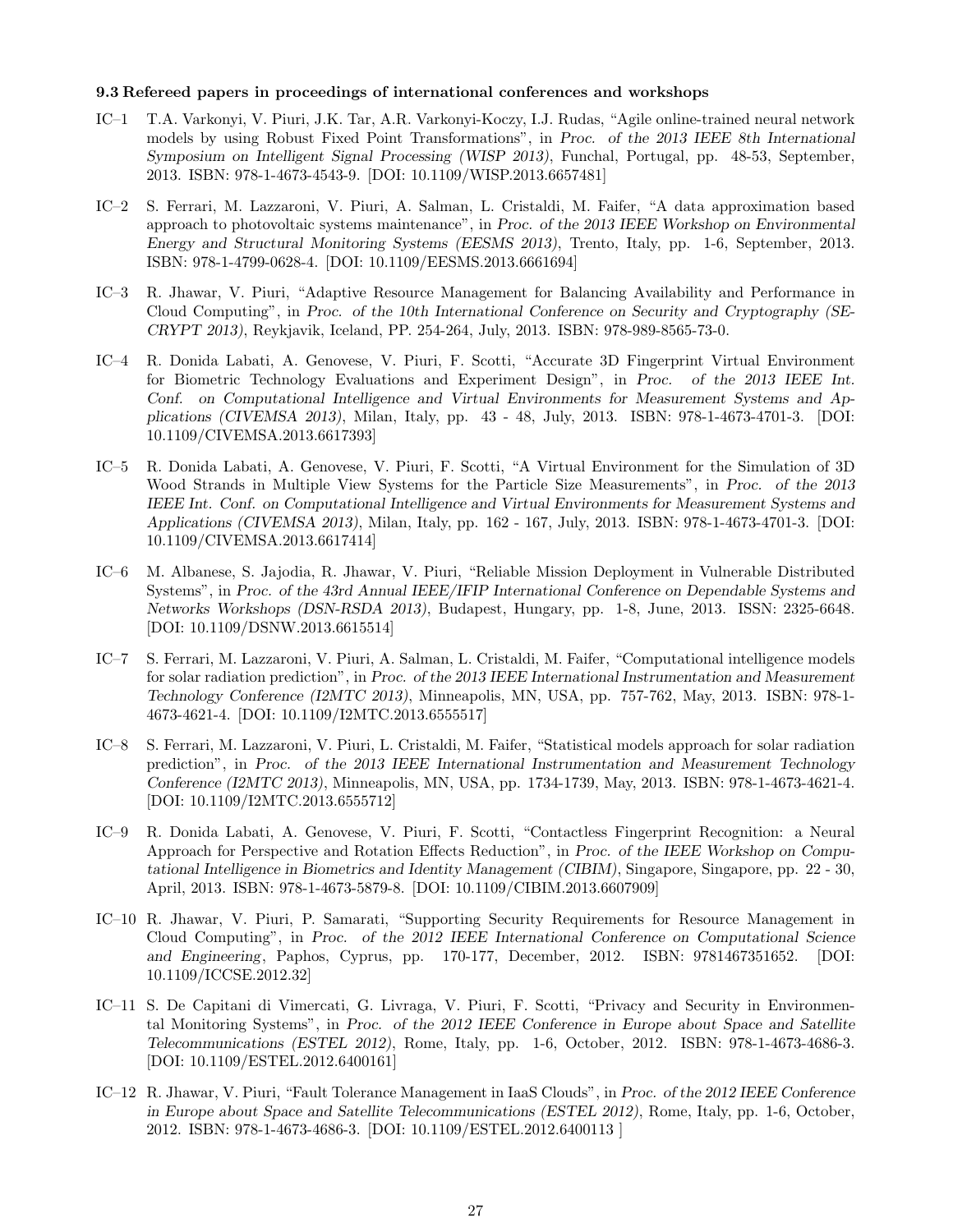- IC–13 F. Bellocchio, N.A. Borghese, S. Ferrari, V. Piuri, "Computational intelligence for surface modeling", in *Proc. of the 2012 International Conference on Neural Networks and Artificial Intelligence (ICNNAI 2012)*, Minsk, Belarus, pp. 11-16, October, 2012. ISBN: 978-985-488-924-5.
- IC–14 R. Donida Labati, A. Genovese, V. Piuri, F. Scotti, "Two-view Contactless Fingerprint Acquisition Systems: a Case Study for Clay Artworks", in *Proc. of the 2012 IEEE Workshop on Biometric Measurements and Systems for Security and Medical Applications (BioMS 2012)*, Salerno, Italy, pp. 1 - 8, September, 2012. ISBN: 978-1-4673-2722-0. [DOI: 10.1109/BIOMS.2012.6345775]
- IC–15 S. Ferrari, A. Fina, M. Lazzaroni, V. Piuri, L. Cristaldi, M. Faifer, T. Poli, "Illuminance prediction through statistical models", in *Proc. of the 2012 IEEE Workshop on Environmental Energy and Structural Monitoring Systems (EESMS 2012)*, Perugia, Italy, pp. 90-96, September, 2012. ISBN: 978-1-4673-2737-4. [DOI: 10.1109/EESMS.2012.6348406 ]
- IC–16 S. Ferrari, M. Lazzaroni, V. Piuri, A. Salman, L. Cristaldi, M. Rossi, T. Poli, "Illuminance prediction through Extreme Learning Machines", in *Proc. of the 2012 IEEE Workshop on Environmental Energy and Structural Monitoring Systems (EESMS 2012)*, Perugia, Italy, pp. 97-103, September, 2012. ISBN: 978-1-4673-2737-4. [DOI: 10.1109/EESMS.2012.6348407]
- IC–17 R. Donida Labati, A. Genovese, V. Piuri, F. Scotti, "Weight Estimation from Frame Sequences Using Computational Intelligence Techniques", in *Proc. of the 2012 IEEE International Conference on Computational Intelligence for Measurement Systems and Applications (CIMSA 2012)*, Tianjin, China, pp. 29 - 34, July, 2012. ISBN: 978-1-4577-1777-2. [DOI: 10.1109/CIMSA.2012.6269603]
- IC–18 R. Donida Labati, A. Genovese, V. Piuri, F. Scotti, "Virtual Environment for 3-D Synthetic Fingerprints", in *Proc. of the 2012 IEEE International Conference on Virtual Environments, Human-Computer Interfaces and Measurement Systems (VECIMS 2012)*, Tianjin, China, pp. 48 - 53, July, 2012. ISBN: 978-1-4577-1757-4. [DOI: 10.1109/VECIMS.2012.6273188]
- IC–19 C.A. Ardagna, E. Damiani, R. Jhawar and V. Piuri, "A Model-Based Approach to Reliability Certification of Services", in *Proc. of the 2012 IEEE International Conference on Digital Ecosystem Technologies - Complex Environment Engineering (DEST-CEE 2012)*, Campione d'Italia, Italy, pp. 1-6, June, 2012. ISBN: 978-1-4673-1701-6. [DOI: 10.1109/DEST.2012.6227913]
- IC–20 R. Donida Labati, A. Genovese, V. Piuri, F. Scotti, "Quality Measurement of Unwrapped Threedimensional Fingerprints: a Neural Networks Approach", in *Proc. of the 2012 IEEE-INNS International Joint Conference on Neural Networks (IJCNN 2012)*, Brisbane, Australia, pp. 1123 - 1130, June, 2012. ISBN: 978-1-4673-1489-3. [DOI: 10.1109/IJCNN.2012.6252519]
- IC–21 R. Donida Labati, A. Genovese, V. Piuri, F. Scotti, "Low-cost Volume Estimation by Two-view Acquisitions: A Computational Intelligence Approach", in *Proc. of the 2012 IEEE-INNS International Joint Conference on Neural Networks (IJCNN 2012)*, Brisbane, Australia, pp. 1092 - 1099, June, 2012. ISBN: 978-1-4673-1489-3. [DOI: 10.1109/IJCNN.2012.6252515]
- IC–22 R. Jhawar, V. Piuri, M. Santambrogio, "A Comprehensive Conceptual System-Level Approach to Fault Tolerance in Cloud Computing", in *Proc. of the 2012 IEEE International Systems Conference (SysCon 2012)*, Vancouver, BC, Canada, pp. 1-5, March, 2012. ISBN: 978-1-4673-0748-2. [DOI: 10.1109/SysCon.2012.6189503]
- IC–23 R. Donida Labati, A. Genovese, V. Piuri, F. Scotti, "Fast 3-D Fingertip Reconstruction Using a Single Two-View Structured Light Acquisition", in *Proc. of the 2011 IEEE Workshop on Biometric Measurements and Systems for Security and Medical Applications (BioMS 2011)*, Milan, Italy, pp. 1 - 8, September, 2011. ISBN: 978-1-4577-0765-0. [DOI: 10.1109/BIOMS.2011.6053684]
- IC–24 A. Genovese, R. Donida Labati, V. Piuri, F. Scotti, "Wildfire smoke detection using computational intelligence techniques", in *Proc. of the IEEE 2011 International Conference on Computational Intelligence for Measurement Systems and Applications (CIMSA 2011)*, Ottawa, ON, Canada, pp. 1 - 6, September, 2011. ISSN: 2159-1547. [DOI: 10.1109/CIMSA.2011.6059930]
- IC–25 R. Donida Labati, V. Piuri, F. Scotti, "ALL-IDB: the Acute Lymphoblastic Leukemia Image Database for Image Processing", in *Proc. of the 2011 IEEE International Conference on Image Processing (ICIP 2011)*, Brussels, Belgium, pp. 2045 - 2048, September, 2011. ISBN: 978-1-4577-1302-6. [DOI: 10.1109/ICIP.2011.6115881]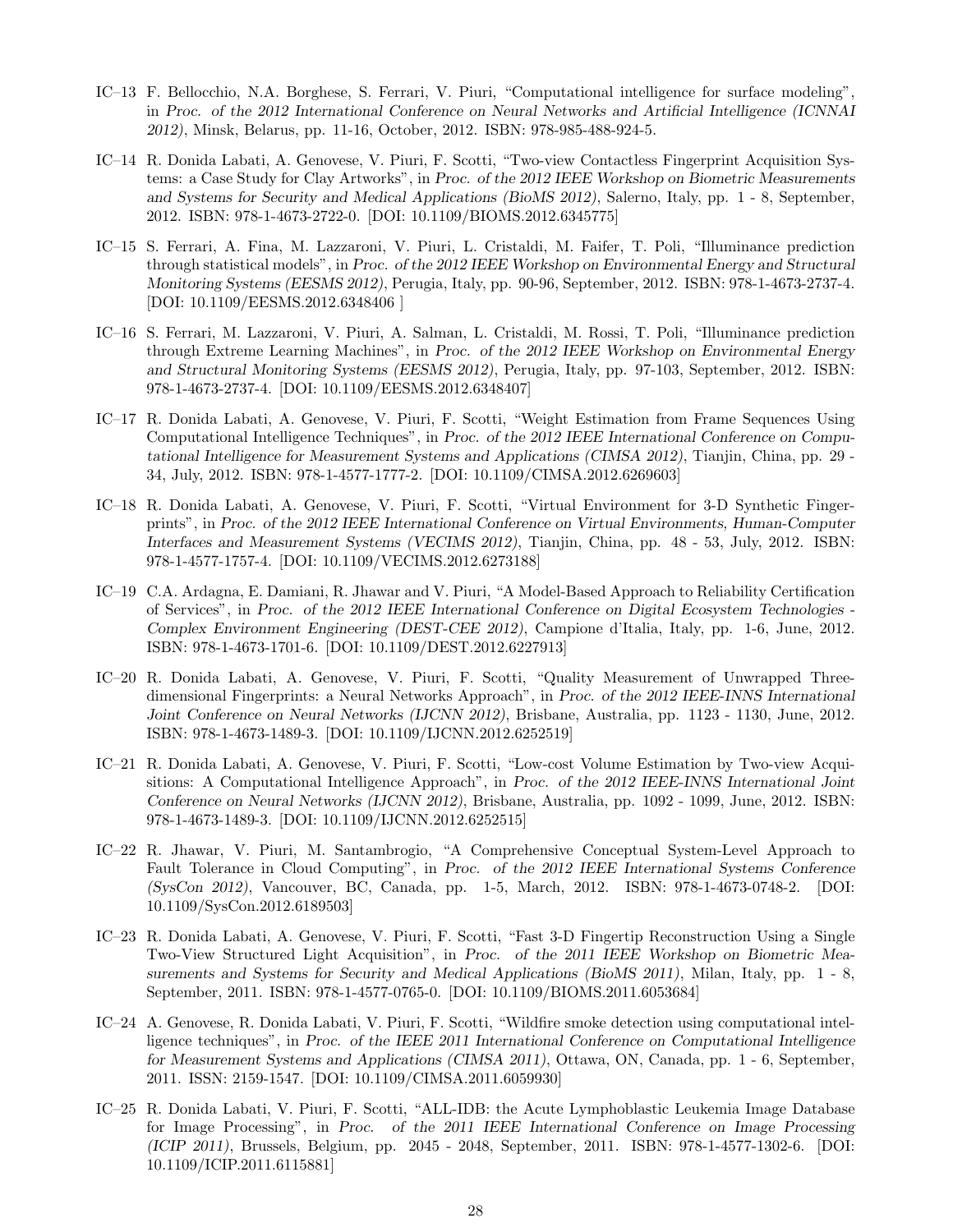- IC–26 A. Genovese, R. Donida Labati, V. Piuri, F. Scotti, "Virtual environment for synthetic smoke clouds generation", in *Proc. of the 2011 IEEE International Conference on Virtual Environments, Human-Computer Interfaces and Measurement Systems (VECIMS 2011)*, Ottawa, ON, Canada, pp. 1 - 6, September, 2011. ISSN: 1944-9429. [DOI: 10.1109/VECIMS.2011.6053841]
- IC–27 R. Donida Labati, V. Piuri, F. Scotti, "A neural-based minutiae pair identification method for touchless fingeprint images", in *Prof. of the 2011 IEEE Workshop on Computational Intelligence in Biometrics and Identity Management (CIBIM 2011)*, Paris, France, pp. 96 -102, April, 2011. ISBN: 978-1-4244-9899-4. [DOI: 10.1109/CIBIM.2011.5949224]
- IC–28 M. Calabrese, V. Piuri, V. Di Lecce, "Holonic systems as software paradigms for industrial automation and environmental monitoring", in *Proc. of the 2011 IEEE Symposium on Intelligent Agent (IA 2011)*, Paris, France, pp. 1-8, April, 2011. ISBN: 978-1-61284-059-8. [DOI: 10.1109/IA.2011.5953620]
- IC–29 A. Amato, V. Piuri, V. Di Lecce, "An image retrieval based solution for correspondence problem in binocular vision", in *Proc. of the 2010 IEEE-RIVF International Conference on Computing and Communication Technologies, Research, Innovation, and Vision for the Future*, Hanoi, Vietnam, pp. 1-6, November, 2010. ISBN: 978-1-4244-8074-6. [DOI: 10.1109/RIVF.2010.5632564 ]
- IC–30 R. Donida Labati, A. Genovese, V. Piuri, F. Scotti, "Measurement of the Principal Singular Point in Contact and Contactless Fingerprint Images by using Computational Intelligence Techniques", in *2010 IEEE International Conference on Computational Intelligence for Measurement Systems and Applications (CIMSA 2010)*, pp. 18 - 23, September 6 - 8, 2010. ISBN: 978-1-4244-7228-4. [DOI: 10.1109/CIMSA.2010.5611769]
- IC–31 M. Barni, T. Bianchi, D. Catalano, M. Di Raimondo, R. Donida Labati, P. Failla, D. Fiore, R. Lazzeretti, V. Piuri, F. Scotti, A. Piva, "Privacy-Preserving Fingercode Authentication", in *Proc. of the 2010 ACM Workshop on Multimedia and Security*, New York, NY, USA, pp. 231 - 240, September, 2010. ISBN: 978-1-4503-0286-9. [DOI: 10.1145/1854229.1854270]
- IC–32 M. Barni, T. Bianchi, D. Catalano, M. Di Raimondo, R. Donida Labati, P. Failla, D. Fiore, R. Lazzeretti, V. Piuri, F. Scotti, A. Piva, "A Privacy-compliant Fingerprint Recognition System Based on Homomorphic Encryption and Fingercode Templates", in *Proc. of the 2010 IEEE International Conference on Biometrics: Theory Applications and Systems (BTAS 2010)*, Washington, D.C., USA, pp. 1-7, September, 2010. ISBN: 978-1-4244-7580-3. [DOI: 10.1109/BTAS.2010.5634527]
- IC–33 T. Bianchi, R. Donida Labati, V. Piuri, A. Piva, F. Scotti, S. Turchi, "Implementing FingerCode-Based Identity Matching in the Encrypted Domain", in *Proc. of the 2010 IEEE Workshop on Biometric Measurements and Systems for Security and Medical Applications (BIOMS 2010)*, Taranto, Italy, pp. 15 - 21, September, 2010. ISBN: 978-1-4244-6302-2. [DOI: 10.1109/BIOMS.2010.5610445 ]
- IC–34 S. Ferrari, F. Bellocchio, V. Piuri, N.A. Borghese, "Multi-scale support vector regression", in *Proc. of the 2010 IEEE-INNS International Joint Conference on Neural Networks (IJCNN 2010)*, Barcelona, Spain, pp. 1-7, July, 2010. ISBN: 978-1-4244-6916-1. [DOI: 10.1109/IJCNN.2010.5596630]
- IC–35 R. Donida Labati, V. Piuri, F. Scotti, "Neural-based Quality Measurement of Fingerprint Images in Contactless Biometric Systems", in *Proc. of the 2010 IEEE-INNS International Joint Conference on Neural Networks (IJCNN 2010)*, Barcelona, Spain, pp. 1 - 8, July, 2010. ISSN: 1098-7576. [DOI: 10.1109/IJCNN.2010.5596694]
- IC–36 M. Lazzaroni, V. Piuri, C. Maziero, "Computer security aspects in industrial instrumentation and measurements", in *Proc. of the 2010 IEEE International Instrumentation and Measurement Technology Conference (I2MTC 2010)*, Austin, TX, USA, pp. 1216 -1221, May, 2010. ISBN: 978-1-4244-2832-8. [DOI: 10.1109/IMTC.2010.5488137 ]
- IC–37 R. Donida Labati, V. Piuri, F. Scotti, "Neural-based Iterative Approach for Iris Detection in Iris recognition systems", in *IEEE Symposium on Computational Intelligence for Security and Defence Applications*, pp. 1-6, December 18, 2009. ISBN: 978-1-4244-3763-4. [DOI: 10.1109/CISDA.2009.5356533]
- IC–38 R. Donida Labati, V. Piuri, F. Scotti, "Agent-Based Image Iris Segmentation and Multiple Views Boundary Refining", in *Proc. of the 2009 IEEE International Conference on Biometrics: Theory, Applications and Systems (BTAS 2009)*, Washington, D.C., USA, pp. 1-7, November 20, 2009. ISBN: 978-1-4244- 5019-0. [DOI: 10.1109/BTAS.2009.5339077]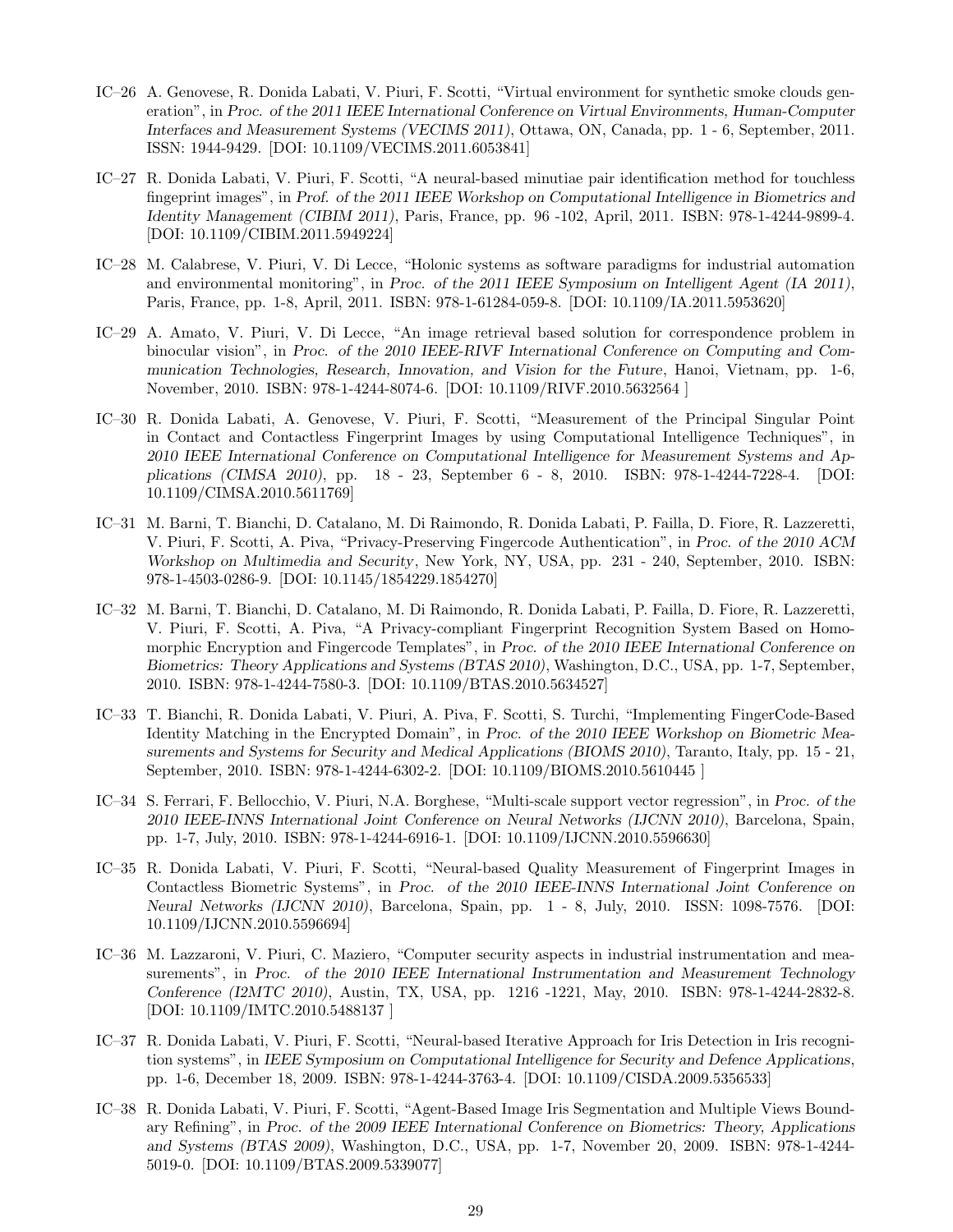- IC–39 R. Donida Labati, V. Piuri, F. Scotti, "A low-cost neural-based approach for wood types classification", in *Proc. of the 2009 IEEE International Conference on Computational Intelligence for Measurement Systems and Applications (CIMSA 2009)*, Taranto, Italy, pp. 199-203, June 10, 2009 [DOI: 10.1109/CIMSA.2009.5069947]
- IC–40 V. Di Lecce, M. Calabrese, V. Piuri, "An ontology-based approach to human telepresence", in *Proc. of the 2009 IEEE International Conference on Computational Intelligence for Measurement Systems and Applications (CIMSA 2009)*, Taranto, Italy, pp. 56 -61, May, 2009. ISBN: 978-1-4244-3819-8. [DOI: 10.1109/CIMSA.2009.5069918]
- IC–41 V. Di Lecce, A. Amato, V. Piuri, "Data fusion for user presence identification", in *Proc. of the 2009 IEEE International Conference on Computational Intelligence for Measurement Systems and Applications (CIMSA 2009)*, Taranto, Italy, pp. 242 -246, May, 2009. ISBN: 978-1-4244-3819-8. [DOI: 10.1109/CIMSA.2009.5069958 ]
- IC–42 S. Cimato, M. Gamassi, V. Piuri, R. Sassi, F. Scotti, "Privacy-Aware Biometrics: Design and Implementation of a Multimodal Verification System", in *Proc. of the 2008 Annual Computer Security Applications Conference (ACSAC 2008)*, Anaheim, CA, USA, pp. 130-139, December, 2008. ISBN: 978-0-7695-3447-3. [DOI: 10.1109/ACSAC.2008.13]
- IC–43 S. Cimato, M. Gamassi, V. Piuri, R. Sassi, F. Scotti, "A Multi-Biometric Verification System for the Privacy Protection of Iris Templates", in *Proc. of the International Workshop on Computational Intelligence in Security for Information Systems*, October 23-24, 2008. ISBN: 978-3-540-88180-3. [DOI: 10.1007/978-3-540-88181-0 29]
- IC–44 F. Bellocchio, N.A. Borghese, S. Ferrari, V. Piuri, "Kernel regression in HRBF networks for surface reconstruction", in *Proc. of the 2008 IEEE International Workshop on Haptic Audio visual Environments and Games (HAVE 2008)*, Ottawa, ON, Canada, pp. 160 -165, October, 2008. ISBN: 978-1-4244-2668-3. [DOI: 10.1109/HAVE.2008.4685317 ]
- IC–45 V. Piuri, F. Scotti, "Fingerprint Biometrics via Low-cost Sensors and Webcams", in *Proc. of the 2008 IEEE International Conference on Biometrics: Theory, Applications and Systems (BTAS 2008)*, Washington, D.C., USA, pp. 1-6, October, 2008. ISBN: 978-1-4244-2729-1. [DOI: 10.1109/BTAS.2008.4699379 ]
- IC–46 S. Ferrari, V. Piuri, F. Scotti, "Virtual environment for granulometry analysis", in *Proc. of the 2008 IEEE Conference on Virtual Environments, Human-Computer Interfaces and Measurement Systems (VEC-IMS 2008)*, Istanbul, Turkey, pp. 156 -161, July, 2008. ISBN: 978-1-4244-1927-2. [DOI: 10.1109/VEC-IMS.2008.4592772]
- IC–47 V. Di Lecce, A. Amato, V. Piuri, "Neural technologies for increasing the GPS position accuracy", in *Proc. of the 2008 IEEE International Conference on Computational Intelligence for Measurement Systems and Applications (CIMSA 2008)*, Istanbul, Turkey, pp. 4 -8, July, 2008. ISBN: 978-1-4244-2305-7. [DOI: 10.1109/CIMSA.2008.4595822]
- IC–48 S. Ferrari, V. Piuri, F. Scotti, F., "Image processing for granulometry analysis via neural networks", in *Proc. of the 2008 IEEE International Conference on Computational Intelligence for Measurement Systems and Applications (CIMSA 2008)*, Istanbul, Turkey, pp. 28 -32, July, 2008. ISBN: 978-1-4244- 2305-7. [DOI: 10.1109/CIMSA.2008.4595827 ]
- IC–49 S. Cimato, M. Gamassi, V. Piuri, R. Sassi, F. Cimato, F. Scotti, "A Biometric Verification System Addressing Privacy Concerns", in *Proc. of the 2007 International Conference on Computational Intelligence and Security (CIS 2007)*, Harbin, China, pp. 594-598, December, 2007. ISBN: 978-0-7695-2823-6. [DOI: 10.1109/CIS.2007.117]
- IC–50 S. Ferrari, F. Bellocchio, N.A. Borghese, V. Piuri, "Refining Hierarchical Radial Basis Function Networks", in *Proc. of the 2007 IEEE International Workshop on Haptic, Audio and Visual Environments and Games (HAVE 2007)*, Ottawa, ON, Canada, pp. 166 -170, October, 2007. ISBN: 978-1-4244-1571-7. [DOI: 10.1109/HAVE.2007.4371607 ]
- IC–51 F. Bellocchio, S. Ferrari, V. Piuri, N.A. Borghese, "Online training of Hierarchical RBF", in *Proc. of the 2007 IEEE-INNS International Joint Conference on Neural Networks (IJCNN 2007)*, Orlando, FL, USA, pp. 2159 -2164, August, 2007. ISBN: 978-1-4244-1379-9. [DOI: 10.1109/IJCNN.2007.4371292 ]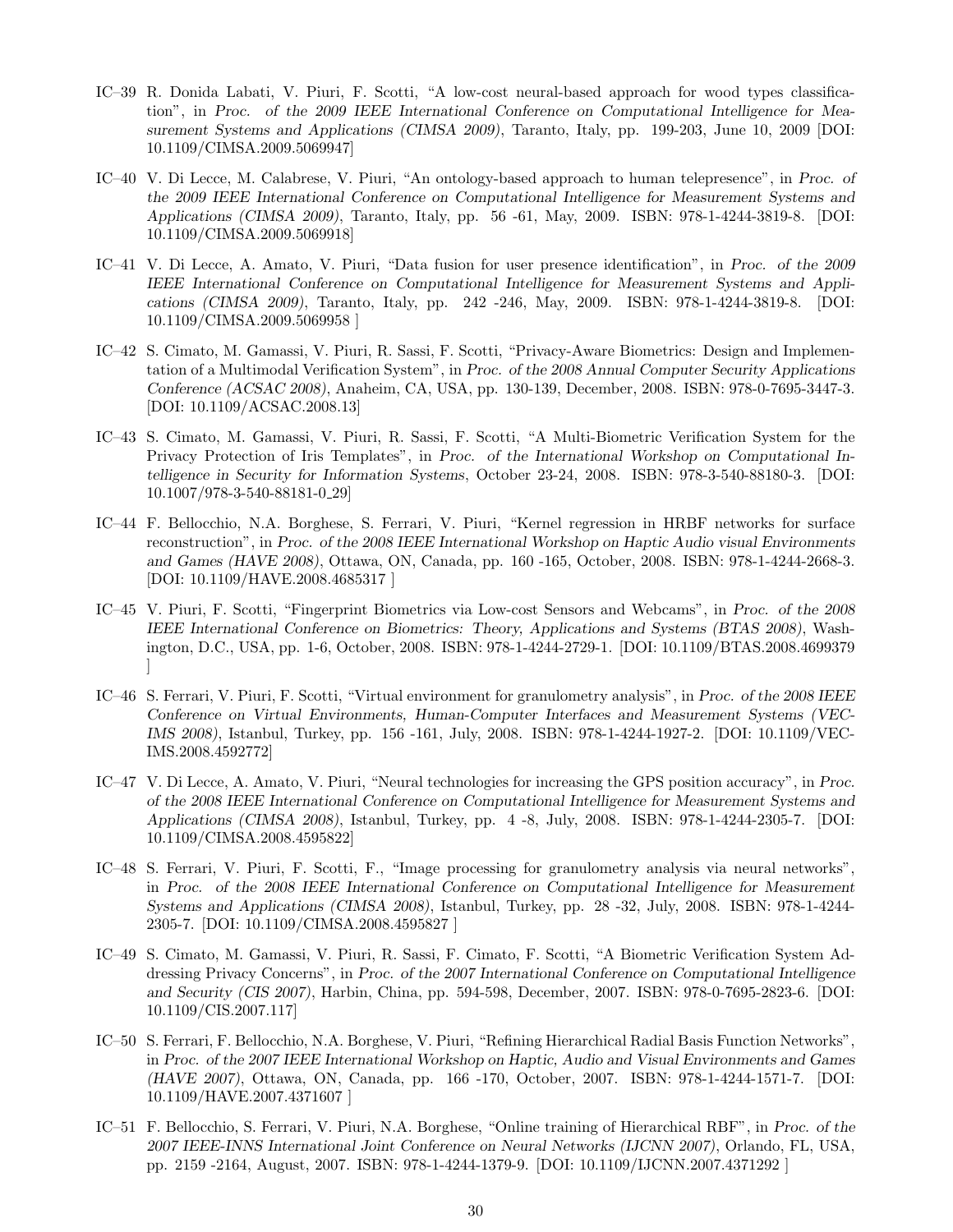- IC–52 A. Ferrante, S. Chandra, V. Piuri, "A query unit for the IPSec databases", in *Proc, of the International Conference on Security and Cryptography (SECRYPT 2007)*, Barcelona, Spain, pp. 133-139, July, 2007
- IC–53 M. Calabrese, V. Di Lecce, V. Piuri, "ANN Residential Load Classifier for Intelligent DSM System", in *Proc. of the 2007 IEEE International Conference on Computational Intelligence for Measurement Systems and Applications (CIMSA 2007)*, pp. 33-38, June, 2007. ISBN: 978-1-4244-0824-5. [DOI: 10.1109/CIMSA.2007.4362534 ]
- IC–54 A. Amato, V. Di Lecce, V. Piuri, "A New Graphical Interface For Web Search Engine", in *Proc. of the 2007 IEEE International Conference on Virtual Environments, Human-Computer Interfaces and Measurement Systems (VECIMS 2007)*, Ostuni, Italy, pp. 42 -46, June, 2007. ISBN: 978-1-4244-0820-7. [DOI: 10.1109/VECIMS.2007.4373925]
- IC–55 A. Amato, V. Di Lecce, V. Piuri, "Distributed Database for Environmental Data Integration", in *Proc. of the 2007 IEEE International Conference on Virtual Environments, Human-Computer Interfaces and Measurement Systems (VECIMS 2007)*, Ostuni, Italy, pp. 47 -51, June, 2007. ISBN: 978-1-4244-0820-7. [DOI: 10.1109/VECIMS.2007.4373926 ]
- IC–56 A. Amato, V. Di Lecce, V. Piuri, "A Smart Distributed Measurement Data Management System for DSM", in *Proc. of the 2007 IEEE Instrumentation and Measurement Technology Conference Proceedings (IMTC 2007)*, Warsaw, Poland, pp. 1 -5, May, 2007. ISBN: 1-4244-0588-2. [DOI: 10.1109/IMTC.2007.379380 ]
- IC–57 A. Ferrante, V. Piuri, "High-level architecture of an IPSec-dedicated System on Chip", in *Proc. of the 2007 Euro-NGI Conference on Next Generation Internet Networks (NGI 2007)*, Trondheim, Norway, pp. 159-166, May, 2007 [DOI: 10.1109/NGI.2007.371211 ]
- IC–58 S. Cimato, M. Gamassi, V. Piuri, D. Sana, R. Sassi, F. Scotti, "Personal identification and verification using multimodal biometric data", in *Proc. of the 2006 IEEE International Conference on Computational Intelligence for Homeland Security and Personal Safety (CIHSPS 2006)*, Alexandria, VA, USA, pp. 41-45, October, 2006. ISBN: 1-4244-0745-1. [DOI: 10.1109/CIHSPS.2006.313309]
- IC–59 A. Amato, M. Calabrese, V. Di Lecce, V. Piuri, "Dynamic Simulation for Grid Computing Systems", in *Proc. of the 2006 IEEE International Conference on Virtual Environments, Human-Computer Interfaces and Measurement Systems (VECIMS 2006)*, La Coruna, Spain, pp. 64 -68, July, 2006. ISBN: 1-4244- 0242-5. [DOI: 10.1109/VECIMS.2006.250792]
- IC–60 A. Amato, M. Calabrese, V. Di Lecce, V. Piuri, "An Intelligent System for Decentralized Load Management", in *Proc. of the 2006 IEEE International Conference on Computational Intelligence for Measurement Systems and Applications (CIMSA 2006)*, La Coruna, Spain, pp. 70 -74, July, 2006. ISBN: 1-4244-0244-1. [DOI: 10.1109/CIMSA.2006.250752 ]
- IC–61 M. Gamassi, V. Piuri, F. Scotti, M. Roveri, "Genetic Techniques for Pattern Extraction in Particle Boards Images", in *Proc. of the 2006 IEEE International Conference on Computational Intelligence for Measurement Systems and Applications (CIMSA 2006)*, La Coruna, Spain, pp. 129 -134, July, 2006. ISBN: 1-4244-0244-1. [DOI: 10.1109/CIMSA.2006.250761 ]
- IC–62 A.V. Taddeo, A. Ferrante, V. Piuri, "Scheduling small packets in IPSec-based systems", in *Proc. of the 2006 IEEE Consumer Communications and Networking Conference (CCNC 2006)*, Las Vegas, NV, USA, pp. 676-680, January, 2006 [DOI: 10.1109/CCNC.2006.1593123]
- IC–63 A. Amato, V. Di Lecce, V. Piuri, "An Image Retrieval Interface Based On Dynamic Knowledge", in *Proc. of the 2005 Conf. Computational Intelligence for Modelling, Control and Automation, and Conf. on Intelligent Agents, Web Technologies and Internet Commerce*, Wien, Austria, pp. 641 -646, November, 2005. ISBN: 0-7695-2504-0. [DOI: 10.1109/CIMCA.2005.1631541 ]
- IC–64 M. Gamassi, V. Piuri, F. Scotti, "Fingerprint local analysis for high-performance minutiae extraction", in *Proc. of the 2005 IEEE International Conference on Image Processing (ICIP 2005)*, Genoa, Italy, pp. III - 265-8, September, 2005. ISBN: 0-7803-9134-9. [DOI: 10.1109/ICIP.2005.1530379 ]
- IC–65 V. Piuri, M. Roveri, F. Scotti, "Visual inspection of particle boards for quality assessment", in *Proc. of the 2005 IEEE International Conference on Image Processing (ICIP 2005)*, Genoa, Italy, pp. III - 521-4, September, 2005. ISBN: 0-7803-9134-9. [DOI: 10.1109/ICIP.2005.1530443]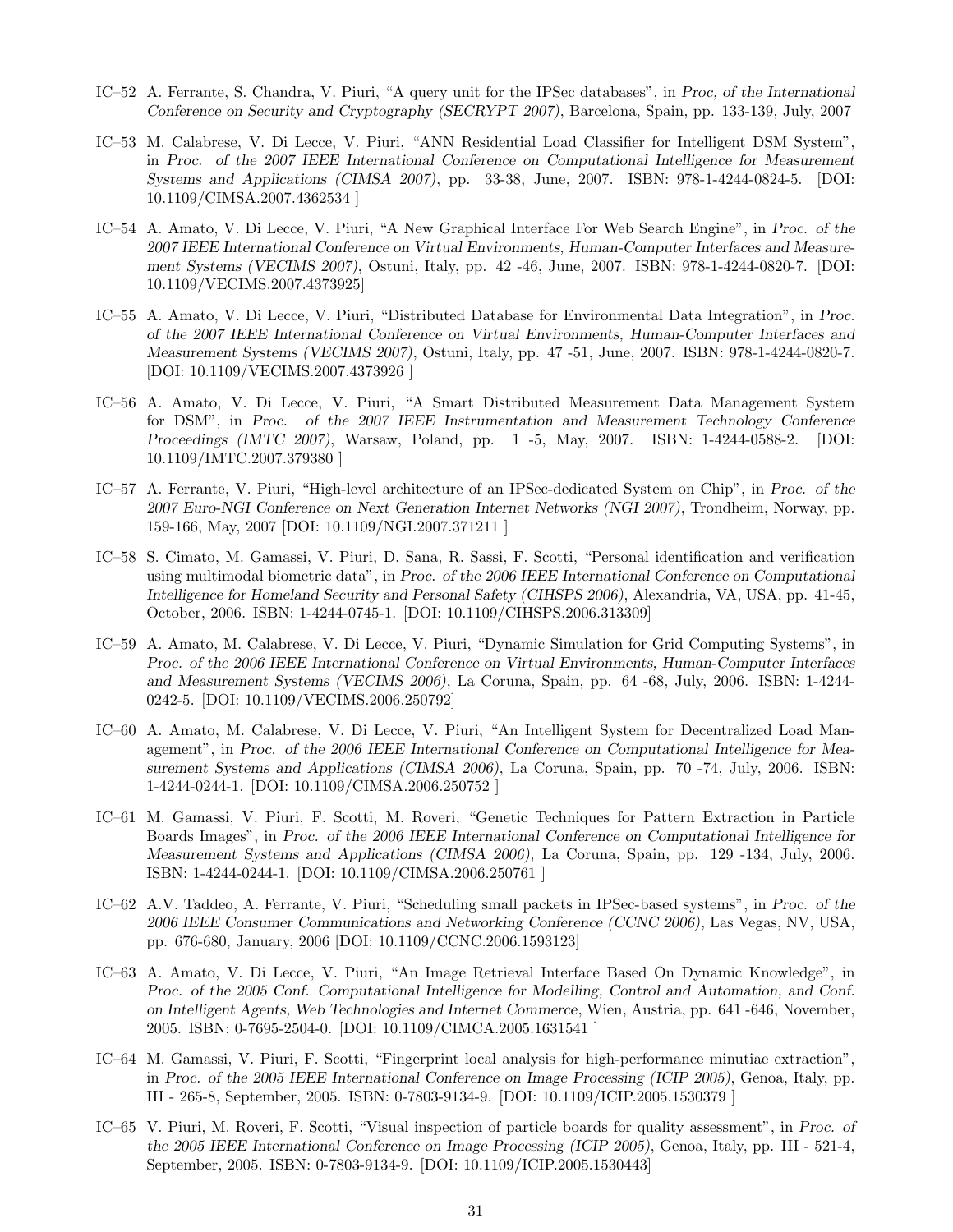- IC–66 C. Alippi, M. Roveri, V. Piuri, F. Scotti, "Computational intelligence in industrial quality control", in *Proc. of the 2005 IEEE International Workshop on Intelligent Signal Processing (WISP 2005)*, Faro, Portugal, pp. 4 - 9, September, 2005. ISBN: 0-7803-9030-x. [DOI: 10.1109/WISP.2005.1531623 ]
- IC–67 A. Amato, V. Di Lecce, C. Pasquale, V. Piuri, "Web agents in an environmental monitoring system", in *Proc. of the 2005 IEEE International Conference on Computational Intelligence for Measurement Systems and Applications (CIMSA 2005)*, Giardini Naxos - Taormina, Italy, pp. 262-265, July, 2005 [DOI: 10.1109/CIMSA.2005.1522874]
- IC–68 B. Jang, M. Choi, N. Park, Y.B. Kim, V. Piuri, F. Lombardi, "Spare Line Borrowing Technique for Distributed Memory Cores in SoC", in *Proc. of the 2005 IEEE Instrumentation and Measurement Technology Conference (IMTC 2005)*, Ottawa, ON, Canada, pp. 43 -48, May, 2005. ISBN: 0-7803-8879-8. [DOI: 10.1109/IMTC.2005.1604065 ]
- IC–69 S. Demidenko, E. Levine, V. Piuri, G.S. Gupta, "Fault-Tolerance in Micro Programmed Control: Architectures and Schematic Synthesis", in *Proc. of the 2005 IEEE Instrumentation and Measurement Technology Conference (IMTC 2005)*, Ottawa, ON, Canada, pp. 305 -310, May, 2005. ISBN: 0-7803-8879-8. [DOI: 10.1109/IMTC.2005.1604123 ]
- IC–70 A. Ferrante, V. Piuri, F. Castanier, "A QoS-enabled packet scheduling algorithm for IPSec multiaccelerator based systems", in *Proc. of the 2005 ACM International Conference on Computing Frontiers (CF 2005)*, Ischia, Italy, pp. 221-229, May, 2005
- IC–71 F. Amigoni, A. Brandolini, V. Caglioti, V. Di Lecce, A. Guerriero, M. Lazzaroni, F. Lombardo, R. Ottoboni, E. Pasero, V. Piuri, D. Somenzi, "Agencies for perception in environmental monitoring", in *Proc. of the 2005 IEEE Instrumentation and Measurement Technology Conference (IMTC 2005)*, Ottawa, ON, Canada, pp. 1266-1271, May, 2005 [DOI: 10.1109/IMTC.2005.1604351]
- IC–72 A. Ferrante, V. Piuri, J. Owen, "IPSec hardware resource requirements evaluation", in *Proc. of the 2005 Euro-NGI Conference on Next Generation Internet Networks (NGI 2005)*, Rome, Italy, pp. 240 - 246, April, 2005. ISBN: 0-7803-8900-X. [DOI: 10.1109/NGI.2005.1431672 ]
- IC–73 M. Gamassi, V. Piuri, D. Sana, O. Scotti, F. Scotti, "A multi-modal multi-paradigm agent-based approach to design scalable distributed biometric systems", in *Proc. of the 2005 IEEE International Conference on Computational Intelligence for Homeland Security and Personal Safety (CIHSPS 2005)*, Orlando, FL, USA, pp. 65-70, April, 2005. ISBN: 0-7803-9176-4. [DOI: 10.1109/CIHSPS.2005.1500613]
- IC–74 A. Amato, V. Di Lecce, V. Piuri, "Neural network based video surveillance system", in *Proceedings of the 2005 IEEE International Conference on Computational Intelligence for Homeland Security and Personal Safety, 2005 (CIHSPS 2005)*, Orlando, FL, USA, pp. 85 -89, March, 2005 [DOI: 10.1109/CIH-SPS.2005.1500617]
- IC–75 V. Di Lecce, C. Pasquale, V. Piuri, "Agents architecture to support environmental data knowledge management", in *Proc. of the 2004 IEEE International Conference on Software, Telecommunications and Computer Networks (SOFTCOM 2004)*, Split e Dubrovnik, Croatia, pp. 293-297, October, 2004
- IC–76 U. Boiko, A. Ferrante, A. Lo Duca, V. Piuri, "A methodology for testing IPSec-based systems", in *Proc. of the 2004 IEEE International Conference on Software, Telecommunications and Computer Networks (SOFTCOM 2004)*, Split e Dubrovnik, Croatia, pp. 22-26, October, 2004
- IC–77 S. Ferrari, I. Frosio, V Piuri, N.A. Borghese, "Enhanced vector quantization for data reduction and filtering", in *Proc. of the International Symposium on 3D Data Processing, Visualization and Transmission (3DPVT 2004)*, Thessaloniki, Greece, pp. 470 - 477, September, 2004. ISBN: 0-7695-2223-8. [DOI: 10.1109/TDPVT.2004.1335275]
- IC–78 F. Castanier, A. Ferrante, V. Piuri, "A packet scheduling algorithm for IPSec multi-accelerator based systems", in *Proc. of the IEEE International Conference on Application-Specific Systems, Architectures and Processors (ASAP 2004)*, Galveston, TX, USA, pp. 387 - 397, September, 2004. ISBN: 0-7695-2226-2. [DOI: 10.1109/ASAP.2004.1342487 ]
- IC–79 A. Amato, V. Di Lecce, V. Piuri, "Knowledge based video surveillance system", in *Proc. of the 2004 International Conference on Computer, Theory and Application (ICCTA 2004)*, Alexandria, Egypt, September, 2004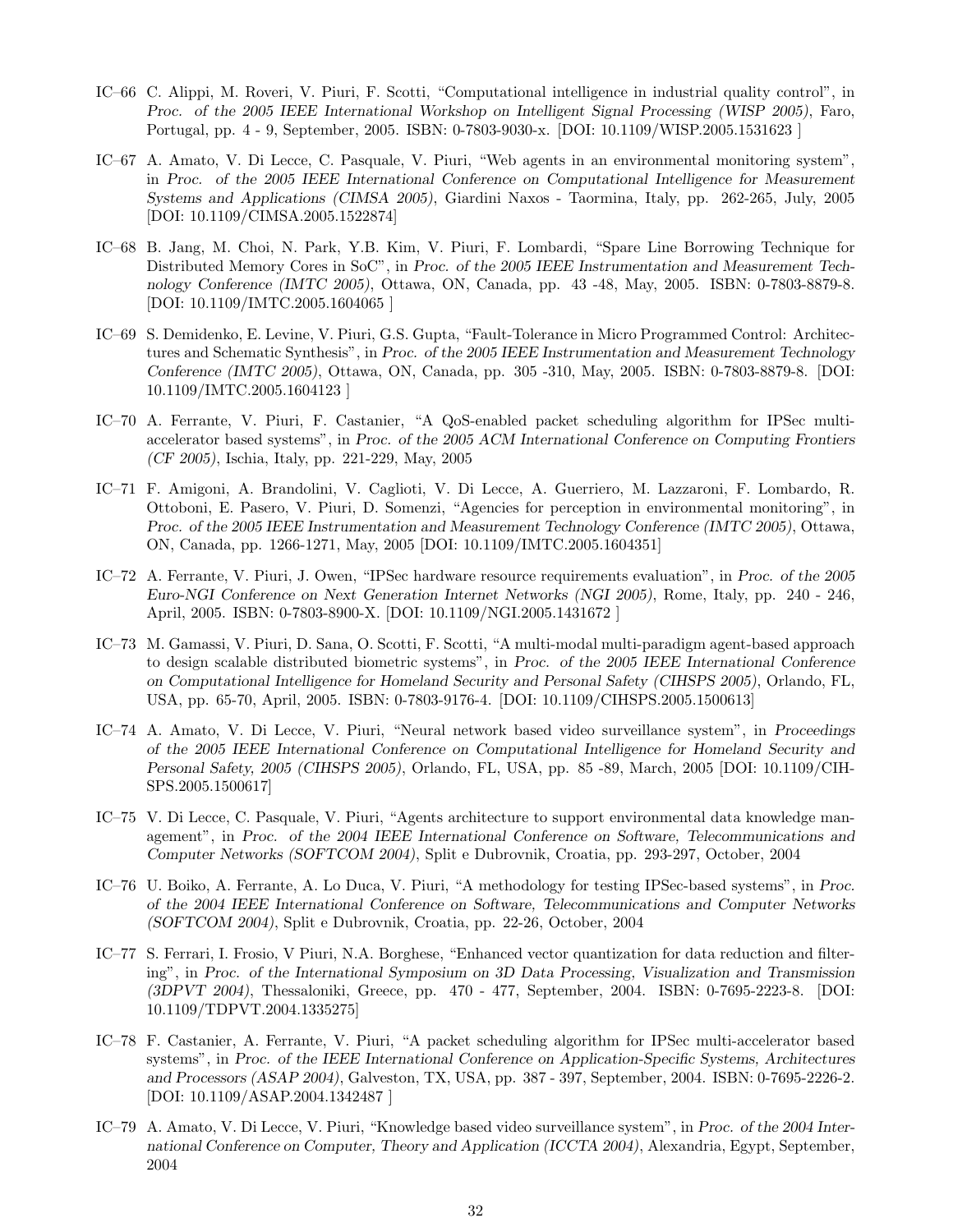- IC–80 V. Di Lecce, C. Pasquale, V. Piuri, "Agent-based communication for an environmental monitoring application", in *Proc. of the 2004 International Conference on Computer, Theory and Application (ICCTA 2004)*, Alexandria, Egypt, pp. 28-30, September, 2004
- IC–81 M. Gamassi, V. Piuri, D. Sana, F. Scotti, "A high-level optimum design methodology for multimodal biometric systems", in *Proc. of the 2004 IEEE International Conference on Computational Intelligence for Homeland Security and Personal Safety (CHISPS 2004)*, pp. 117-124, July, 2004. ISBN: 0-7803-8381-8. [DOI: 10.1109/CIHSPS.2004.1360221]
- IC–82 A. Amato, V. Di Lecce, V. Piuri, "An interface for semantic browsing of an images database", in *Proc. of the 2004 IEEE International Conference on Virtual Environments, Human-Computer Interfaces and Measurement Systems (VECIMS 2004)*, Boston, MA, USA, pp. 67 - 71, July, 2004. ISBN: 0-7803-8339-7. [DOI: 10.1109/VECIMS.2004.1397189 ]
- IC–83 V. Di Lecce, C. Pasquale, V. Piuri, "A basic ontology for multi agent system communication in an environmental monitoring system", in *Proc. of the 2004 IEEE International Conference on Computational Intelligence for Measurement Systems and Applications (CIMSA 2004)*, Boston, MA, USA, pp. 45 - 50, July, 2004. ISBN: 0-7803-8341-9. [DOI: 10.1109/CIMSA.2004.1397228 ]
- IC–84 V. Piuri, F. Scotti, "Morphological classification of blood leucocytes by microscope images", in *Proc. of the 2004 IEEE International Conference on Computational Intelligence for Measurement Systems and Applications (CIMSA 2004)*, Boston, MA, USA, pp. 103 - 108, July, 2004. ISBN: 0-7803-8341-9. [DOI: 10.1109/CIMSA.2004.1397242]
- IC–85 D. Ardagna, C. Francalanci, V. Piuri, F. Scotti, "Evolutionary Design of Information Systems Architectures", in *Proc. of the 2004 International Conference on Artificial Intelligence and Soft Computing (ICAISC 2004)*, Zakopane, Poland, pp. 1-8, June, 2004 [DOI: 10.1007/978-3-540-24844-6 1]
- IC–86 S. Ferrari, I. Frosio, V. Piuri, N.A. Borghese, "The accuracy of the HRBF networks", in *Proc. of the 2004 IEEE Instrumentation and Measurement Technology Conference (IMTC 2004)*, Como, Italy, pp. 482 - 486, May, 2004. ISBN: 0-7803-8248-X. [DOI: 10.1109/IMTC.2004.1351093 ]
- IC–87 S. Demidenko, E. Levine, V. Piuri, G.S. Gupta, "On test data compaction using linear cycle registers", in *Proc. of the 2004 IEEE Instrumentation and Measurement Technology Conference (IMTC 2004)*, Como, Italy, pp. 1645 - 1650, May, 2004. ISBN: 0-7803-8248-X. [DOI: 10.1109/IMTC.2004.1351397]
- IC–88 M. Gamassi, M. Lazzaroni, M. Misino, V. Piuri, D. Sana, F. Scotti, "Accuracy and performance of biometric systems", in *Proc. of the 2004 IEEE Instrumentation and Measurement Technology Conference (IMTC 2004)*, Como, Italy, pp. 510-515, May, 2004. ISBN: 078038248X. [DOI: 10.1109/IMTC.2004.1351099 ]
- IC–89 V. Di Lecce, V. Piuri, "Information and knowledge sharing in a distributed system: application to environmental monitoring system", in *Proc. of the 2003 IEEE Midwest Symposium on Circuits and Systems (MWSCAS 2003)*, Cairo, Egypt, pp. 909 -911, December, 2003. ISBN: 0-7803-8294-3. [DOI: 10.1109/MWSCAS.2003.1562434]
- IC–90 V. Piuri, M. Roveri, "A simulation environment for concatenated and turbo codes analysis and optimization", in *Proc. of the 2003 IEEE Midwest Symposium on Circuits and Systems (MWSCAS 2003)*, Cairo, Egypt, pp. 1210 - 1212, December, 2003. ISBN: 0-7803-8294-3. [DOI: 10.1109/MWSCAS.2003.1562511 ]
- IC–91 T. Feng, N. Park, Y.B. Kim, V. Piuri, "Yield modeling and analysis of a clockless asynchronous wave pipeline with pulse faults", in *Proc. of the 2003 IEEE International Symposium on Defect and Fault Tolerance in VLSI Systems (DFT 2003)*, Cambridge, MA, USA, pp. 34 - 41, November, 2003. ISBN: 0-7695-2042-1. [DOI: 10.1109/DFTVS.2003.1250093 ]
- IC–92 G. Bertoni, L. Breveglieri, I. Koren, P. Maistri, V. Piuri, "Detecting and locating faults in VLSI implementations of the Advanced Encryption Standard", in *Proc. of the 2003 IEEE International Symposium on Defect and Fault Tolerance in VLSI Systems (DFT 2003)*, Cambridge, MA, USA, pp. 105 - 113, November, 2003. ISBN: 0-7695-2042-1. [DOI: 10.1109/DFTVS.2003.1250101 ]
- IC–93 N.A. Borghese, S. Ferrari, V. Piuri, "A methodology for surface reconstruction based on hierarchical models", in *Proc. of the 2003 IEEE Internatioal Workshop on Haptic, Audio and Visual Environments and Their Applications (HAVE 2003)*, Ottawa, ON, Canada, pp. 119 - 124, September, 2003. ISBN: 0-7803-8108-4. [DOI: 10.1109/HAVE.2003.1244736 ]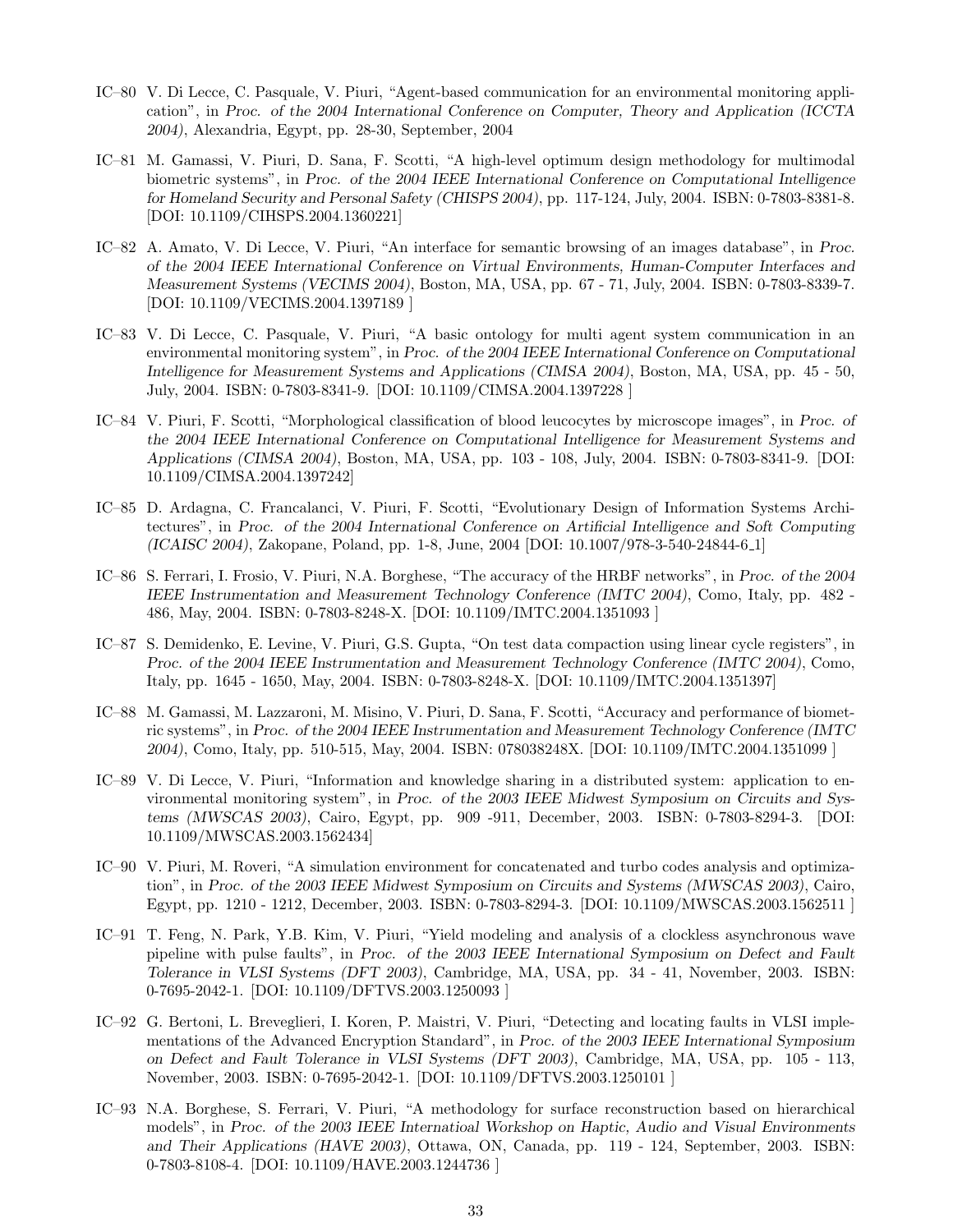- IC–94 M. Choi, N. Park, F. Lombardi, Y.B. Kim, V. Piuri, "Optimal spare utilization in repairable and reliable memory cores", in *Proc. of the 2003 International Workshop on Memory Technology, Design and Testing (MTDT 2003)*, San Jose, CA, USA, pp. 64 - 71, July, 2003. ISBN: 0-7695-2004-9. [DOI: 10.1109/MTDT.2003.1222363]
- IC–95 N.A. Borghese, S. Ferrari, V. Piuri, "Real-time surface meshing through HRBF networks", in *Proc. of the 2003 IEEE-INNS International Joint Conference on Neural Networks (IJCNN 2003)*, Portland, OR, USA, pp. 1361 - 1366, July, 2003. ISBN: 0-7803-7898-9. [DOI: 10.1109/IJCNN.2003.1223894]
- IC–96 A. Amato, G. Andria, T. Delvecchio, V. Di Leece, A. Guerriero, A.M.I. Lanzolla, C. Pasquale, V. Piuri, "Symbolic interface for pollutant forecast. An evaluation", in *Proc. of the 2003 IEEE International Conference on Virtual Environments, Human-Computer Interfaces and Measurement Systems (VEC-IMS 2003)*, Lugano, Switzerland, pp. 85 - 89, July, 2003. ISBN: 0-7803-7785-0. [DOI: 10.1109/VEC-IMS.2003.1227035 ]
- IC–97 C. Alippi, G. D'Angelo, M. Matteucci, G. Pasquettaz, V. Piuri, F. Scotti, "Composite techniques for quality analysis in automotive laser welding", in *Proc. of the 2003 IEEE International Comference on Computational Intelligence for Measurement Systems and Applications (CIMSA 2003)*, Lugano, Switzerland, pp. 72 - 77, July, 2003. ISBN: 0-7803-7783-4. [DOI: 10.1109/CIMSA.2003.1227205 ]
- IC–98 A. Amato, G. Andria, T. Delvecchio, V. Di Leece, A. Guerriero, A.M.L. Lanzolla, C. Pasquale, V. Piuri, "Analysis and metrological characterization of the state of atmospheric pollution", in *Proc. of the 2003 IEEE International Conference on Computational Intelligence for Measurement Systems and Applications (CIMSA 2003)*, Lugano, Switzerland, pp. 140 - 145, July, 2003. ISBN: 0-7803-7783-4. [DOI: 10.1109/CIMSA.2003.1227217]
- IC–99 G. Bertoni, L. Breveglieri, I. Koren, P. Maistri, V. Piuri, "Concurrent fault detection in a hardware implementation of the RC5 encryption algorithm", in *Proc. of the 2003 IEEE International Conference on Application-Specific Systems, Architectures, and Processors (ASAP 2003)*, The Hague, The Netherlands, pp. 423 - 432, June, 2003. ISBN: 0-7695-1992-X. [DOI: 10.1109/ASAP.2003.1212865 ]
- IC–100 M. Choi, N. Park, V. Piuri, Y.B. Kim, F. Lombardi, "Evaluating the repair of system-on-chip (soc) using connectivity", in *Proc. of the 2003 IEEE Instrumentation and Measurement Technology Conference (IMTC 2003)*, Vail, CO, USA, pp. 309 - 314, May, 2003. ISBN: 0-7803-7705-2. [DOI: 10.1109/IMTC.2003.1208172 ]
- IC–101 N.A. Borghese, S. Ferrari, V. Piuri, "Real-time surface reconstruction through HRBF networks", in *Proc. of the 2002 IEEE International Workshop on Haptic Virtual Environments and Their Applications (HAVE 2002)*, Ottawa, ON, Canada, pp. 19 - 24, November, 2002. ISBN: 0-7803-7635-8. [DOI: 10.1109/HAVE.2002.1106908]
- IC–102 G. Bertoni, L. Breveglieri, I. Koren, P. Maistri, V. Piuri, "A parity code based fault detection for an implementation of the Advanced Encryption Standard", in *Proc. of the 2002 IEEE International Symposium on Defect and Fault Tolerance in VLSI Systems (DFT 2002)*, Vancouver, BC, Canada, pp. 51 - 59, November, 2002. ISBN: 0-7695-1831-1. [DOI: 10.1109/DFTVS.2002.1173501]
- IC–103 M. Choi, N. Park, F. Lombardi, Y.B. Kim, V. Piuri, "Balanced redundancy utilization in embedded memory cores for dependable systems", in *Proc. of the 2002 IEEE International Symposium on Defect and Fault Tolerance in VLSI Systems (DFT 2002)*, Vancouver, BC, Canada, pp. 419 - 427, November, 2002. ISBN: 0-7695-1831-1. [DOI: 10.1109/DFTVS.2002.1173540 ]
- IC–104 G. Bertoni, L. Breveglieri, I. Koren, P. Maistri, V. Piuri, "On the propagation of faults and their detection in a hardware implementation of the Advanced Encryption Standard", in *Proc. of the 2002 IEEE International Conference on Application-Specific Systems, Architectures and Processors (ASAP 2002)*, San Jose, CA, USA, pp. 303 - 312, July, 2002. ISBN: 0-7695-1712-9. [DOI: 10.1109/ASAP.2002.1030729 ]
- IC–105 C. Alippi, E. Casagrande, M. Fumagalli, F. Scotti, V. Piuri, L. Valsecchi, "An embedded system methodology for real-time analysis of railways track profile", in *Proc. of the 2002 IEEE Instrumentation and Measurement Technology Conference (IMTC 2002)*, Anchorage, AK, USA, pp. 747 - 751, May, 2002. ISBN: 0-7803-7218-2. [DOI: 10.1109/IMTC.2002.1006935]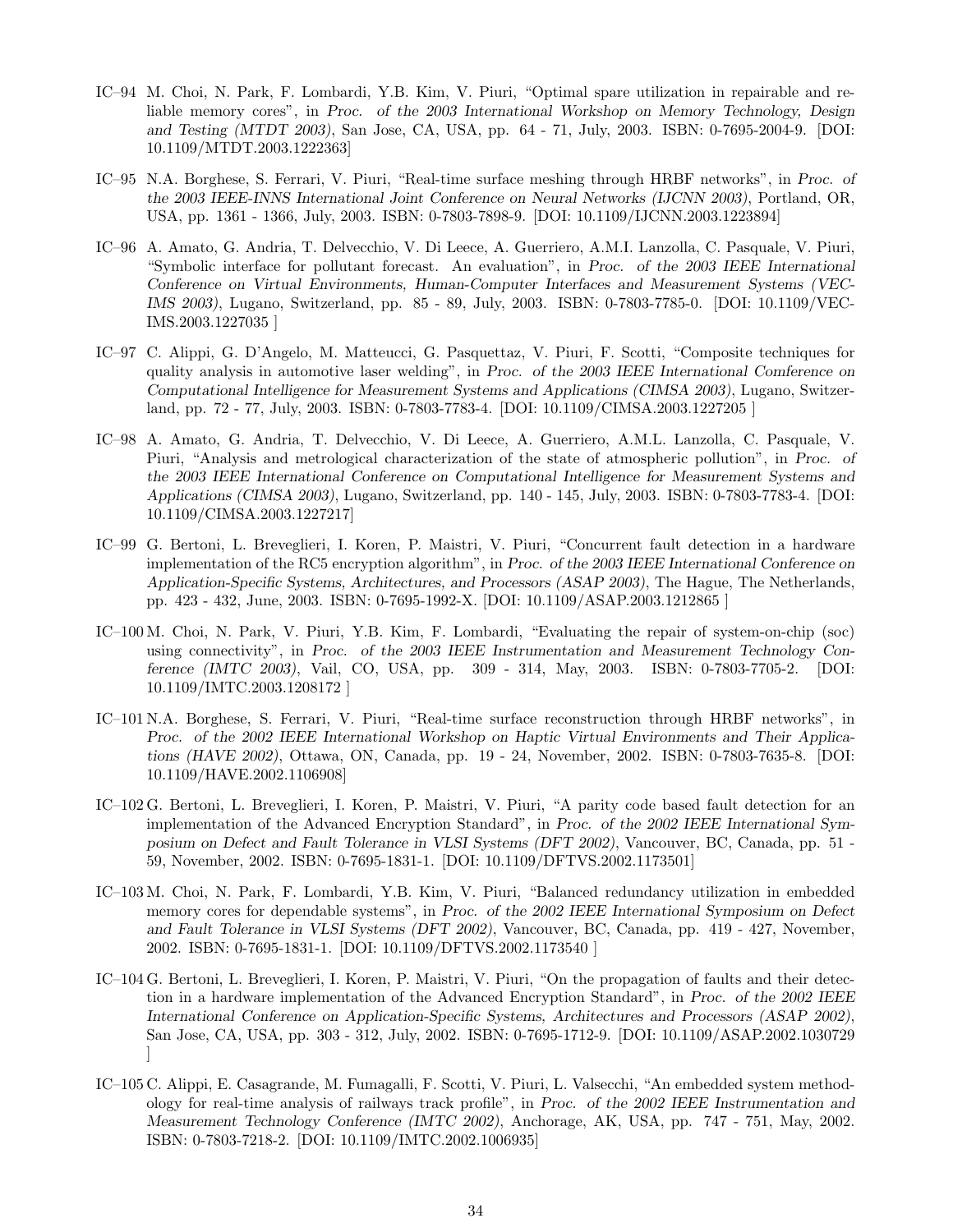- IC–106 A. Choi, N. Park, F.J. Meyer, F. Lombardi, V. Piuri, "Reliability measurement of fault-tolerant onboard memory system under fault clustering", in *Proc. of the 2002 IEEE Instrumentation and Measurement Technology Conference (IMTC 2002)*, Anchorage, AK, USA, pp. 1161 - 1166, May, 2002. ISBN: 0-7803- 7218-2. [DOI: 10.1109/IMTC.2002.1007121]
- IC–107 C. Alippi, V. Bono, V. Piuri, F. Scotti, "Toward real-time quality analysis measurement of metal laser cutting", in *Proc. of the 2002 IEEE International Symposium on Virtual and Intelligent Measurement Systems (VIMS 2002)*, Girdwood, AK, USA, pp. 39 - 44, May, 2002. ISBN: 0-7803-7344-8. [DOI: 10.1109/VIMS.2002.1009354 ]
- IC–108 G. Bertoni, L. Breveglieri, I. Koren, V. Piuri, "Fault detection in the advanced encryption standard", in *Proc. of the Euromicro International Conference on Massively Parallel Computing Systems (MPCS 2002)*, Ischia, Italy, pp. 92-97, April, 2002
- IC–109 M. Choi, N. Park, K.M. Gorge, V. Piuri, "Redundancy optimization of fault tolerant mass storage memory for massively parallel computing systems", in *Proc. of the Euromicro International Conference on Massively Parallel Computing Systems (MPCS 2002)*, Ischia, Italy, pp. 153-161, April, 2002
- IC–110 G. Bertoni, L. Breveglieri, F. Cassoli, V. Piuri, "Implementing ghost bit based algorithms for elliptic curve cryptosystems", in *Proc. of the Euromicro International Conference on Massively Parallel Computing Systems (MPCS 2002)*, Ischia, Italy, pp. 105-111, April, 2002
- IC–111 S. Demidenko, N. Lord, A. Van de Goor, V. Piuri, "Quasi on-line testing of embedded random access memory", in *Proc. of the Euromicro International Conference on Massively Parallel Computing Systems (MPCS 2002)*, Ischia, Italy, pp. 147-152, April, 2002
- IC–112 A. Antola, V. Piuri, M. Sami, "On-line diagnosis and reconfiguration of FPGA systems", in *Proc. of the 2002 IEEE International Workshop on Electronic Design, Test and Applications (DELTA 2002)*, Christchurch, New Zealand, pp. 291-296, January, 2002. ISBN: 0-7695-1453-7. [DOI: 10.1109/DELTA.2002.994633]
- IC–113W. Allen, D. Bailey, S. Demidenko, V. Piuri, "Test chirp signal generation using spectral warping", in *Proc.of the 2002 IEEE International Workshop on Electronic Design, Test and Applications (DELTA 2002)*, Christchurch, New Zealand, pp. 492-495, January, 2002. ISBN: 0-7695-1453-7. [DOI: 10.1109/DELTA.2002.994682]
- IC–114W. Allen, D. Bailey, S. Demidenko, V. Piuri, "Analysis and implementation of a spectral warping network", in *Proc. of the 2001 IEEE International Symposium on Integrated Circuits, Devices and Systems*, Singapore, pp. 492-496, September, 2001
- IC–115 S. Demidenko, E. Levine, V. Piuri, "LFRS-based fault diagnosis for circuits with a feedback loop", in *Proc. of the 2001 IEEE International Symposium on Integrated Circuits, Devices and Systems, Singapore*, pp. 197-199, September, 2001
- IC–116W. Fornaciari, V. Piuri, A. Prestileo, V. Zaccaria, "An agent-based approach to full interoperability and allocation transparency in distributed file systems", in *Proc. of the 2001 ACM-IEEE International Workshop on Mobile Agents for Telecommunication Applications (MATA 2001)*, Montreal, QC, Canada, pp. 153-162, August, 2001
- IC–117 C. Alippi, V. Piuri, F. Scotti, "A High-level Synthesis of Embedded Composite Systems for Environmental Applications", in *Proc. of the 2001 IEEE International Workshop on Advanced Environmental Sensing and Monitoring Technologies*, Milan, Italy, pp. 15-20, June, 2001
- IC–118 G. Roggero, F. Scotti, F.Soncini Sessa, V. Piuri, "Quality analysis measurement for laser cutting", in *Proc. of the 2001 IEEE International Workshop on Virtual and Intelligent Measurement Systems (VIMS 2001)*, Budapest, Hungary, pp. 41-44, May, 2001. ISBN: 0-7803-6568-2. [DOI: 10.1109/VIMS.2001.924898 ]
- IC–119 M. Choi, N. Park, F. Lombardi, V. Piuri, "Quality enhancement of reconfigurable multichip module systems by redundant utilization", in *Proc. of the 2001 IEEE Instrumentation and Measurement Technology Conference (IMTC 2001)*, Budapest, Hungary, pp. 204-209, May, 2001. ISBN: 0-7803-6646-8. [DOI: 10.1109/IMTC.2001.928813]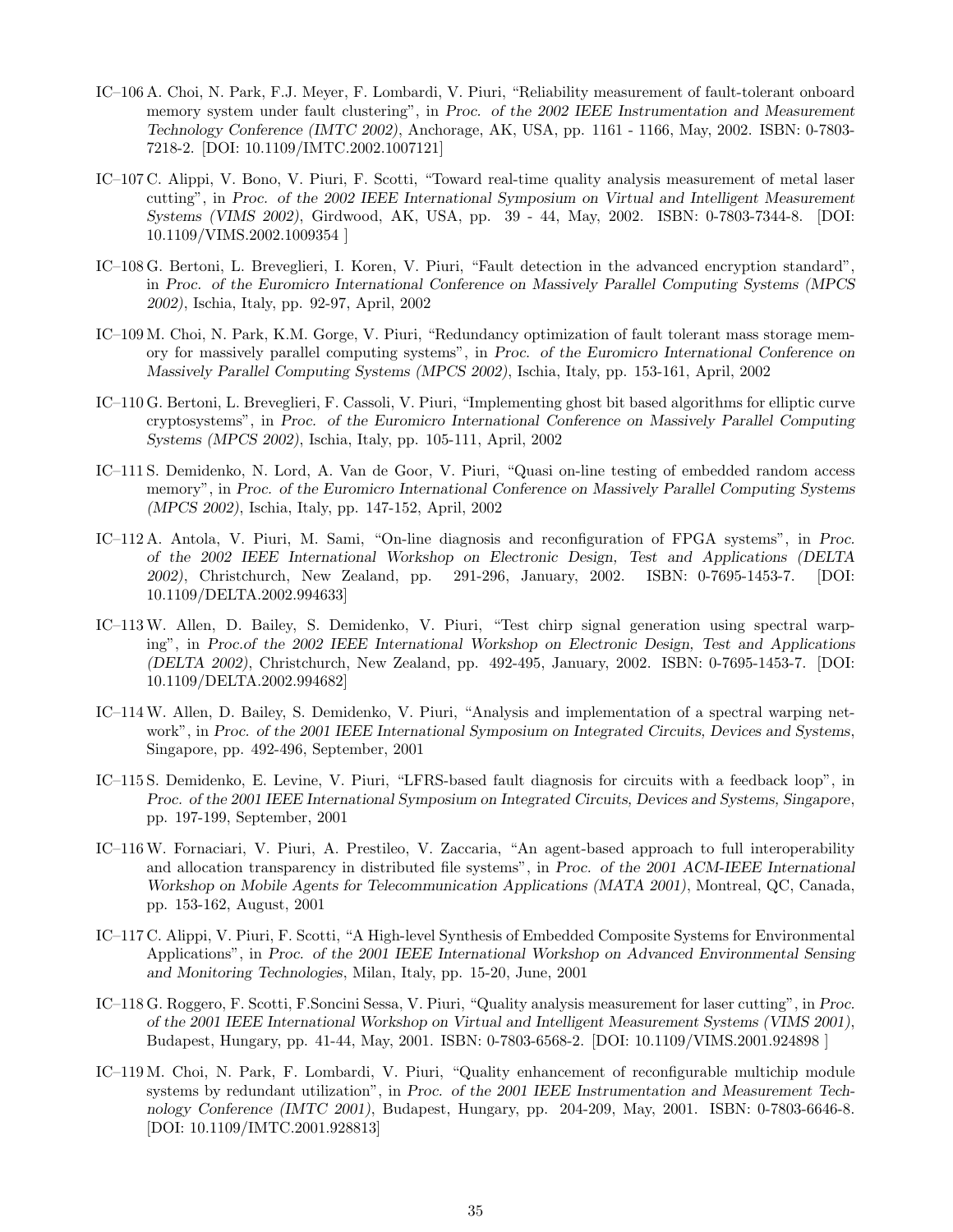- IC–120 C. Alippi, P. Braione, V. Piuri, F. Scotti, "A methodological approach to multisensor classification for innovative laser material processing units", in *Proc. of the 2001 IEEE Instrumentation and Measurement Technology Conference (IMTC 2001)*, Budapest, Hungary, pp. 1762-1767, May, 2001. ISBN: 0-7803- 6646-8. [DOI: 10.1109/IMTC.2001.929503 ]
- IC–121 J.-H. Kwak, V. Piuri, E.E. Jr. Swartzander, "Time-shared TMR for fault-tolerant CORDIC processors", in *Proc. of the 2001 IEEE International Conference on Acoustics, Speech, and Signal Processing (ICASSP 2001)*, Salt Lake City, UT, USA, pp. 1241-1244, May, 2001. ISBN: 0-7803-7041-4. [DOI: 10.1109/ICASSP.2001.941149]
- IC–122 J.-H. Kwak, V. Piuri, E.E., Jr. Swartzlander, "Fault-tolerant high-performance CORDIC processors", in *Proc. of the 2000 IEEE International Symposium on Defect and Fault Tolerance in VLSI Systems (DFT 2000)*, Yamanashi, Japan, pp. 164-172, October, 2000. ISBN: 0-7695-0719-0. [DOI: 10.1109/DFTVS.2000.887154]
- IC–123 S.N. Demidenko, E.M. Levine, V. Piuri, "Synthesis of on-line testing control units: flow graph coding/monitoring approach", in *Proc. of the 2000 IEEE International Symposium on Defect and Fault Tolerance in VLSI Systems (DFT 2000)*, Yamanashi, Japan, pp. 266-274, October, 2000. ISBN: 0-7695- 0719-0. [DOI: 10.1109/DFTVS.2000.887166]
- IC–124 C. Alippi, S. Ferrari, V. Piuri, "A methodology for example-based specification and design", in *Proc. of the 2000 IEEE-INNS-ENNS International Joint Conference on Neural Networks (IJCNN 2000)*, Como, Italy, pp. 535-540, July, 2000. ISBN: 0-7695-0619-4. [DOI: 10.1109/IJCNN.2000.861363]
- IC–125 N. Park,, F. Lombardi, V. Piuri, "Testing and evaluating the quality-level of stratified multichip module instrumentation", in *Proc. of the 2000 IEEE Instrumentation and Measurement Technology Conference (IMTC 2000)*, Baltimore, MD, USA, pp. 1578-1583, May, 2000. ISBN: 0-7803-5890-2. [DOI: 10.1109/IMTC.2000.848737 ]
- IC–126 S. Ferrari, N.A. Borghese, V. Piuri, "Multi-resolution models for data processing: an experimental sensitivity analysis", in *Proc.of the 2000 IEEE Instrumentation and Measurement Technology Conference (IMTC 2000)*, Baltimoe, MD, USA, pp. 1056-1060, May, 2000. ISBN: 0-7803-5890-2. [DOI: 10.1109/IMTC.2000.848902 ]
- IC–127 C. Alippi, G.M. Bertoni, G.M. Diani, V. Piuri, F. Scotti, "A composite system design methodology for instrumentation and embedded system", in *Proc. of the 2000 IEEE Instrumentation and Measurement Technology Conference (IMTC 2000)*, Baltimore, MD, USA, pp. 1086-1089, May, 2000. ISBN: 0-7803- 5890-2. [DOI: 10.1109/IMTC.2000.848917 ]
- IC–128 C. Alippi, V. Piuri, F. Scotti, "A Methodology to solve the Performance/Complexity Trade-off in RBF Neural Networks", in *Proc. of the 2000 IEEE International Workshop on Virtual and Intelligent Measurement Systems (VIMS 2000)*, Annapolis, MD, USA, pp. 147 - 150, April, 2000
- IC–129W. Fornaciari, V. Piuri, "Virtualization of FPGA via segmentation", in *Proc. of the 2000 ACM International Symposium on FPGA (FPGA 2000)*, Monterey, CA, USA, pp. 222, February, 2000 [DOI: 10.1145/329166.329226]
- IC–130 V. Piuri, E.E., Jr. Swartzlander, "Time-shared modular redundancy for fault-tolerant FFT processors", in *Proc. of the 1999 IEEE International Symposium on Defect and Fault Tolerance in VLSI Systems (DFT '99)*, Albuquerque, NM, USA, pp. 265-273, November, 1999. ISBN: 0-7695-0325-x. [DOI: 10.1109/DFTVS.1999.802893]
- IC–131 M. Alderighi, S. D'Angelo, V. Piuri, G.R. Sechi, "Implementing a self-checking neural system for photon event identification by SRAM-based FPGAs", in *Proc. of the 1999 IEEE International Symposium on Defect and Fault Tolerance in VLSI Systems (DFT '99)*, Albuquerque, NM, USA, pp. 274-282, November, 1999. ISBN: 0-7695-0325-x. [DOI: 10.1109/DFTVS.1999.802894]
- IC–132 S. Demidenko, V. Piuri, "Using spectral warping for instrumentation and measurements in mixed-signal testing", in *Proc. of the 1999 IEEE Instrumentation and Measurement Technology Conference (IMTC'99)*, Venice, Italy, pp. 1547-1552, May, 1999. ISSN: 1091-5281. [DOI: 10.1109/IMTC.1999.776085 ]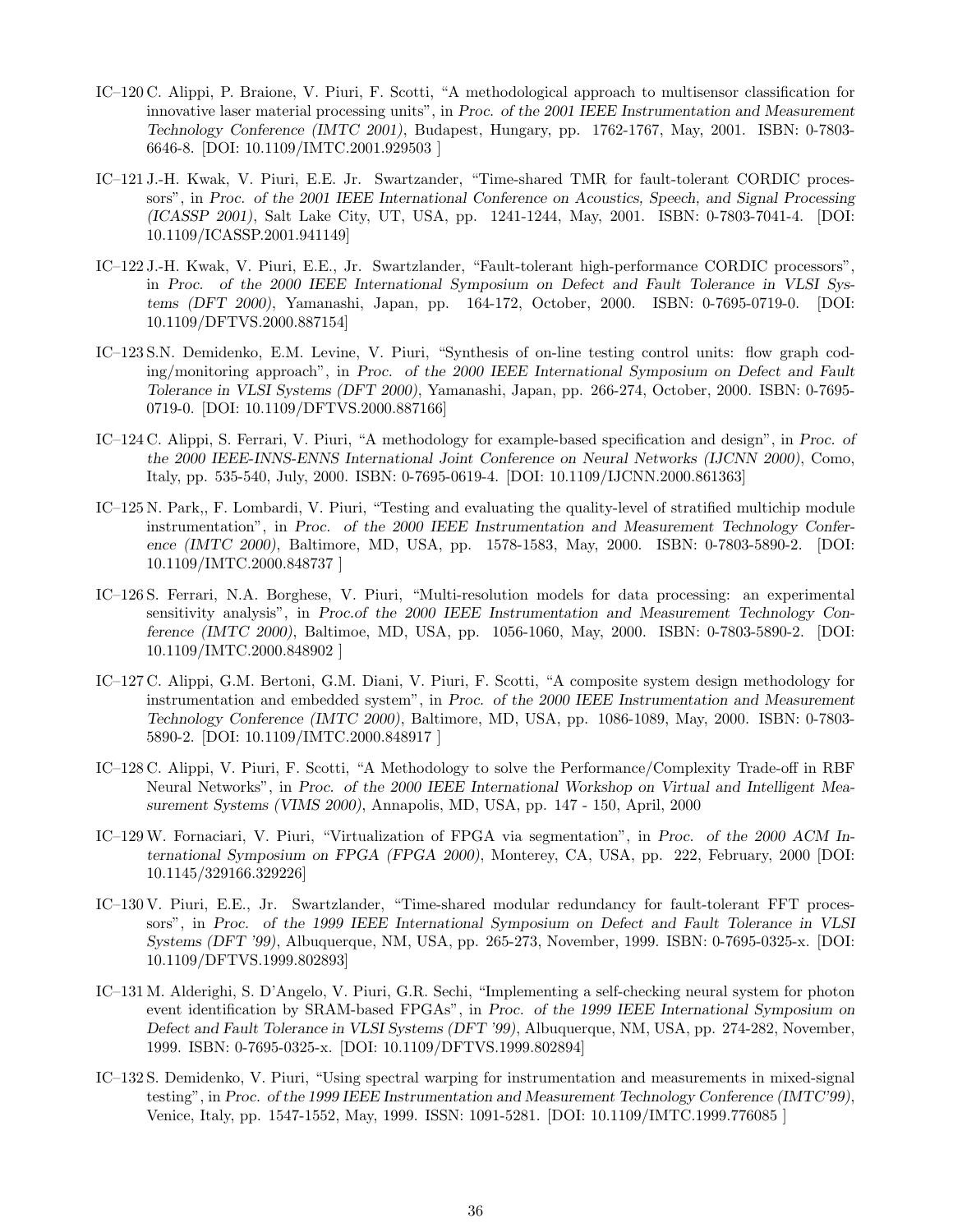- IC–133 L. Benetazzo, M. Bertocco, F. Ferraris, A. Ferrero, C. Offelli, M. Parvis, V. Piuri, "A Web-based distributed virtual educational laboratory", in *Proc. of the 1999 IEEE Instrumentation and Measurement Technology Conference (IMTC'99)*, Venice, Italy, pp. 1851-1856, May, 1999. ISBN: 0-7803-5276-9. [DOI: 10.1109/IMTC.1999.776141]
- IC–134 C. Alippi, E. Casagrande, F. Scotti, V. Piuri, "Composite real-time image processing for railways track profile measurement", in *Proc. of the 1999 IEEE Instrumentation and Measurement Technology Conference (IMTC'99)*, Venice, Italy, pp. 1283 - 1288, May, 1999. ISSN: 1091-5281. [DOI: 10.1109/IMTC.1999.777061]
- IC–135 C. Alippi, F. Lullia, S. Malandrino, V. Piuri, "A neural network based algorithm to classify the ageing level of catalytic converters", in *Proc. 1999 IEEE International Workshop on Virtual and Intelligent Measurement Systems (VIMS'99)*, Venice, Italy, pp. 68-74, May, 1999
- IC–136 N.A. Borghese, S. Ferrari, V. Piuri, "Local Wavelet decomposition and its application to face reconstruction", in *Proc. of the Workshop on Neural Nets (WIRN'99)*, Vietri sul Mare, Italy, pp. 184-189, May, 1999
- IC–137 A. Antola, V. Piuri, M. Sami, "High-level synthesis of data paths with concurrent error detection", in *Proc. of 1998 IEEE International Symposium on Defect and Fault Tolerance in VLSI Systems (DFT'98)*, Austin, TX, USA, pp. 292-300, November, 1998. ISBN: 0-8186-8832-7. [DOI: 10.1109/DFTVS.1998.732178]
- IC–138 S. Demidenko, V. Piuri, V. Yarmolik, A. Shmidman, "BIST module for mixed-signal circuits", in *Proc. of 1998 IEEE International Symposium on Defect and Fault Tolerance in VLSI Systems (DFT'98)*, Austin, TX, USA, pp. 349-352, November, 1998. ISBN: 0-8186-8832-7. [DOI: 10.1109/DFTVS.1998.732185 ]
- IC–139W. Fornaciari, V. Piuri, "General methodologies to virtualize FPGAs in Hw/Sw systems", in *Proc. of 1998 IEEE Midwest Symposium on Circuits and Systems (MWSCAS'98)*, Notre Dame, IN, USA, pp. 90-93, August, 1998. ISBN: 0-8186-8914-5. [DOI: 10.1109/MWSCAS.1998.759442]
- IC–140 C. Francalanci, V. Piuri, "Designing information technology architectures: a cost-oriented methodology", in *Proc. of the 1998 European Conference on Information Systems*, Aix-en-Provence, France, pp. 953-968, June, 1998
- IC–141 C. Alippi, C. De Russis, V. Piuri, "A fine control of the air-to-fuel ratio with recurrent neural networks", in *Proc. of the 1998 IEEE Instrumentation and Measurement Technology Conference (IMTC'98)*, St. Paul, MN, USA, pp. 924-929, May, 1998. ISBN: 0-7803-4797-8. [DOI: 10.1109/IMTC.1998.676859]
- IC–142 C. Alippi, F. Casamatta, V. Piuri, P. Scarpellini, "Neural equivalents of electrical power systems", in *Proc. 1998 IEEE Int'l Workshop on Emerging Technologies, Intelligent Measurement and Virtual Systems for Instrumentation and Measurement (ETIMVIS'98)*, St. Paul, MN, USA, pp. 30-39, May, 1998
- IC–143 A. Ferrero, V. Piuri, "A simulation tool for virtual laboratory experiments in a www environment", in *Proc. of the 1998 IEEE Instrumentation and Measurement Technology Conference (IMTC'98)*, St. Paul, MN, USA, pp. 102-107, May, 1998 [DOI: 10.1109/IMTC.1998.679722 ]
- IC–144W. Fornaciari, V. Piuri, F. Salice, "From behavior to VHDL: a CAD environment for SPNNs", in *Proc. of the Workshop on Neural Nets (WIRN'98)*, Vietri sul Mare, Italy, pp. 334-339, May, 1998
- IC–145 L. Breveglieri, V. Piuri, E.E. Swartzlander, Jr., "A serial discrete wavelet transform processor", in *Proc. of the 1998 IEEE Conference on Computational Engineering in Systems Applications (CESA'98)*, Nebel-Hammamet, Tunisia, pp. 306-311, April, 1998
- IC–146W. Fornaciari, V. Piuri, "Virtual FPGAs: some steps beyond the physical barriers", in *Proc. of the 1998 IEEE Reconfigurable Architectures Workshop (RAW'98)*, Orlando, FL, USA, pp. 7-12, April, 1998
- IC–147 A. Antola, V. Piuri, M. Sami, "A low-redundancy approach to semi-concurrent error detection in data paths", in *Proc. of the 1998 Design, Automation and Test in Europe (DATE'98)*, Paris, France, pp. 266-272, February, 1998. ISBN: 0-8186-8359-7. [DOI: 10.1109/DATE.1998.655866]
- IC–148 A. Antola, V. Piuri, M. Sami, "Semi-concurrent error detection in data paths", in *Proc. of the 1997 IEEE International Symposium on Defect and Fault Tolerance in VLSI Systems (DFT'97)*, Paris, France, pp. 298-306, October, 1997. ISBN: 0-8186-8168-3. [DOI: 10.1109/DFTVS.1997.628337]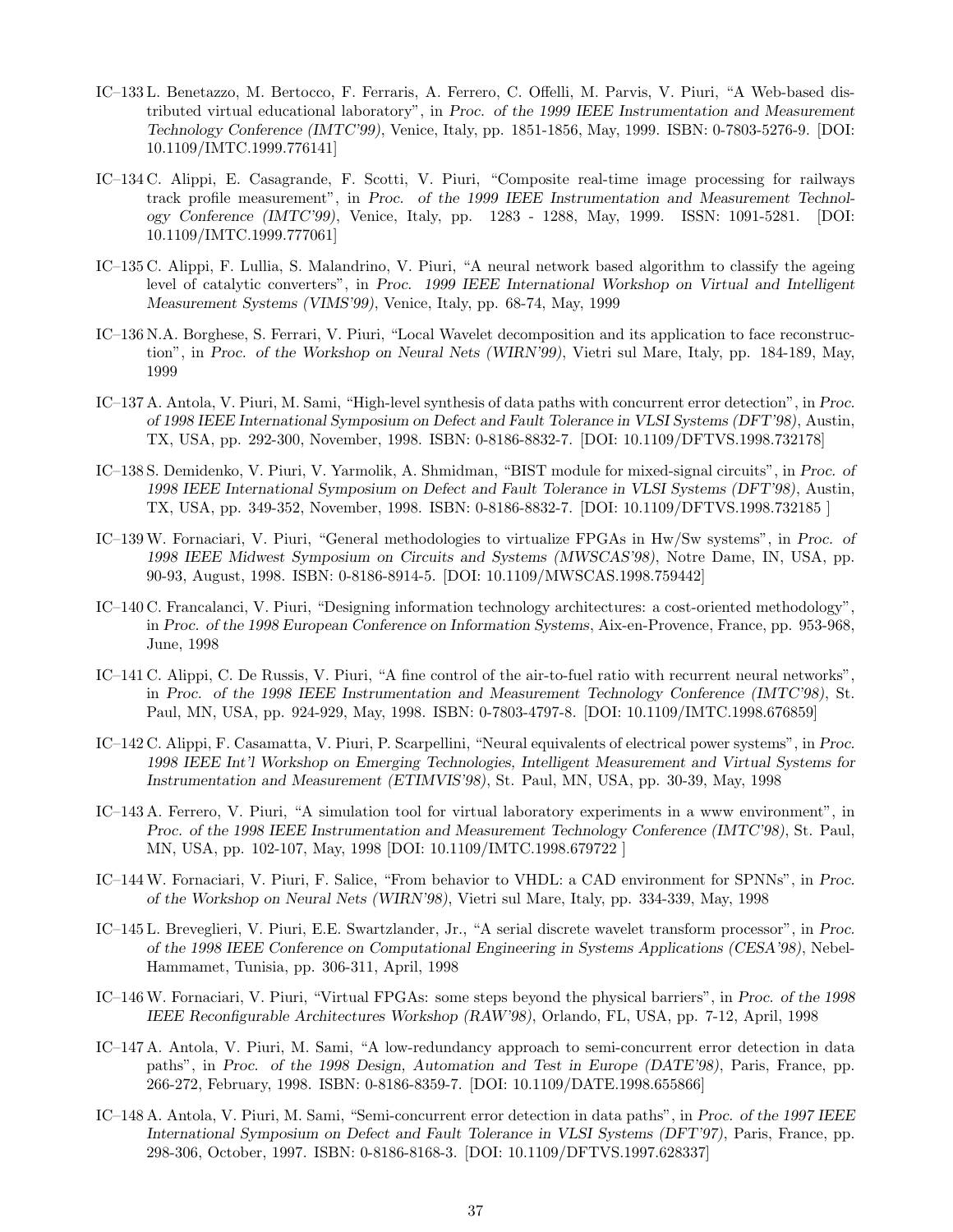- IC–149 L. Breveglieri, V. Piuri, M. Rona and E.E., Jr. Swartzlander, "A low-latency serial architecture for the 1-D discrete wavelet transform", in *Proc. of the 1997 IEEE International Conference on Innovative Systems in Silicon (ISIS'97)*, Austin, TX, USA, pp. 300-309, October, 1997. ISBN: 0-7803-4276-3. [DOI: 10.1109/ICISS.1997.630273]
- IC–150 V. Yarmolik, Y. Klimets, S. Demidenko, V. Piuri, "Transparent tests for semiconductor memories", in *Proc. of the International Symposium on IC Technology, Systems and Applications (ISIC'97)*, Singapore, pp. 192-195, September, 1997
- IC–151 O. Maeran, V. Piuri, G. Storti Gajani, "A Speech Recognition System Based on Phonemes Neural Analysis", in *Proc. of the 1997 IMACS World Congress (IMACS'97)*, Berlin, Germany, pp. 355-360, August, 1997
- IC–152 L. Breveglieri, L. Dadda, V. Piuri, "Fast arithmetic and fault tolerance in the FERMI system", in *Proc. of the 1997 IEEE International Conference on Application-Specific Systems, Architectures and Processors (ASAP'97)*, Zurich, Switzerland, pp. 374-383, July, 1997. ISBN: 0-8186-7959-X. [DOI: 10.1109/ASAP.1997.606842]
- IC–153 S. Wang, V. Piuri, E.E., Jr. Swartzlander, "Merged scaling multiplication CORDIC algorithm", in *Proc. of the 1997 IEEE International Symposium on Circuits and Systems (ISCAS'97)*, Hong Kong, pp. 2581- 2584, June, 1997. ISBN: 0-7803-3583-X. [DOI: 10.1109/ISCAS.1997.612852 ]
- IC–154 A. Pelagotti, V. Piuri, "Neural spectral composition for function approximation", in *Proc. of the 1997 IEEE International Conference on Neural Networks (ICNN'97)*, Houston, TX, USA, pp. 860-864, June, 1997. ISBN: 0-7803-4122-8. [DOI: 10.1109/ICNN.1997.616137]
- IC–155 C. Alippi, V. Piuri, C. De Russis, "Neural regression of parameters affecting the fuel film dynamic", in *Proc. of the ISATA International Symposium on Automotive Technologies and Automation (ISATA'97)*, Florence, Italy, pp. 287-294, June, 1997
- IC–156 C. Alippi, V. Piuri, "Neural modelling of dynamic systems with non-measurable state variables", in *Proc. of the 1997 IEEE Instrumentation and Measurement Technology Conference (IMTC'97)*, Ottawa, ON, Canada, pp. 1100 -1105, May, 1997. ISBN: 0-7803-3747-6. [DOI: 10.1109/IMTC.1997.612371 ]
- IC–157 C. Alippi, V. Piuri, "Training Recurrent Neural Networks with Genetic Based Algorithms", in *Proc. of the IEEE International Workshop on Emergent Technologies and Virtual Systems in Instrumentation and Measurement (ET&VSIM'97)*, Niagara Falls, Canada, pp. 11-18, May, 1997
- IC–158 M. Alderighi, E.L. Gummati, V. Piuri, G.R. Sechi, "A FPGA-based implementation of a fault tolerant neural architecture for photon identification", in *Proc. of the 1997 ACM International Symposium on FPGA (FPGA'97)*, Monterey, CA, USA, pp. 166-172, February, 1997
- IC–159 O. Maeran, V. Piuri, G. Storti Gajani, "Speech recognition through phoneme segmentation and neural classification", in *Proc. of the 1997 IEEE Instrumentation and Measurement Technology Conference (IMTC'97)*, Ottawa, ON, Canada, pp. 1215-1220, 1997. ISBN: 0-7803-3747-6. [DOI: 10.1109/IMTC.1997.612392]
- IC–160 S. Demidenko, V. Piuri, "On-line testing in digital neural networks", in *Proc. of the 1996 IEEE Asian Test Symposium (ATS'96)*, Hsinchu, Taiwan, pp. 295-300, November, 1996. ISBN: 0-8186-7478-4. [DOI: 10.1109/ATS.1996.555174]
- IC–161 A. Antola, V. Piuri, M. Sami, "Optimising high-level synthesis for self-checking arithmetic circuits", in *Proc. of the 1996 IEEE International Symposium on Defect and Fault Tolerance in VLSI Systems (DFT'96)*, Boston, MA, USA, pp. 268-276, November, 1996. ISBN: 0-8186-7545-4. [DOI: 10.1109/DFTVS.1996.572033]
- IC–162 L. Dadda, V. Piuri, F. Salice, "The quasi-Booth multiplier", in *Proc. of the 1996 IEEE International Conference on Innovative Systems in Silicon (ISIS'96)*, Austin, TX, USA, pp. 36-45, October, 1996. ISBN: 0-7803-3639-9. [DOI: 10.1109/ICISS.1996.552409 ]
- IC–163 D.L. Fuschi, V. Piuri, "META: multimedia environment for training applications", in *Proc. of the 1996 IEEE International Conference on Systems, Man, and Cybernetics (SMC'96)*, Beijing, China, pp. 2898- 2903, October, 1996 [DOI: 10.1109/ICSMC.1996.561402 ]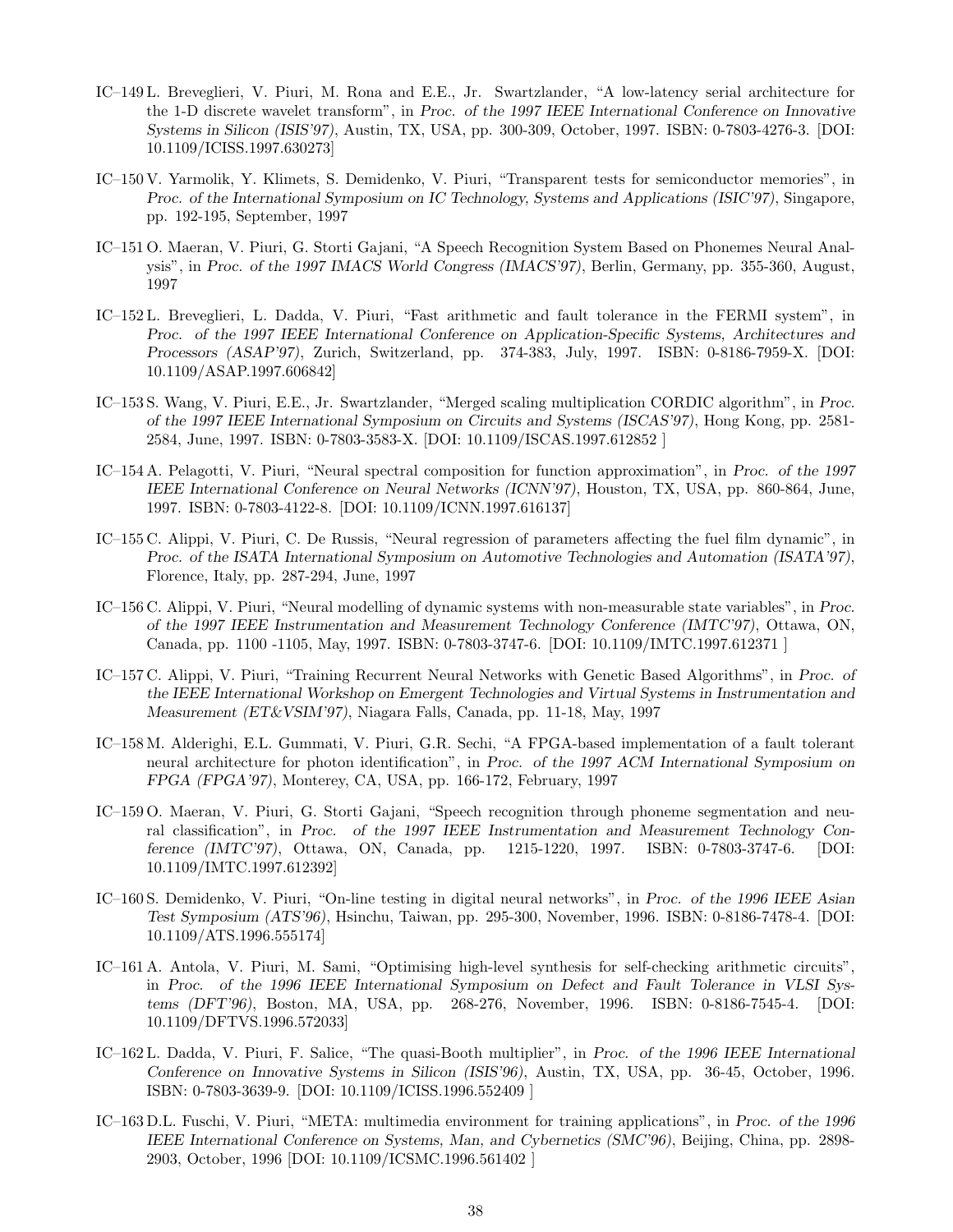- IC–164 A. Antola, V. Piuri, M. Sami, "A high-level synthesis approach to optimum design of self-checking circuits", in *Proc. of the European Design Automation Conference (EURO-DAC'96)*, Geneva, Switzerland, pp. 382-387, September, 1996
- IC–165 C. Alippi, V. Piuri, "Neural methodology for prediction and identification of nonlinear dynamic systems", in *Proc. of the 1996 IEEE International Workshop on Neural Networks for Identification, Control, Robotics, and Signal/Image Processing (NICROSP'96)*, Venice, Italy, pp. 305-313, August, 1996. ISBN: 0-8186-7456-3. [DOI: 10.1109/NICRSP.1996.542773 ]
- IC–166 S. Wang, V. Piuri, E.E., Jr. Swartzlander, "A unified view of CORDIC processor design", in *Proc. of the 1996 IEEE Midwest Symposium on Circuits and Systems (MWSCAS'96)*, Ames, IO, USA, pp. 852-855, August, 1996. ISBN: 0-7803-3636-4. [DOI: 10.1109/MWSCAS.1996.588050]
- IC–167 C. Alippi, V. Piuri, "A neural approach to control the automotive fuel-injection system", in *Proc. of the 1996 IEEE Multiconference on Computational Engineering in Systems Applications (CESA'96)*, Lille, France, pp. 1193-1198, July, 1996
- IC–168 C. Alippi, V. Piuri, S. Quatela, "Neural prediction in power plants: the case of the steam pressures", in *Proc. of the IEEE Multiconference on Computational Engineering in Systems Applications (CESA'96)*, Lille, France, pp. 232-237, July, 1996
- IC–169 C. Alippi, A. Cori, V. Piuri, F. Pretolani, "Monitoring and real-time simulation of power plants: a neural-based environment", in *Proc. of the 1996 IEEE Instrumentation and Measurement Technology Conference (IMTC'96)*, Brussels, Belgium, pp. 847-852, June, 1996. ISBN: 0-7803-3312-8. [DOI: 10.1109/IMTC.1996.507288]
- IC–170 C. Citterio, A. Pelagotti, V. Piuri, L. Rocca, "Spectral approximation of functions by using three-layered feedforward neural networks", in *Proc. of the 1996 IEEE International Conference on Neural Networks (ICNN'96)*, Washington, D.C., USA, pp. 1830-1834, June, 1996. ISBN: 0-7803-3210-5. [DOI: 10.1109/ICNN.1996.549179]
- IC–171 C. Alippi, V. Piuri, "The use of neural technologies for identification of non-linear dynamic systems", in *Proc. of the 1996 IEEE International Workshop on Emerging Technologies for Instrumentation and Measurement (ETIM'96)*, Como, Italy, pp. 1-9, June, 1996
- IC–172 C. Alippi, F. Casamatta, L. Furlan, A. Pelagotti, V. Piuri, "NESS: a simulation environment for behavioral design of neural networks for prediction and control", in *Proc. of the 1996 IEEE International Symposium on Circuits and Systems (ISCAS'96)*, Atlanta, GA, USA, pp. 345-348, May, 1996. ISBN: 0-7803-3073-0. [DOI: 10.1109/ISCAS.1996.541604]
- IC–173 S. Wang, V. Piuri, E.E., Jr. Swartzlander, "Granularly-pipelined CORDIC processors for sine and cosine generators", in *Proc. of the 1996 IEEE International Conference on Acoustics, Speech, and Signal Processing (ICASSP'96)*, Atlanta, GA, USA, pp. 3298-3301, May, 1996. ISBN: 0-7803-3192-3. [DOI: 10.1109/ICASSP.1996.550582 ]
- IC–174 L. Dadda, V. Piuri, F. Salice, "Leading zero detectors", in *Proc. of the 1996 IEEE Massively-Parallel Computing Systems (MPCS'96)*, Ischia, Italy, pp. 409-416, May, 1996
- IC–175 C. Alippi, V. Piuri, "Prediction and identification of non-linear dynamic systems in power plants (abstract)", in *Proc. of the 1996 Snowbird Workshop: Machines that Learn*(abstracts), Snowbird, UT, USA, April, 1996
- IC–176 A. Pelagotti, V. Piuri, "Spectral analysis and synthesis of three-layered feed-forward neural networks for function approximation", in *Proc. of the 1996 IEEE International Conference on Microelectronics for Neural Networks (Microneuro96)*, Lausanne, Switzerland, pp. 239-245, February, 1996. ISBN: 0-8186- 7373-7. [DOI: 10.1109/MNNFS.1996.493797 ]
- IC–177 A. Pelagotti, V. Piuri, "Entropic optimum synthesis of multi-layered feed-forward ANNs", in *Proc. of the 1995 IEEE International Conference on Neural Networks (ICNN'95)*, Perth, Australia, pp. 253-258, December, 1995. ISBN: 0-7803-2768-3. [DOI: 10.1109/ICNN.1995.488104]
- IC–178 L. Dadda, V. Piuri, "Bit-modular defect/fault-tolerant convolvers", in *Proc. of the 1995 IEEE International Workshop on Defect and Fault Tolerance in VLSI Systems (DFT'95)*, Lafayette, LA, USA, pp. 90-98, November, 1995. ISBN: 0-8186-7107-6. [DOI: 10.1109/DFTVS.1995.476941]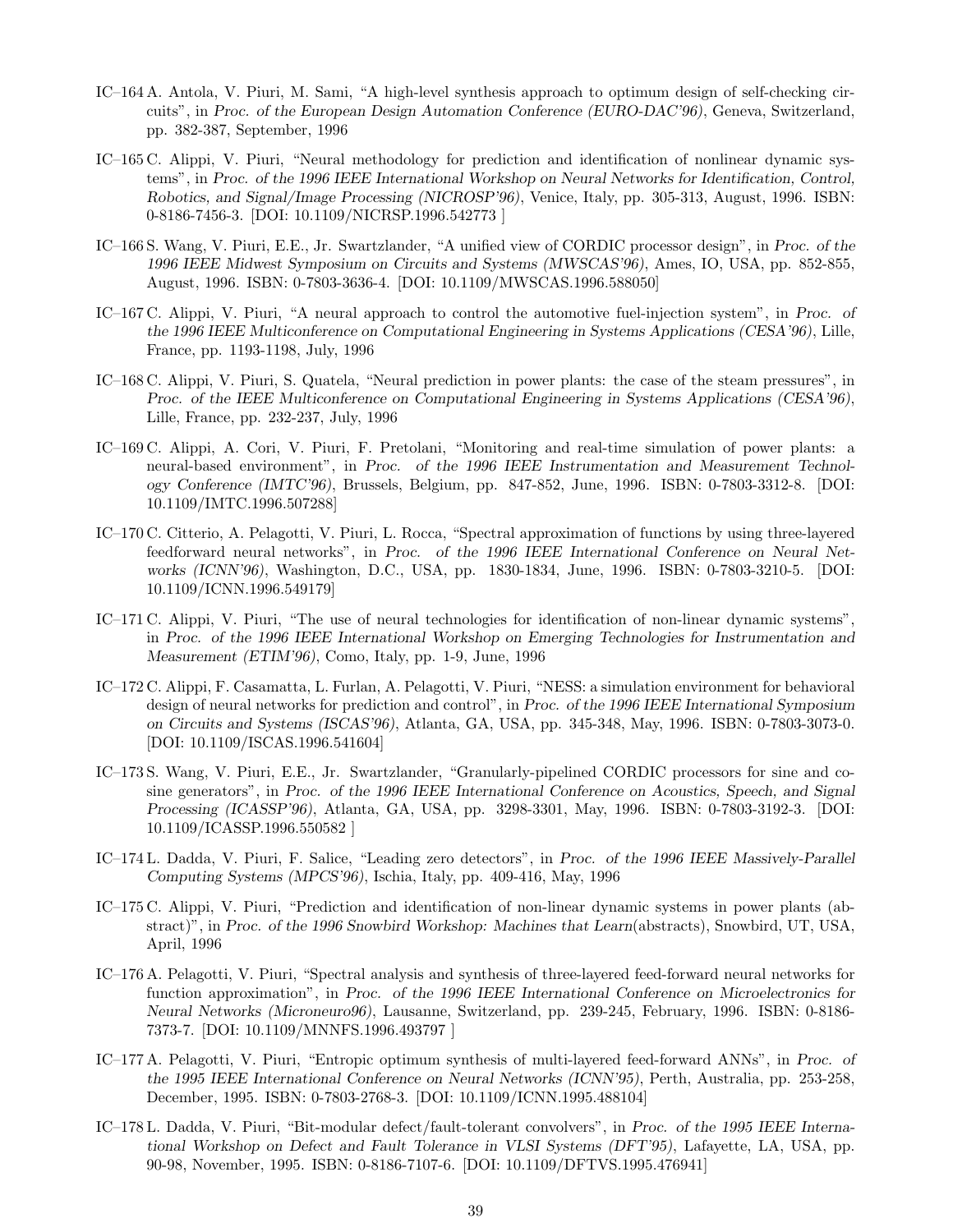- IC–179 Y.-M. Hsu, V. Piuri, E.E., Jr. Swartzlander, "Efficient time redundancy for error correcting inner-product units and convolvers", in *Proc. of the 1995 IEEE International Workshop on Defect and Fault Tolerance in VLSI Systems (DFT'95)*, Lafayette, LA, USA, pp. 198-206, November, 1995. ISBN: 0-8186-7107-6. [DOI: 10.1109/DFTVS.1995.476953]
- IC–180 S. Demidenko, A. Ivanyukovich, L. Makhist, V. Piuri, "Error masking in compact testing based on the Hamming code and its modifications", in *Proc. of the 1995 IEEE Asian Test Symposium (ATS'95)*, Bangalore, India, pp. 303-307, November, 1995. ISBN: 0-8186-7129-7. [DOI: 10.1109/ATS.1995.485352 ]
- IC–181 S. Demidenko, A. Ivanyukovich, L. Makhinst, V. Piuri, "Validity of the compression technique based on the Hamming code and its modifications in digital circuit testing", in *Proc. of the 1995 International Symposium on IC Technology, Systems and Applications*, Singapore, pp. 520-524, September, 1995
- IC–182 C. Alippi, V. Piuri, "Identification of non-linear dynamic systems in power plants", in *Proc. of the 1995 IEEE Midwest Symposium on Circuits and Systems (MWSCAS'95)*, Rio de Janeiro, Brazil, pp. 493-496, August, 1995. ISBN: 0-7803-2972-4. [DOI: 10.1109/MWSCAS.1995.504484 ]
- IC–183 Y.-M. Hsu, E.E., Jr. Swartzlander, V. Piuri, "Recomputing by operand exchanging: a time-redundancy approach for fault-tolerant neural networks", in *Proc. of the 1995 IEEE International Conference on Application Specific Array Processors (ASAP'95)*, Strasbourg, France, pp. 54-64, July, 1995. ISBN: 0-8186-7109-2. [DOI: 10.1109/ASAP.1995.522905]
- IC–184 L. Breveglieri, L. Dadda, V. Piuri, "Column compression pipelined multipliers", in *Proc. of the 1995 IEEE International Conference on Application Specific Array Processors (ASAP'95)*, Strasbourg, France, pp. 93-103, July, 1995. ISBN: 0-8186-7109-2. [DOI: 10.1109/ASAP.1995.522909]
- IC–185 S. Demidenko, V. Piuri, "A generalized approach to digital circuit error localisation by using fault segnature information", in *Proc. of the 1995 IEEE International Conference on Signal Processing, Circuits and Systems*, Singapore, pp. 246-251, July, 1995
- IC–186 C. Alippi, F. Fummi, M. Sami, V. Piuri, D. Sciuto, "Functional testing of Hopfield networks: an FSMbased approach", in *Proc. of the 1995 INNS World Congress on Neural Networks (WCNN'95)*, Washington, D.C., USA, pp. II.464-II.467, July, 1995
- IC–187 A. Pelagotti, V. Piuri, "Entropic analysis of multi-layered feed-forward neural networks", in *Proc. of the ISCA Golden West Conference on Intelligent Systems*, San Francisco, CA, USA, pp. 127-133, June, 1995
- IC–188 C. Alippi, V. Piuri, "Regression-type neural networks for system identification", in *Proc. of the 1995 IEEE Instrumentation and Measurement Technology Conference (IMTC'95)*, Boston, MD, USA, pp. 311-316, April, 1995. ISBN: 0-7803-2615-6. [DOI: 10.1109/IMTC.1995.515148]
- IC–189 Y.-M. Hsu, V. Piuri, E.E., Jr. Swartzlander, "Time-redundant multiple computation for fault-tolerant digital neural networks", in *Proc. of the 1995 IEEE International Symposium on Circuits and Systems (ISCAS'95)*, Seattle, WA, USA, pp. II.977-II.980, April, 1995. ISBN: 0-7803-2570-2. [DOI: 10.1109/IS-CAS.1995.519929]
- IC–190 C. Alippi, R. Petracca, V. Piuri, "Off-line performance maximisation in feed-forward neural networks by applying virtual neurons and covariance transformations", in *Proc. of the 1995 IEEE International Symposium on Circuits and Systems (ISCAS'95)*, Seattle, WA, USA, pp. III.2197 -III.2200, April, 1995. ISBN: 0-7803-2570-2. [DOI: 10.1109/ISCAS.1995.523863]
- IC–191 Y.-M. Hsu, V. Piuri, E.E., Jr. Swartzlander, "Fault-tolerant neural architectures: the use of rotated operands", in *Proc. of the 1995 IEEE International Symposium on Circuits and Systems (IS-CAS'95)*, Seattle, WA, USA, pp. III.2201-III.2204, April, 1995. ISBN: 0-7803-2570-2. [DOI: 10.1109/IS-CAS.1995.523864 ]
- IC–192 Y.-M. Hsu, V. Piuri, E.E., Jr. Swartzlander, "Time redundancy for error detecting neural networks", in *Proc. of the 1995 IEEE International Conference on Wafer Scale Integration (WSI'95)*, San Francisco, CA, USA, pp. 111-121, January, 1995. ISBN: 0-7803-2467-6. [DOI: 10.1109/ICWSI.1995.515444]
- IC–193 L. Dadda, V. Piuri, "Fault-tolerant modular convolvers", in *Proc. of the 1994 IEEE International Workshop on Defect and Fault Tolerance in VLSI Systems (DFT'94)*, Montreal, QC, Canada, pp. 37-45, October, 1994. ISBN: 0-8186-6307-3. [DOI: 10.1109/DFTVS.1994.630012]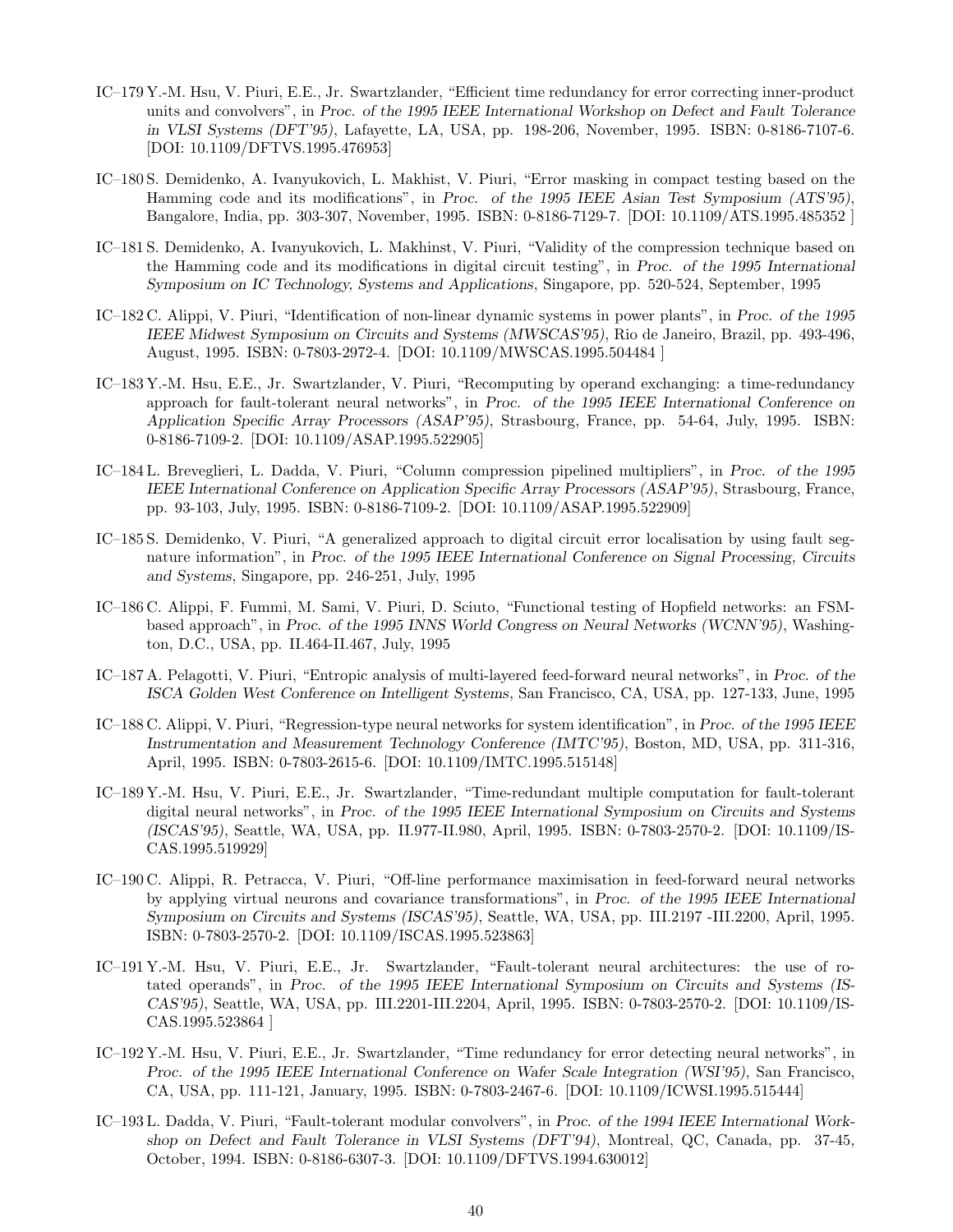- IC–194 L. Dadda, S. Inkinen, V. Piuri, "A processor for calorimetry at the Large Hadron Collider in the FERMI project", in *Proc. of the 1994 IEEE International Conference on Application-Specific Array Processors (ASAP'94)*, San Francisco, CA, USA, pp. 188-199, August, 1994. ISBN: 0-8186-6517-3. [DOI: 10.1109/ASAP.1994.331804 ]
- IC–195 L. Breveglieri, V. Piuri, "A fast pipelined FFT unit", in *Proc. of the 1994 IEEE International Conference on Application Specific Array Processors (ASAP'94)*, San Francisco, CA, USA, pp. 143-151, August, 1994. ISBN: 0-8186-6517-3. [DOI: 10.1109/ASAP.1994.331808 ]
- IC–196 C. Alippi, V. Piuri, "On the evaluation of neural paradigms", in *Proc. of the 1994 IEEE Midwest Symposium on Circuits and Systems (MWSCAS'94)*, San Francisco, CA, USA, pp. 557-561, August, 1994. ISBN: 0-7803-2428-5. [DOI: 10.1109/MWSCAS.1994.519300]
- IC–197 S. Bettola, V. Piuri, "High performance digital neural networks: the use of redundant binary representation for concurrent error detection", in *Proc. of the 1994 INNS World Conference on Neural Networks (WCNN'94)*, San Diego, CA, USA, pp. II.531-II.536, July, 1994
- IC–198 L. Breveglieri, V. Piuri, "Error detection in digital neural networks: an algorithm-based approach for inner product protection", in *Proc. of the 1994 SPIE International Symposium on Optics, Imaging and Instrumentation: advanced signal processing* (invited paper), San Diego, CA, USA, pp. 809-820, July, 1994
- IC–199 C. Alippi, F. Fummi, V. Piuri, M. Sami, D. Sciuto, "Behavioral testability and test pattern generation of the Hopfield network model", in *Proc. of the 1994 IEEE International Conference on Neural Networks (ICNN'94)*, Orlando, FL, USA, pp. 4571-4576, June, 1994. ISBN: 0-7803-1901-X. [DOI: 10.1109/ICNN.1994.375011]
- IC–200 L. Breveglieri, V. Piuri, "A modular fault-tolerant approach to design a front-end microsystem for calorimetry at LHC", in *Proc. of the 1994 IEEE Instrumentation and Measurement Technology Conference (IMTC'94)*, Hamamatsu, Japan, pp. 1136-1139, May, 1994. ISBN: 0-7803-1880-3. [DOI: 10.1109/IMTC.1994.351855 ]
- IC–201 C. Alippi, A. Pelagotti, V. Piuri, "The use of neural technologies for advanced seismographs", in *Proc. of the 1994 IEEE Instrumentation and Measurement Technology Conference (IMTC'94)*, Hamamatsu, Japan, pp. 153-156, May, 1994. ISBN: 0-7803-1880-3. [DOI: 10.1109/IMTC.1994.352110]
- IC–202 L. Breveglieri, V. Piuri, "Pipelined median filters", in *Proc. of the 1994 IEEE Instrumentation and Measurement Technology Conference (IMTC'94)*, Hamamatsu, Japan, pp. 1455-1458, May, 1994. ISBN: 0-7803-1880-3. [DOI: 10.1109/IMTC.1994.352171 ]
- IC–203 C. Alippi, V. Piuri, M. Sami, "The issue of error sensitivity in neural networks", in *Proc. of the 1994 IEEE International Conference on Massively Parallel Computing Systems (MPCS'94)*, Ischia, Italy, pp. 177-189, May, 1994. ISBN: 0-8186-6322-7. [DOI: 10.1109/MPCS.1994.367080]
- IC–204 D. D'Amore, V. Piuri, "Behavioral simulation of artificial neural networks: the case of unsupervised learning", in *Proc. of the 1994 IEEE-IMACS International Symposium on Signal Processing, Robotics and Neural Networks*, Lille, France, pp. 534-539, April, 1994
- IC–205 L. Breveglieri, V. Piuri, "Highly-modular architectures for digital median filtering", in *Proc. of the 1994 IEEE-IMACS International Symposium on Signal Processing, Robotics and Neural Networks*, Lille, France, pp. 480-485, April, 1994
- IC–206 C. Alippi, V. Piuri, M. Sami, "Sensitivity analysis in artificial neural networks", in *Proc. of the 1994 Snowbird Workshop: Neural Networks for Computing* (abstracts), Snowbird, UT, USA, April, 1994
- IC–207 A. Dell'Acqua, C. Alippi, G. Appelquist, S. Berglund, C. Bohm, L. Breveglieri, S. Brigati, L. Del Buono, P. Carlson, P. Cattaneo, L. Dadda, J. David, M. Engstrom, G. Fumagalli, U. Gatti, J.F. Genat, G. Goggi, M. Hansen, H. Hentzell, I. Hoglund, S. Inkinen, A. Kerek, H. Lebbolo, O. LeDortz, B. Lofstedt, F. Maloberti, P. Nayman, S.T. Persson, V. Piuri, F. Salice, M. Sami, A. Savoy-Navarro, R. Stefanelli,, R. Sundblad, C. Svensson, G. Torelli, J.P. Vanuxem, N. Yamdagni, J. Yuan, R. Zitoun, "FERMI: a new generation of electronic modules for large data acquisition arrays required by high energy physics", in *Proc. of 1994 IEEE International Conference on Wafer Scale Integration (WSI'94)*, Invited paper, San Francisco, CA, USA, pp. 252-264, January, 1994. ISBN: 0-7803-1850-1. [DOI: 10.1109/ICWSI.1994.291246]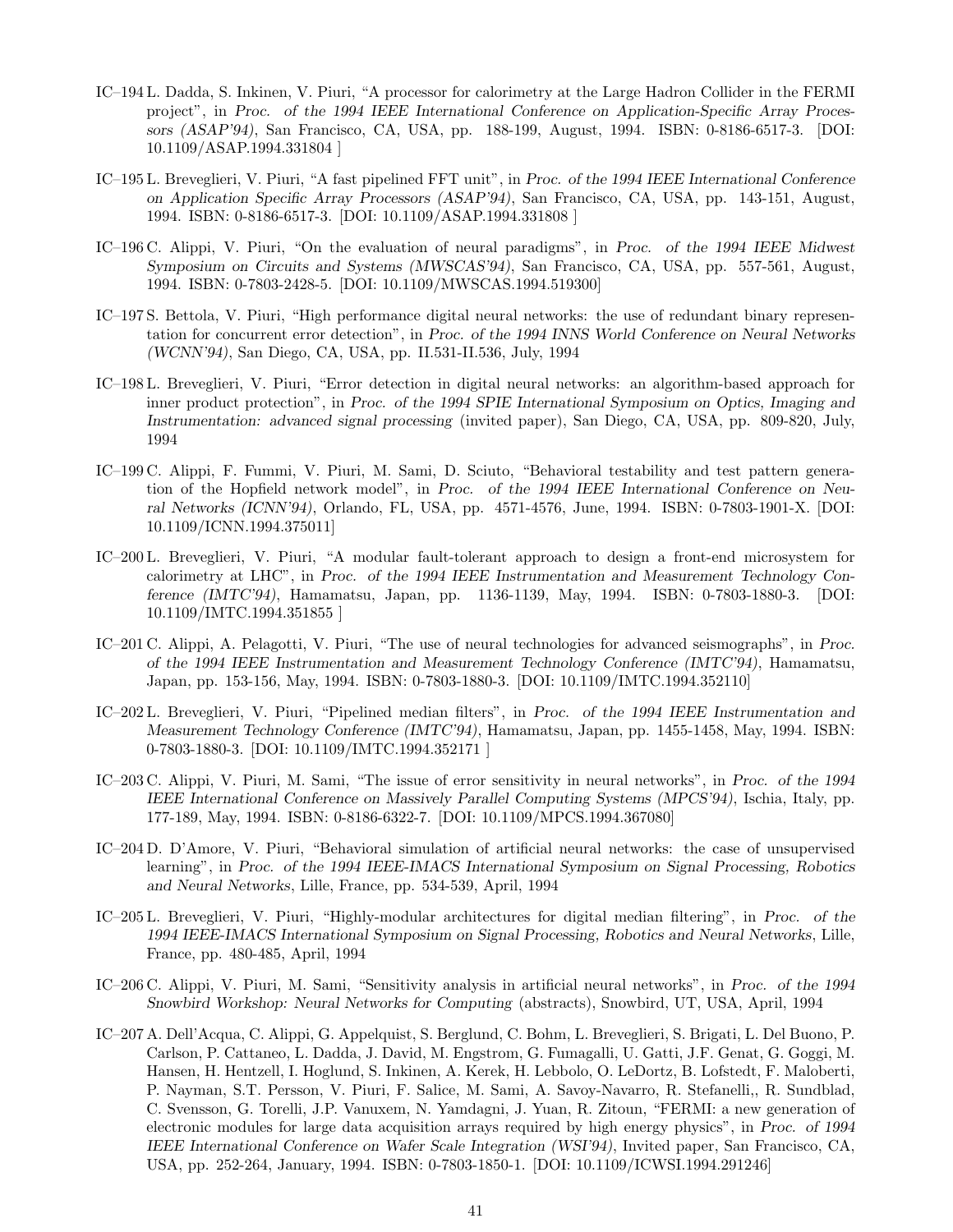- IC–208 C. Alippi, V. Piuri, M. Sami, "Sensitivity to errors in artificial neural networks: a behavioral approach", in *Proc. of the 1994 IEEE International Symposium on Circuits and Systems (ISCAS'94)*, London, U.K., pp. 459-462, 1994. ISBN: 0-7803-1915-X. [DOI: 10.1109/ISCAS.1994.409625]
- IC–209 S. Demidenko, V. Piuri, A. Ivaniukovic, "Error localization in test outputs: a generalized analysis of signature compression", in *Proc. of the 1993 IEEE International Asian Test Symposium (ATS'93)*, Beijing, China, pp. 317-322, November, 1993 [DOI: 10.1109/ATS.1993.398824 ]
- IC–210 A. Dell'Acqua, M. Hansen, S. Ikinen, B. Lofstedt, J.P. Vanuxem, C. Svensson, J. Yuan, H. Hentzell, L. Del Buono, J. David, J.F. Genat, H. Lebbolo, O. LeDortz, P. Nayman, A. Savoy-Navarro, R. Zitoun, C. Alippi, L. Breveglieri, L. Dadda, V. Piuri, F. Salice, M. Sami, R. Stefanelli, P. Cattaneo, G. Fumagalli, G. Goggi, S. Brigati, U. Gatti, F. Maloberti, G. Torelli, P. Carlson, A. Kerek, G. Appelquist, S. Berglund, C. Bohm, M. Engstrom, N. Yamdagni, R. Sundblad, I. Hoglund, S.T. Persson, "System level policies for fault tolerance issues in the FERMI project", in *Proc. of the 1993 IEEE International Workshop on Defect and Fault Tolerance in VLSI Systems (DFT'93)*, Venice, Italy, pp. 1 -8, October, 1993. ISBN: 0-8186-3502-9. [DOI: 10.1109/DFTVS.1993.595597]
- IC–211 S. Demidenko, V. Piuri, M. Sami, R. Stefanelli, "Fault-tolerant neural architectures: a general approach to concurrent diagnosis based on signature analysis", in *Proc. of the 1993 IEEE-INNS International Joint Conference on Neural Networks (IJCNN '93-Nagoya)*, Nagoya, Japan, pp. 1917-1922, October, 1993. ISBN: 0-7803-1421-2. [DOI: 10.1109/IJCNN.1993.717030]
- IC–212 S. Demidenko, V. Piuri, M. Sami, R. Stefanelli, "Concurrent diagnosis in artificial neural networks: the use of signature analysis", in *Proc. of the AICA'93 Conference*, Gallipoli, Italy, pp. 208-218, September, 1993
- IC–213 S. Demidenko, W. Fornaciari, V. Piuri, R. Stefanelli, "Digital neural network architectures and problems related to testing and fault tolerance, Tutorial Lecture", in *Proc. of the 1993 IMACS International Conference on Mathematical Modelling and Scientific Computation* (Tutorial lecture), Sozopol, Bulgaria, pp. 15-36, September, 1993
- IC–214 V. Piuri, M. Villa, "The use of residue codes for concurrent error detection in artificial neural networks", in *Proc. of the 1993 INNS World Congress on Neural Networks (WCNN'93)*, Portland, OR, USA, pp. IV.825-IV.830, July, 1993
- IC–215 L. Dadda, V. Piuri, R. Stefanelli, "Multi-parallel convolvers", in *Proc. of the 1993 IEEE Symposium on Computer Arithmetic (ARITH-11)*, Windsor, ON, Canada, pp. 70 -77, June, 1993. ISBN: 0-8186-3862-1. [DOI: 10.1109/ARITH.1993.378107 ]
- IC–216 V. Piuri, "Dynamic reallocation of processes and system dimensioning in fault-tolerant control systems", in *Proc. of the 1993 IEEE Instrumentation and Measurement Technology Conference (IMTC'93)*, Irvine, CA, USA, pp. 752-757, May, 1993. ISBN: 0-7803-1229-5. [DOI: 10.1109/IMTC.1993.382543 ]
- IC–217 C. Alippi, V. Piuri, "Optimised neural network design: energetic approaches", in *Proc. of the 1993 Snowird Workshop: Neural Networks for Computing* (abstracts), Snowbird, UT, USA, April, 1993
- IC–218 L. Breveglieri, V. Piuri, D. Sciuto, "A fast pipelined complex multiplier: the fault tolerance issues", in *Proc. of 1992 IEEE International Workshop on Defect and Fault Tolerance in VLSI Systems (DFT'92)*, Dallas, TX, USA, pp. 277 -286, November, 1992. ISBN: 0-8186-2837-5. [DOI: 10.1109/DFTVS.1992.224347 ]
- IC–219 V. Piuri, M. Sami, R. Stefanelli, "Arithmetic codes for concurrent error detection in artificial neural networks: the case of AN+B codes", in *Proc. of the 1992 IEEE International Workshop on Defect and Fault Tolerance in VLSI Systems (DFT'92)*, Dallas, TX, USA, pp. 127 -136, November, 1992. ISBN: 0-8186-2837-5. [DOI: 10.1109/DFTVS.1992.224376]
- IC–220 C. Alippi, V. Piuri, "Topological minimisation of multi-layered feed-forward neural networks by spectral decomposition", in *Proc. of the 1992 IEEE-INNS International Joint Conference on Neural Networks (IJCNN'92)*, Beijing, China, pp. II.805-II.810, November, 1992
- IC–221 C. Alippi, G. Appelquist, S. Berglund, C. Bohm, L. Breveglieri, S. Brigati, P. Carlson, P. Cattaneo, L. Dadda, A. Dell'Acqua, C. Fuglesang, G. Fumagalli, U. Gatti, V.G. Goggi, M. Hansen, H. Hentzell, A. Kerek, B. Lofstedt, F. Maloberti, V. Piuri, F. Salice, M. Sami, R. Stefanelli, R. Sundblad, C. Svensson, G.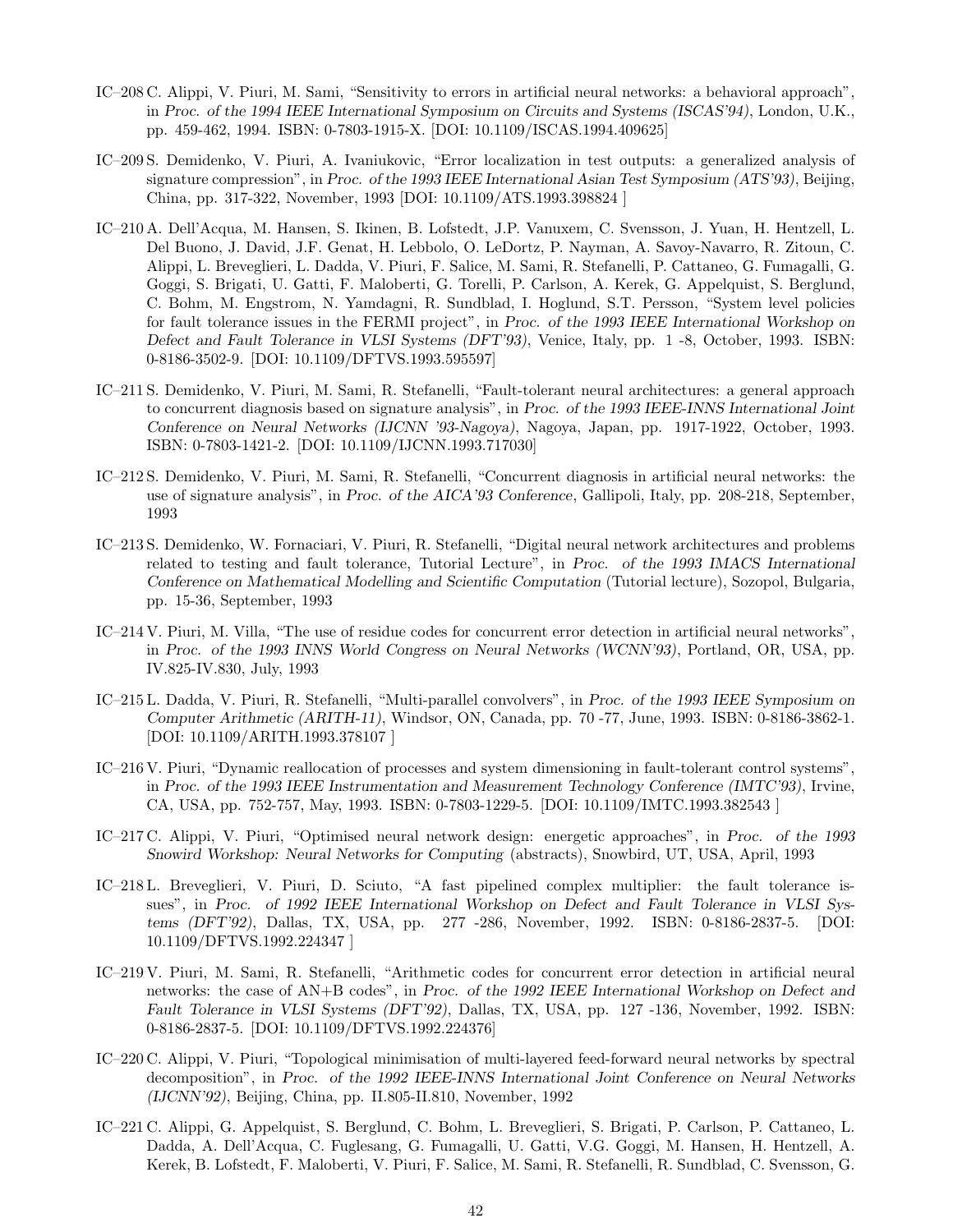Torelli, J.P. Vanuxem, N. Yamdagni, J. Yuan, "A digital front-end readout microsystem for calorimetry at LHC-the FERMI Project", in *Proc. of the 1992 IEEE Nuclear Science Symposium and Medical Imaging Conference*, Orlando, FL, USA, pp. 424 -426 vol.1, October, 1992. ISBN: 0-7803-0884-0. [DOI: 10.1109/NSSMIC.1992.301281 ]

- IC–222 V. Piuri, "An Algorithmic Approach To Concurrent Error Detection In Artificial Neural Networks", in *Proc. of the 1992 IEEE Workshop on VLSI Signal Processing*, Napa, CA, USA, pp. 530 -539, October, 1992. ISBN: 0-7803-0811-5. [DOI: 10.1109/VLSISP.1992.641084 ]
- IC–223 V. Piuri, M. Sami, D. Sciuto, R. Stefanelli, "A behavioral approach to testability analysis for neural networks", in *Proc. of the EUROMICRO'92 Conference*, Paris, France, pp. 181-186, September, 1992
- IC–224 V. Piuri, M. Sami, D. Sciuto, R. Stefanelli, "A behavioral approach to testability of neural networks", in *Proc. of the 1992 IEEE-INNS International Joint Conference on Neural Networks (IJCNN'92)*, Baltimore, MD, USA, pp. II.654-II.659, June, 1992. ISBN: 0-7803-0559-0. [DOI: 10.1109/IJCNN.1992.226913]
- IC–225 A. Gandelli, V. Piuri, "A highly-parallel system for real-time electronic measurements", in *Microprocessing and Microprogramming* (Special Issue on the short notes presented at the EUROMICRO'91 conference, Wien, Austria, 1991), North-Holland, pp. 129-132, 1992. ISSN: 0165-6074. [DOI: 10.1016/0165- 6074(92)90118-Q]
- IC–226 V. Piuri, R. Stefanelli, "Fault-tolerant techniques for VLSI tree structures", in *Microprocessing and Microprogramming* (Special Issue on the short notes presented at the EUROMICRO'91 conference, Wien, Austria, 1991), North-Holland, pp. 97-102, 1992. ISSN: 0165-6074.
- IC–227 V. Piuri, M. Sami, R. Stefanelli, "Neural networks on silicon: the mapping of hardware faults onto behavioral errors", in *Proc. of the 1991 IEEE International Workshop on Defect and Fault Tolerance in VLSI Systems (DFT'91)*, Hidden Valley, PA, USA, pp. 103 -115, November, 1991. ISBN: 0-8186-2457-4. [DOI: 10.1109/DFTVS.1991.199950 ]
- IC–228 V. Piuri, M. Sami, R. Stefanelli, "The influence of faults on operation of Hopfield networks", in *Proc. of the 1991 IEEE International Workshop on Microelectronics for Neural Networks (Microneuro'91)*, Munich, Germany, pp. 17-25, October, 1991 [DOI: 10.1016/0165-6074(92)90118-Q]
- IC–229 A. Gandelli, V. Piuri, "A flexible multiprocessor architecture for high-level computation in electronic measurements", in *Proc. of the 1991 IEEE-IMACS World Congress (IMACS'91)*, Dublin, Ireland, pp. 766-770, July, 1991
- IC–230 D. D'Amore, V. Piuri, "Behavioral simulation of artificial neural networks: A general approach for digital and analog implementation", in *Proc. of the 1991 IEEE International Symposium on Circuits and Systems (ISCAS'91)*, Singapore, pp. 1327-1330, June, 1991. ISBN: 0-7803-0050-5. [DOI: 10.1109/IS-CAS.1991.176615]
- IC–231 A. Gandelli, V. Piuri, "A user-friendly measurement system: design and implementation of a flexible highlevel interface for a parallel architecture", in *Proc. of the 1991 IEEE Instrumentation and Measurement Technology Conference (IMTC'91)*, Atlanta, GA, USA, pp. 483 -488, May, 1991. ISBN: 0-87942-579-2. [DOI: 10.1109/IMTC.1991.161640]
- IC–232 V. Piuri, M. Sami, R. Stefanelli, "Fault tolerance in neural networks: theoretical analysis and simulation results", in *Proc. of the 1991 IEEE European Computer Conference (CompEuro'91)*, Bologna, Italy, pp. 429 -436, May, 1991. ISBN: 0-8186-2141-9. [DOI: 10.1109/CMPEUR.1991.257423 ]
- IC–233 F. Distante, V. Piuri, "ANNA The use of PADS for artificial neural network analysis: the defect and fault tolerance issue", in *Proc. of the 1991 IEEE European Computer Conference (CompEuro'91)*, Bologna, Italy, pp. 537 -540, May, 1991. ISBN: 0-8186-2141-9. [DOI: 10.1109/CMPEUR.1991.257443]
- IC–234 L. Breveglieri, V. Piuri, D. Sciuto, "Fast pipelined multipliers for bit-serial complex numbers", in *Proc. of the 1991 IEEE European Computer Conference (CompEuro'91)*, Bologna, Italy, pp. 821 -825, May, 1991. ISBN: 0-8186-2141-9. [DOI: 10.1109/CMPEUR.1991.257496 ]
- IC–235 V. Piuri, "The use of the electrical simulator SPICE for behavioral simulation of artificial neural networks", in *Proc. of the 24th IEEE Annual Simulation Symposium*, New Orleans, LA, USA, pp. 18 -29, April, 1991. ISBN: 0-8186-2169-9. [DOI: 10.1109/SIMSYM.1991.151481 ]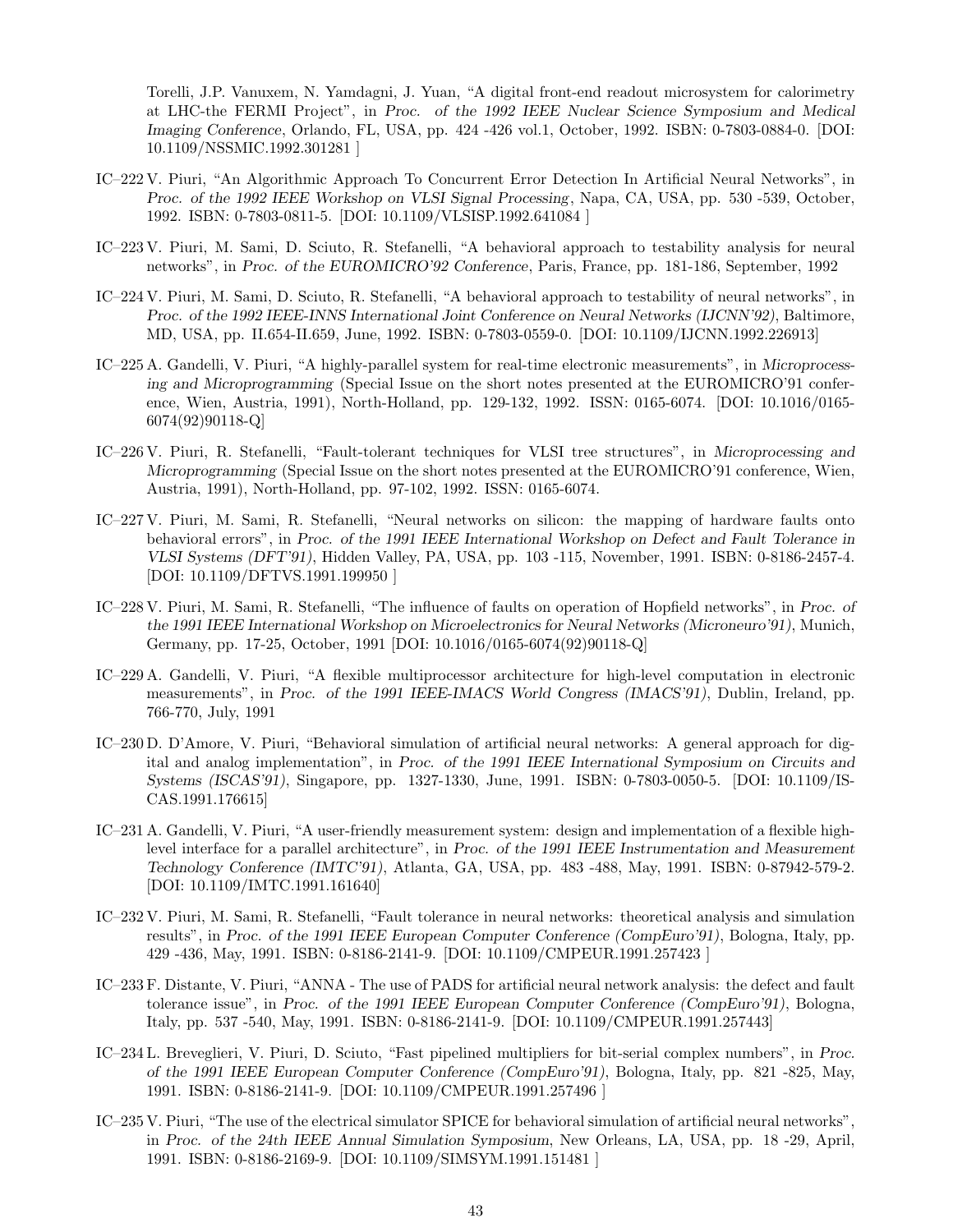- IC–236 V. Piuri, R. Stefanelli, "Concurrent error detection in parallel multipliers and complex arithmetic structures: remarks on the use of the 3N code", in *Microprocessing and Microprogramming* (Special Issue on the short notes presented at the EUROMICRO'90 conference, Amsterdam, The Netherlands, 1990), North-Holland, pp. 47-52, 1991. ISSN: 0165-6074. [DOI: 10.1016/S0165-6074(08)80042-7]
- IC–237 V. Piuri, R. Stefanelli, "Efficient use of the 3N code for concurrent error detection in parallel multipliers", in *Computer arithmetic, scientific computation and mathematical modelling* (Selected papers of the IMACS SCAN'90 Conference, Albena, Bulgaria, Sept. 1990), E. Kaucher, S.M. Markov, G. Meyer (eds.), J.C. Baltzer AG Scientific Publishing, pp. 69-88, 1991
- IC–238 F. Distante, V. Piuri, "ANNA Artificial Neural Network Analizer: the defect and fault-tolerance subsystems", in *Proc. of the 1990 IEEE International Workshop on Defect and Fault Tolerance in VLSI Systems (DFT'90)*, Grenoble, France, pp. 279-288, November, 1990
- IC–239 F. Distante, V. Piuri, A. Aliquo', N. Chiari, W. Fornaciari, P. Rastelli, "APES Implementation of a CAD tool for array processor design: textual definition versus graphical description", in *Microprocessing and Microprogramming* (Special Issue on short notes presented at the EUROMICRO'89, Koln, Germany, 1989), North-Holland, pp. 63-67, September, 1990
- IC–240 V. Piuri, "Continuous learning: the use of a design methodology for fault-tolerant neural networks with unsupervised learning", in *Proc. of the EUSIPCO'90 Conference*, Barcellona, Spain, pp. 1606-1610, September, 1990
- IC–241 V. Piuri, "A comparative evaluation of the use of parity-based codes in fault tolerant arithmetic-logic array processors", in *Proc. of the IEEE-Eurasip Bilcon '90 - New Trends in Communication, Control and Signal Processing*, Ankara, Turkey, pp. 312-318, July, 1990
- IC–242 V. Piuri, "Continuous learning: a design methodology for fault-tolerant neural networks", in *Proc. of 1990 ACM-IEEE International Conference on Industrial and Engineering Applications of Artificial Intelligence and Expert Systems (IEA/AIE'90)*, Charleston, SC, USA, pp. 1019-1029, July, 1990. ISBN: 0-89791-372- 8. [DOI: 10.1145/98894.99116]
- IC–243 V. Piuri, "An Integrated hierarchical control system for fully-automated dyeings", in *Proc. of the 1990 IEEE International Conference on Applications of Industrial Electronics Systems*, Jerusalem, Israel, pp. 48-54, May, 1990 [DOI: 10.1109/AIES.1990.666333 ]
- IC–244 V. Piuri, E. Tourouta, "Global optimisation of fault-tolerant allocation of concurrent communicating processes in distributed environments", in *Microprocessing and Microprogramming* (Special Issue on short notes presented at the EUROMICRO'89, Koln, Germany, 1989), North-Holland, pp. 31-35, 1990. ISSN: 0165-6074.
- IC–245 V. Piuri, "Fault-tolerant WSI array processors: the use of Berger codes in parallel arithmetic-logic units", in *Proc. of the 1990 IEEE International Conference on Wafer Scale Integration (WSI'90)*, San Francisco, CA, USA, pp. 203-211, January, 1990. ISBN: 0-8186-9013-5. [DOI: 10.1109/ICWSI.1990.63902 ]
- IC–246 V. Piuri, "FAPES: an expert system for designing and optimising fault-tolerant arithmetic array processors", in *Proc.of the International Conference on CAD/CAM and AMT*, Jerusalem, Israel, pp. 1.1.2.1 - 1.1.2.7, December, 1989
- IC–247 V. Piuri, "On the Use of Berger Codes in Fault-Tolerant Bit-Serial Arithmetic-Logic Array Processors", in *Proc. of the 1989 IFIP Workshop on Parallel Architectures on Silicon*, Grenoble, France, pp. 328-337, December, 1989
- IC–248 F. Distante, V. Piuri, "APES: an evaluation environment of fault-tolerance capabilities of array processors", in *Proc. of the 1989 IEEE Workshop on Defect and Fault Tolerance in VLSI Systems (DFT'89)*, Tampa, FL, USA, pp. 124-134, October, 1989
- IC–249 V. Piuri, "Optimum design of fault-tolerant arithmetic array processors by using data coding", in *Proc. of the EUROMICRO'89 Conference*, Koln, Germany, pp. 697-704, September, 1989
- IC–250 V. Piuri, "Use of A\*N+B codes for fault-tolerant bit-serial array processors", in *Proc. of the Eighth Annual International Phoenix Conference on Computers and Communications (PCCC'89)*, Scottsdale, AZ, USA, pp. 9-13, March, 1989. ISBN: 0-8186-1918-x. [DOI: 10.1109/PCCC.1989.37351 ]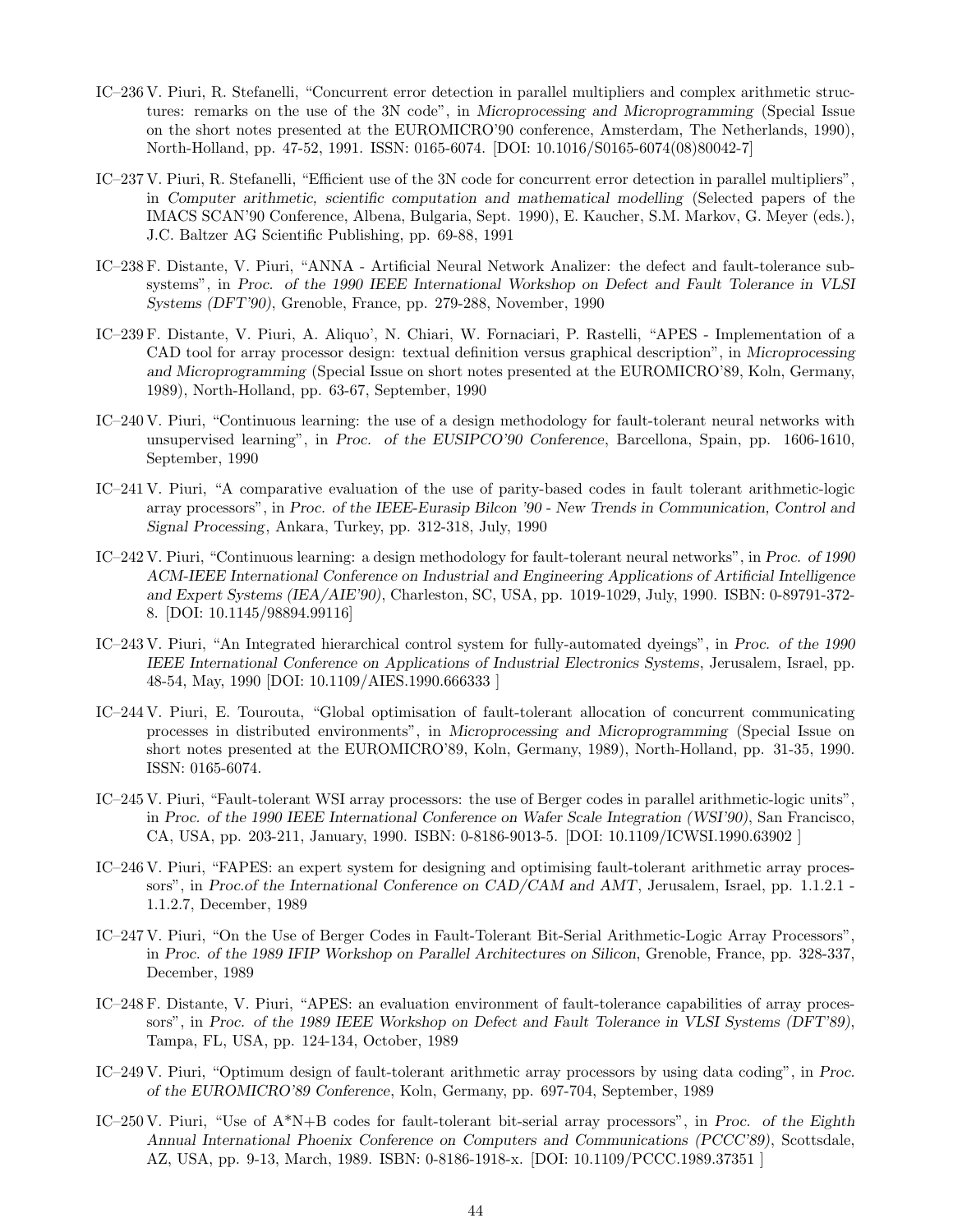- IC–251 V. Piuri, R. Stefanelli, "Use of redundant binary representation for fault-tolerant arithmetic array processors", in *Proc. of the 1988 IEEE International Conference on Computer Design (ICCD '88)*, Port Chester, NY, USA, pp. 496-501, October, 1988. ISBN: 0-8186-0872-2. [DOI: 10.1109/ICCD.1988.25750 ]
- IC–252 F. Distante, V. Piuri, "APES: an integrated system for behavioral design, simulation and evaluation of array processors", in *Proc. of the 1988 IEEE International Conference on Computer Design (ICCD '88)*, Port Chester, NY, USA, pp. 568 -572, October, 1988. ISBN: 0-8186-0872-2. [DOI: 10.1109/ICCD.1988.25764 ]
- IC–253 V. Piuri, "Fault-tolerant hexagonal arithmetic array processors", in *Proc. of the EUROMICRO'88 Conference*, Zurich, Switzerland, pp. 629-636, August, 1988
- IC–254 V. Piuri, "Fault-tolerant array processors: an approach based upon A\*N codes", in *Proc. of the IEEE International Symposium on Circuits and Systems (ISCAS'88)*, Helsinki, Finland, pp. 199 -203, June, 1988 [DOI: 10.1109/ISCAS.1988.14900]
- IC–255 F. Distante, V. Piuri, "Distributed Architecture Design to Match Optimum Process Allocation: a Simulated Annealing Based Approach", in *Proc. of the 1987 IEEE Real-Time Systems Symposium (RTSS'87)*, San Jose, CA, USA, pp. 114-123, December, 1987. ISBN: 0818608153.
- IC–256 V. Piuri, E. Tourouta, "An approach to fault-tolerant allocation of concurrent communicating processes in multiprocessor architectures and hardware dimensioning", in *Prof. of the EUROMICRO'87 Conference*, Portsmouth, U.K., pp. 339-346, September, 1987
- IC–257 F. Distante, R. Negrini, V. Piuri, "Simulated Annealing for defect-tolerance in two-dimensional arrays", in *Proc. of the 1987 IFIP International Workshop on Wafer Scale Integration (WSI'87)*, Uxbridge, U.K., pp. 103-114, September, 1987
- IC–258 V. Piuri, "Static evaluation of concurrency degree in multitask environments", in *Proc. of the 1987 IEEE International Conference on Computer and Applications (ICCA '87)*, Beijing, China, pp. 674-681, June, 1987
- IC–259 V. Piuri, "Fault-tolerant systolic arrays: an approach based upon residue arithmetic", in *Proc. of the 1987 IEEE International Conference on Computer Arithmetic (ARITH-8)*, Como, Italy, pp. 230-238, May, 1987 [DOI: 10.1109/ARITH.1987.6158712 ]
- IC–260 V. Piuri, D. Sciuto, "Testing of Bussed Cellular Arrays: A Case Study on PLA", in *Proc. of the 1987 IEEE Mediterrean Electrotechnical Conference (MELECON'87)*, Rome, Italy, pp. 409-413, March, 1987
- IC–261 V. Piuri, M. Berzieri, A. Bisaschi, A. Fabi, "Residue arithmetic for a fault-tolerant multiplier: The choice of the best triple of bases", in *Microprocessing and Microprogramming* (Special Issue on short notes presented at the EUROMICRO'86, Venice, Italy, 1986), North-Holland, pp. 15-23, 1987. ISSN: 1383-7621. [DOI: 10.1016/0165-6074(87)90113-X]
- IC–262 V. Piuri, E. Tourouta, "Fault-tolerant allocation of concurrent communicating processes", in *Proc. 10th International Conference on Fault Tolerant Systems and Diagnostics (FTSD-10)*, Varna, Bulgaria, pp. 75-80, 1987
- IC–263 F. Distante, V. Piuri, "Optimum Behavioral Test Procedure for VLSI Devices: a Simulated Annealing Approach", in *Proc. of the 1986 IEEE International Conference on Computer Design: VLSI in Computers (ICCD'86)*, Port Chester, NY, USA, pp. 31-35, October, 1986
- IC–264 F. Distante, L. Galvani, A. Maderna, M. Minotti, V. Piuri, "BAT: optimization algorithms and overall design of a behavioral automatic tester", in *Proc. of the EUROMICRO'86 Conference*, Venice, Italy, pp. 363-370, September, 1986
- IC–265 V. Piuri, "An evaluation of computation partitioning into concurrent processes", in *Proc. of the EUROMI-CRO'85 Conference*, Elsevier, Copenaghen, Denmark, pp. 167-178, September, 1985. ISBN: 0444878351.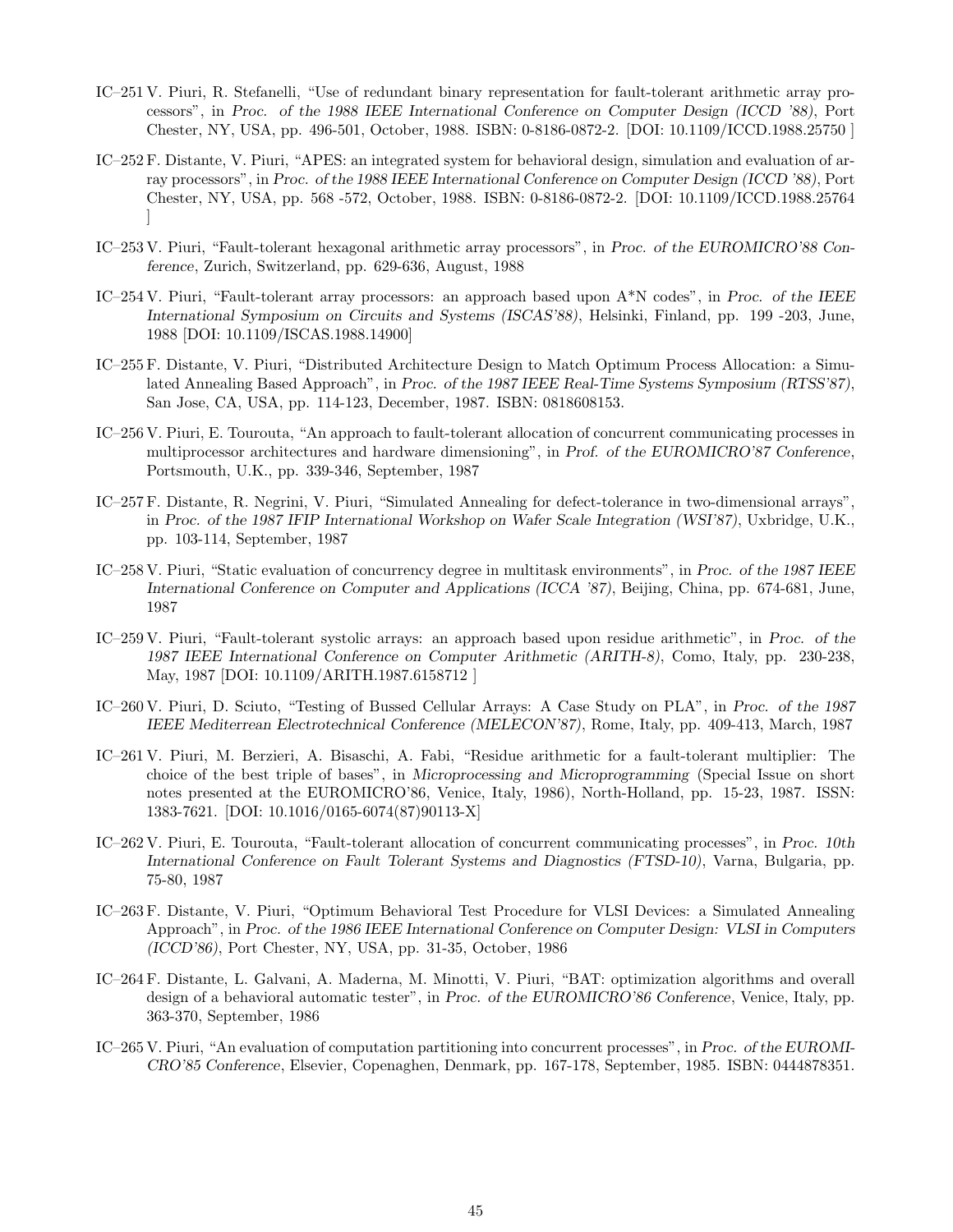#### 9.4 Refereed papers in proceedings of national conferences

- NC–1 M. Gamassi, V. Piuri, D. Sana, O. Scotti, F. Scotti, "Sistemi Distribuiti Intelligenti per l'Identificazione, il Riconoscimento e il Monitoraggio Biometrici Mediante Tecniche Multi-Modali, Multi-Paradigma", in *Proc. of the Congresso Ricerca e tecnologia per la sicurezza: la collaborazione tra Finmeccanica ed il sistema universitario*, Rome, Italy, November, 2005
- NC–2 M. Gamassi, V. Piuri, D. Sana, F. Scotti, "Robust fingerprint detection for access control", in *Proc. of the Workshop RoboCare*, CNR, Rome, Italy, May, 2005
- NC–3 M. Gamassi, M. Lazzaroni, M. Misino, V. Piuri, D. Sana, F. Scotti, "Accuratezza e Prestazioni nei Sistemi Biometrici", in *Proc. of the XXI Congresso Nazionale del Gruppo di Misure Elettriche ed Elettroniche (GMEE 2004)*, Crema, Italy, September, 2004
- NC–4 P. Gubian, A. Pace, V. Piuri, D. Sciuto, "Una interfaccia virtuale per periferiche grafiche: la libreria MFB generalizzata", in *Proc. of the Aicographics '85 Conference - Computer graphics and CAD*, ETAS, Milan, Italy, pp. 17.1-17.9, November, 1985
- NC–5 P. Gubian, L. Liotta, V. Piuri, D. Sciuto, F. Urero, "Catcif: un programma per la visualizzazione di file CIF", in *Proc. of the Aicographics '84 Conference - Sistemi grafici, geometria della natura e CAD industriale*, Gruppo Editoriale Jackson, Milan, Italy, pp. 285-303, November, 1984

### 9.5 Patents

- P–1 S. Cimato, M. Gamassi, V. Piuri, D. Sana, R. Sassi, F. Scotti, "Method for generating and verifying security information obtained by means of biometric readings", European patent no. WO2007113888, October, 2007
- P–2 S. Cimato, M. Gamassi, V. Piuri, D. Sana, R. Sassi, F. Scotti, "Metodo di generazione e di verifica di una informazione di sicurezza ottenuta mediante letture biometriche", Italian Patent no. MI2006A000641, March, 2006
- P–3 C. Alippi, G. D'Angelo, G. Invernizzi, G. Pasquettaz, V. Piuri, "Procedimento per il controllo della qualità di processi di saldatura laser", European Patent no. 05425662.3, September, 2005
- P–4 C. Alippi, G. D'Angelo, M. Matteucci, G. Pasquettaz, V. Piuri, F. Scotti, "A system and method for monitoring laser welds and giving an indication of the quality of welding", USA Patent no. EP1371443 (European Patent no. TO2002A000508), April, 2003
- P–5 C. Alippi, G. D'Aangelo, M. Matteucci, G. Pasquettaz, V. Piuri, F. Scotti, "Sistema di monitoraggio per la qualit`a di saldature laser in tempo reale (Real-time laser welding monitoring system)", Italian Patent No. TO2002A000508, 2002

### 9.6 Text books and chapters in text books published by national publishers with scientific editorial board

- TB–1 V. Piuri, "La manutenzione dei sistemi di elaborazione", in *Informatica di base per la medicina*, F. Pinciroli (ed.), UTET, pp. 363-376, 1992
- TB–2 D. D'Amore, V. Piuri, *Temi d'esame di elettrotecnica: anni accademici 1987-1989*, CLUP, 1989
- TB–3 V. Piuri, *Problemi di elettrotecnica*, CLUP, pp. 372, 1988 (2. ed. 1993 published by Citta Studi). ISBN: 8-825-17072-6.
- TB–4 S. Palazzo, V. Piuri, M. Politi, *Temi d'esame di elettrotecnica: anni accademici 1984-1987*, CLUP, 1986

#### 9.7 Refereed publications for scientific dissemination in international journals

- DI–1 V. Piuri, "Learning computers", in *Public Service Review: European Union*, April, 2008. ISSN: 1472-3395.
- DI–2 M. Gamassi, V. Piuri, D. Sana, F. Scotti, O. Scotti, "Scalable distributed biometric systems Advanced techniques for security and safety", in *IEEE Instrumentation & Measurement Magazine*, pp. 21-28, April, 2006. ISSN: 1094-6969. [DOI: 10.1109/MIM.2006.1634984]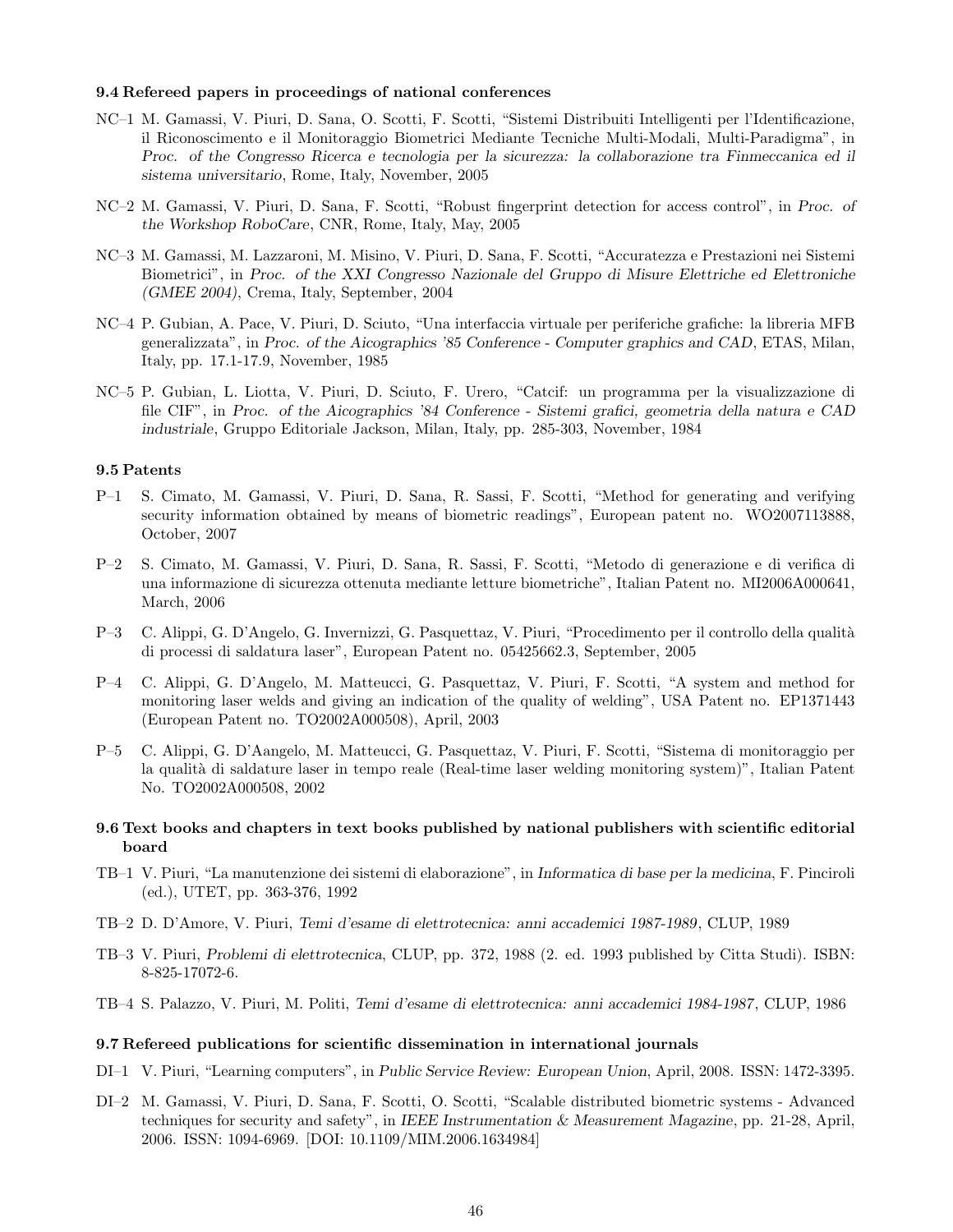- DI–3 L. Cristaldi, A. Ferrero, V. Piuri, "Programmable instruments, virtual instruments, and distributed measurement systems: what is really useful, innovative and technically sound?", in *IEEE Instrumentation & Measurement Magazine*, pp. 20-27, September, 1999. ISSN: 1094-6969. [DOI: 10.1109/5289.783108]
- DI–4 C. Alippi, S. Ferrari, V. Piuri, M. Sami, F. Scotti, "New trends in intelligent systems design for embedded and measurement applications", in *IEEE Instrumentation & Measurement Magazine*, pp. 36-44, June, 1999. ISSN: 1094-6969. [DOI: 10.1109/5289.765968]
- DI–5 C. Alippi, A. Ferrero, V. Piuri, "Artificial intelligence for instruments and measurement applications", in *IEEE Instrumentation & Measurement Magazine*, pp. 9-17, June, 1998. ISSN: 1094-6969. [DOI: 10.1109/5289.685492]

#### 9.8 Refereed publications for scientific dissemination in national journals

- DN–1 W. Fornaciari, V. Piuri, F. Salice, R. Stefanelli, "Paradigmi neurali e tecniche realizzative", in *Rivista dell'AEI*, AEI, pp. 55-62, September, 1994. ISSN: 1122-2824.
- DN–2 V. Piuri, "La rivoluzione del CAD/CAM : tecnologie e applicazioni ", in *Interfaccia*, ETAS, pp. 64-69, 1989. ISSN: 0393-4470.
- DN–3 V. Piuri, "Meccanismi di gestione dell'ingresso/uscita nell'ambiente fault-tolerant del micromainframe iAPX 432", in *Rivista di informatica*, Masson, pp. 5-32, 1985. ISSN: 0390-668X.
- DN–4 L. Liotta, V. Piuri, N. Scarabottolo, D. Sciuto, F. Urero, "Meccanismi di gestione della concorrenza nel micromaiframe iAPX 432", in *Rivista di informatica*, Masson, pp. 219-241, 1983. ISSN: 0390-668X.

#### 9.9 Ph.D. dissertation

D–1 V. Piuri, *Tecniche di tolleranza ai guasti per array di processori aritmetici*, Tesi di dottorato di Ricerca, Politecnico di Milano, pp. 304, 1989

#### 9.10 Editor of books published by international publisher with scientific editorial board

- EB–1 S. Ablameyko, L. Goras, M. Gori, V. Piuri (eds.), *Neural networks for instrumentation, measurement and related industrial applications*, IOS Press, pp. 340, 2003. ISBN: 1-586-03303-4.
- EB–2 S. Ablameyko, M. Gori, L. Goras, V. Piuri (eds.), *Limitations and future trends in neural computation*, IOS Press, pp. 254, 2003. ISBN: 1-586-03324-7.

#### 9.11 Editorials for special issues in international journals with scientific editorial board

- SI–1 V. Piuri, J. Tian, E. Micheli-Tzanakou, "Guest Editorial Special Section on Biometric Systems", in *IEEE Systems Journal*, pp. 387-388, December, 2009. ISSN: 1932-8184. [DOI: 10.1109/JSYST.2009.2038953 ]
- SI–2 S. Ferrari, V. Piuri, "Guest Editorial Special Section on VECIMS 2005 topics", in *IEEE Transactions on Instrumentation and Measurement*, pp. 1818-1819, September, 2008. ISSN: 0018-9456. [DOI: 10.1109/TIM.2008.919864 ]
- SI–3 M. Siegel, V. Piuri, "Guest Editorial Special Issue on the IEEE International Workshop on Virtual and Intelligent Measurement Systems (VIMS2000)", in *IEEE Instrumentation & Measurement Magazine*, December, 2000. ISSN: 1094-6969.
- SI–4 C. Alippi, V. Piuri, "Guest Editorial Special Issue on Neural Technologies for Industrial Application", in *Integrated Computer-Aided Engineering*, IOS Press, 1999. ISSN: 1069-2509.
- SI–5 C. Alippi, V. Piuri, "Guest Editorial Special Issue on Neural Technologies for Identification, Control, Robotics, and Signal/Image Processing", in *International Journal of Systems Architecture*, North-Holland, April, 1998. ISSN: 1383-7621. [DOI: 10.1016/S1383-7621(97)00063-5]
- SI–6 G. Allan, V. Piuri, M. Rivier, C. Thibeault, T. Ziaja, "Guest Editorial Special Issue on Defect and Fault Tolerance in VLSI Systems", in *International Journal of Microelectronic Systems Integration*, Plenum Press, December, 1997
- SI–7 C. Alippi, V. Piuri, "Guest Editorial Special Issue on Neural Technologies for Identification, Control, Robotics, and Signal/Image Processing", in *International Journal of Microelectronic Systems Integration*, Plenum Press, March, 1997